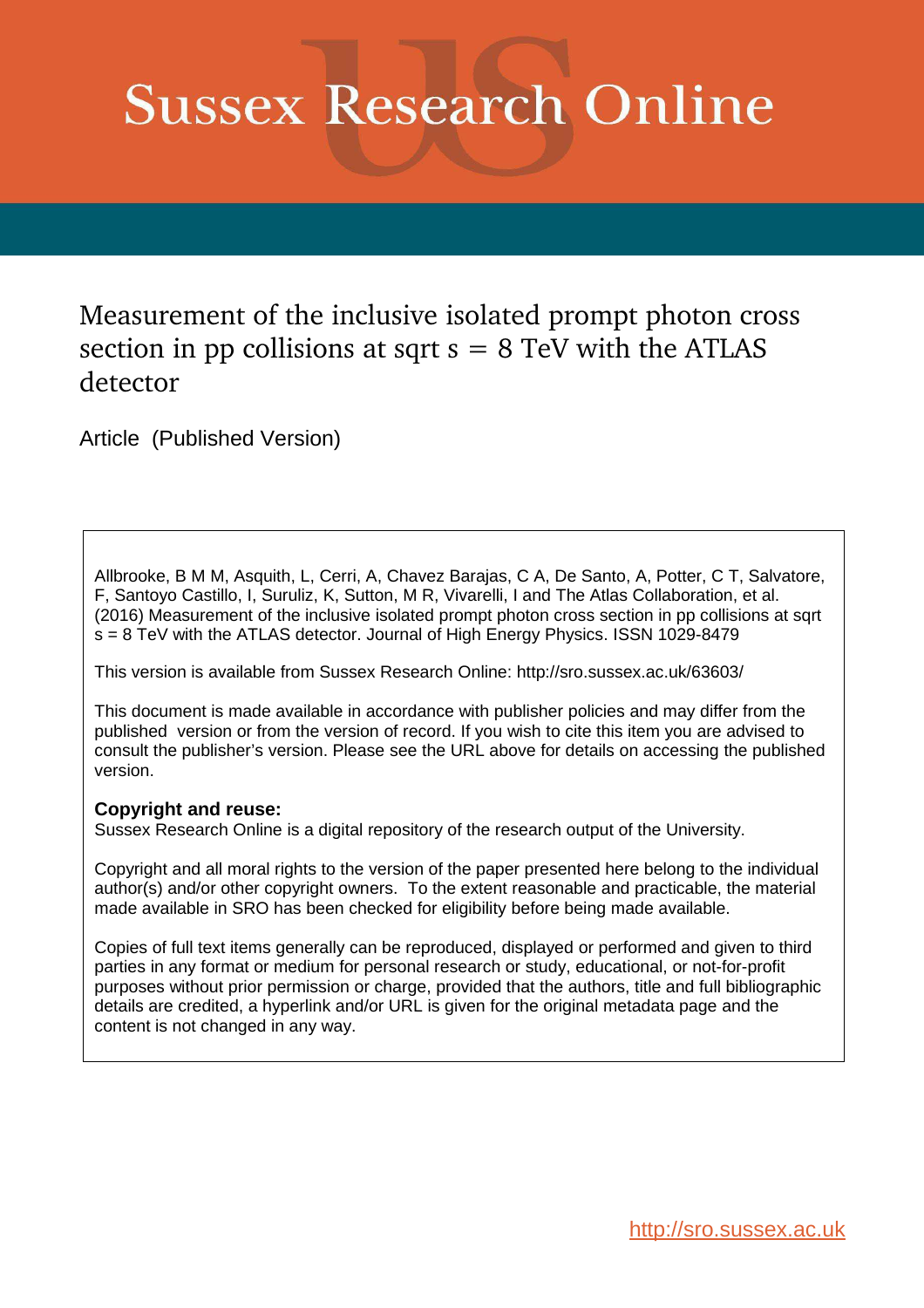PUBLISHED FOR SISSA BY 2 SPRINGER

RECEIVED: May 12, 2016 Accepted : July 15, 2016 PUBLISHED: August 1, 2016

# Measurement of the inclusive isolated prompt photon cross section in  $pp$  collisions at  $\sqrt{s}=8\,$  TeV with the ATLAS detector



### The ATLAS collaboration

E-mail: [atlas.publications@cern.ch](mailto:atlas.publications@cern.ch)

<span id="page-1-0"></span>Abstract: A measurement of the cross section for the inclusive production of isolated prompt photons in proton-proton collisions at a centre-of-mass energy of  $\sqrt{s} = 8$  TeV is presented. The measurement covers the pseudorapidity ranges  $|\eta^{\gamma}|$  < 1.37 and 1.56  $\leq$  $|\eta^{\gamma}| < 2.37$  in the transverse energy range  $25 < E_T^{\gamma} < 1500$  GeV. The results are based on an integrated luminosity of  $20.2 \text{ fb}^{-1}$ , recorded by the ATLAS detector at the LHC. Photon candidates are identified by combining information from the calorimeters and the inner tracker. The background is subtracted using a data-driven technique, based on the observed calorimeter shower-shape variables and the deposition of hadronic energy in a narrow cone around the photon candidate. The measured cross sections are compared with leading-order and next-to-leading order perturbative QCD calculations and are found to be in a good agreement over ten orders of magnitude.

KEYWORDS: Hadron-Hadron scattering (experiments), Photon production, proton-proton scattering

ArXiv ePrint: [1605.03495](http://arxiv.org/abs/1605.03495)

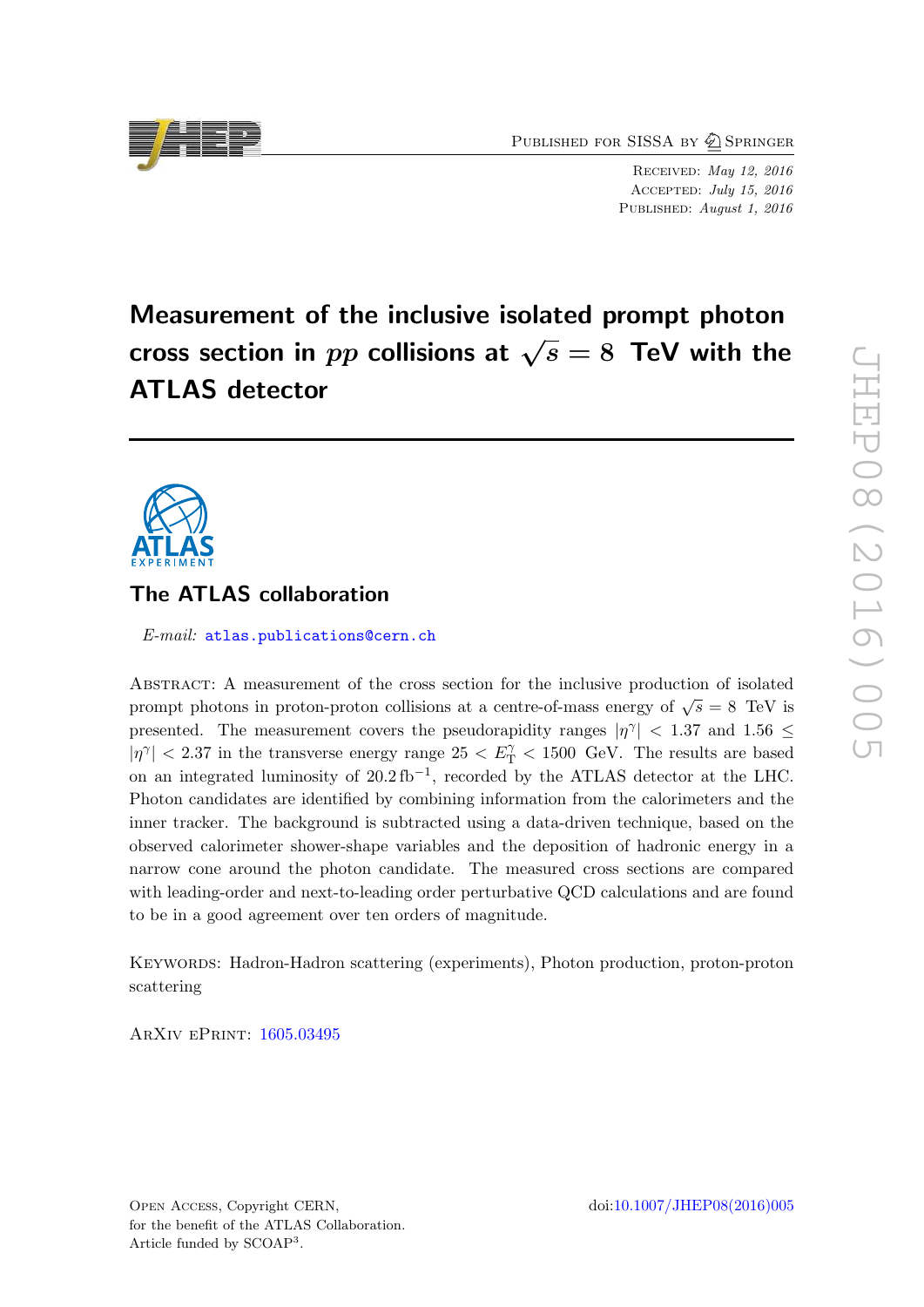#### Contents

| 1 Introduction                                    | $\mathbf{1}$                     |
|---------------------------------------------------|----------------------------------|
| 2 ATLAS detector and data                         | $\overline{\mathbf{2}}$          |
| 3 Theoretical predictions                         | $\bf{3}$                         |
| 4 Photon selection                                | $\boldsymbol{6}$                 |
| 4.1 Photon identification<br>4.2 Photon isolation | $\overline{7}$<br>$\overline{7}$ |
| 5 Background subtraction                          | 8                                |
| 6 Cross section                                   | 10                               |
| 7 Uncertainties                                   | 11                               |
| 8 Results and discussion                          | 14                               |
| 9 Conclusion                                      | 18                               |
| A Tables of measured cross sections               | 19                               |
| The ATLAS collaboration                           | 26                               |

#### 1 Introduction

Prompt photons, excluding those originating from hadron decays, are produced at the LHC in the hard process  $pp \to \gamma + X$ . The measurement of this inclusive production provides a probe of perturbative Quantum Chromodynamics (pQCD) and specifically, through the dominant leading-order (LO) process  $qg \to q\gamma$ , can be used to study the gluon parton distribution function (PDF) [ [1](#page-22-0) – [6\]](#page-23-0) of the proton. In addition, an improved understanding of prompt photon production is potentially important in aiding analyses of processes for which they are an important background (for instance, measurements of the Higgs boson in the diphoton decay channel).

<span id="page-2-1"></span><span id="page-2-0"></span>Inclusive prompt photon production is made up of two contributions: direct and fragmentation photons. Direct photons are those associated with the hard sub-process, whereas fragmentation photons are produced from the fragmentation of a coloured parton. An isolation requirement is used to reduce both the poorly understood non-perturbative fragmentation contribution and the contamination from the dominant background of photons originating from hadron decays, mainly light neutral mesons (i.e.  $\pi^0$ ,  $\eta$ ).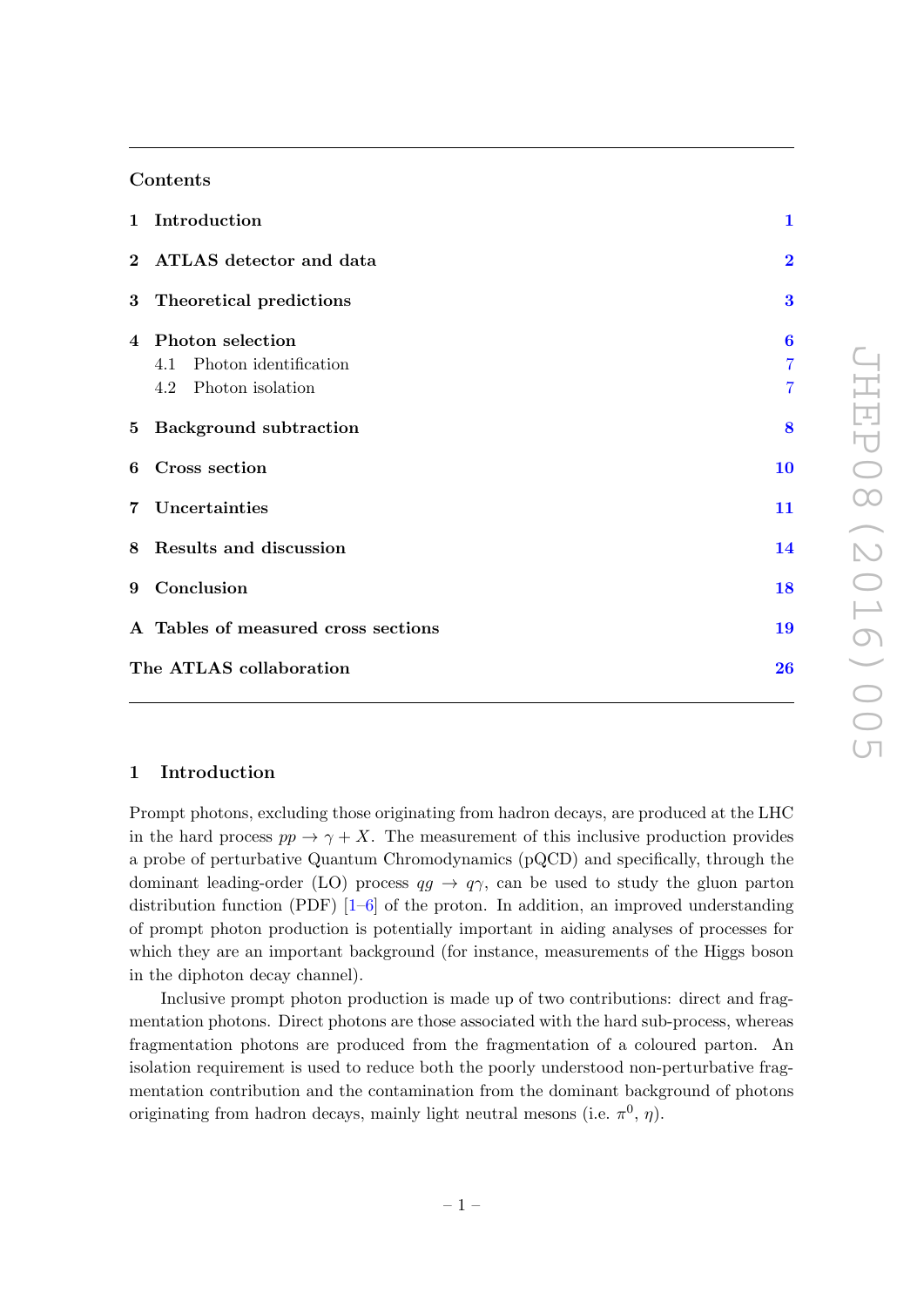Inclusive measurements of prompt photons have been made at hadron colliders by ATLAS [[7](#page-23-1)–[9\]](#page-23-2), CMS [\[10](#page-23-3), [11\]](#page-23-4), CDF [\[12\]](#page-23-5), D0 [\[13](#page-23-6), [14\]](#page-23-7), UA1 [\[15\]](#page-23-8) and UA2 [\[16\]](#page-23-9). The analysis presented here uses 20.2 fb<sup>-1</sup>of proton-proton collision data recorded by the ATLAS detector and is performed at a higher centre-of-mass energy (8 TeV) than the previous measurements. Similar measurements have also been made previously in deep inelastic scattering and photoproduction experiments at HERA [\[17](#page-23-10)[–20\]](#page-23-11).

The fiducial region of the measurement presented is defined in terms of the photon kinematic quantities:<sup>[1](#page-2-1)</sup> transverse energy  $E_{\text{T}}^{\gamma}$  $\eta^{\gamma}$ , pseudorapidity  $\eta^{\gamma}$  and transverse isolation energy  $E_{\rm T}^{\rm iso}$ . The differential cross section is measured as a function of  $E_{\rm T}^{\gamma}$  $T_{\rm T}^{\gamma}$ , for the highestenergy photon in the event, and spans the  $25 < E_T^{\gamma} < 1500$  GeV range. The  $\eta^{\gamma}$  range is split to give four intervals for the cross-section measurement:  $|\eta^{\gamma}| < 0.6, 0.6 \le |\eta^{\gamma}| < 1.37$ ,  $1.56 \leq |\eta^{\gamma}| < 1.81$  and  $1.81 \leq |\eta^{\gamma}| < 2.37$ . The final constraint is the photon isolation, where  $E_T^{\text{iso}}$  is calculated within a cone of size  $\Delta R = 0.4$ , centred around the photon, and is chosen to be  $E_{\rm T}^{\rm iso}$   $\langle 4.8 \text{ GeV} + 4.2 \times 10^{-3} \times E_{\rm T}^{\gamma}$  $T<sub>T</sub>$ . This fiducial region is identical in both the theoretical calculations and the experimental measurement; however, there are differences in the calculation of  $E_{\rm T}^{\rm iso}$ :

- At detector level it is the sum of energy deposits in the calorimeter, corrected for the deposits related to the photon candidate itself.
- At particle level it is the sum of energy from all particles, except for muons, neutrinos and the photon itself.
- At parton level it is the sum of energy from all coloured partons.

An additional correction to remove energy from the underlying event (UE) or additional proton-proton interactions is applied at detector and particle level, as detailed in section [4.2](#page-7-1) .

There are several differences between the measurement presented here and the previous ATLAS inclusive photon measurements  $[7-9]$  $[7-9]$  $[7-9]$  $[7-9]$ . In addition to the change in centre-of-mass energy and  $E_{\text{T}}^{\gamma}$  $T_T^{\gamma}$  reach, it also probes for the first time the region  $25 < E_T^{\gamma}$  $T_{\rm T}^{\gamma} < 45$  GeV for  $1.81 \leq |\eta^{\gamma}| < 2.37$ . The measurement is also compared to different theoretical predictions than used previously, as detailed in section [3.](#page-3-0) An  $E_{\text{T}}^{\gamma}$ <sup>7</sup>/<sub>T</sub>-dependent isolation requirement is introduced for the first time, effectively relaxing the maximum  $E_{\rm T}^{\rm iso}$  at high  $E_{\rm T}^{\gamma}$  $T$ , as outlined in section [4](#page-6-0) along with the discussion of changing the upper edge of the excluded  $\eta^{\gamma}$  region from 1.52 to 1.56. Other differences in the background estimation, unfolding and uncertainty calculations are highlighted in sections [5](#page-8-0) , [6](#page-10-0) and [7](#page-11-0) respectively, and the results are shown in section [8](#page-14-0) .

#### <span id="page-3-0"></span>2 ATLAS detector and data

The ATLAS experiment [\[21\]](#page-24-0) at the LHC is a multi-purpose particle detector with a forwardbackward symmetric cylindrical geometry and a near  $4\pi$  coverage in solid angle. It consists

<sup>1</sup>ATLAS uses a right-handed coordinate system with its origin at the nominal interaction point (IP) in the centre of the detector and the z-axis along the beam pipe. The x-axis points from the IP to the centre of the LHC ring, and the y-axis points upwards. Cylindrical coordinates  $(r, \phi)$  are used in the transverse plane, φ being the azimuthal angle around the z-axis. The pseudorapidity is defined in terms of the polar angle  $\theta$  as  $\eta = -\ln \tan(\theta/2)$ . Angular distance is measured in units of  $\Delta R \equiv \sqrt{(\Delta \eta)^2 + (\Delta \phi)^2}$ .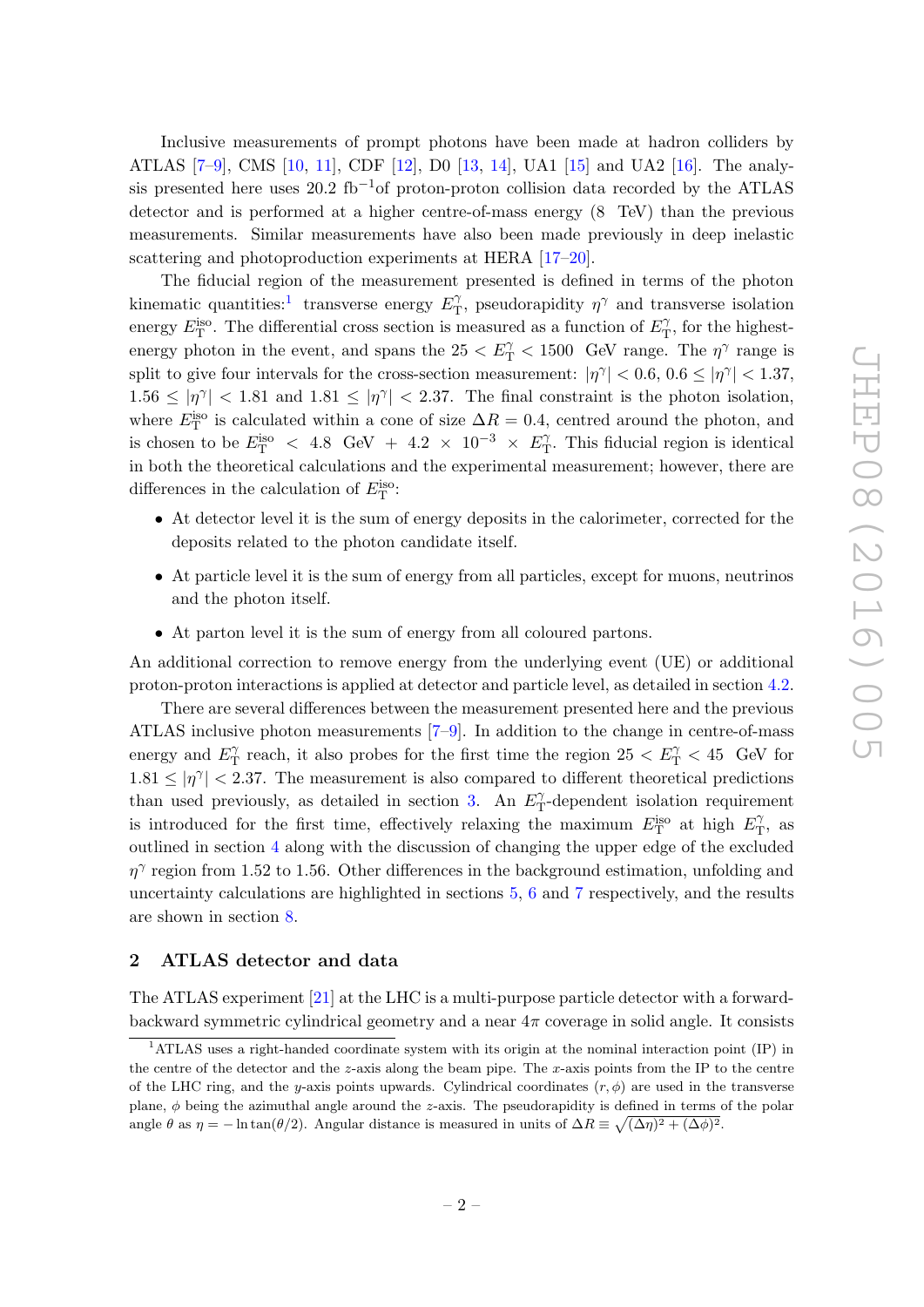of an inner tracking detector surrounded by a thin superconducting solenoid providing a 2 T axial magnetic field, electromagnetic and hadronic calorimeters, and a muon spectrometer. The inner tracking detector covers the pseudorapidity range  $|\eta| < 2.5$ . It consists of silicon pixel, silicon microstrip, and transition radiation tracking detectors. Within the region  $|\eta| < 3.2$ , EM calorimetry is provided by high-granularity lead/liquid-argon (LAr) sampling calorimeters, with an additional thin LAr presampler covering  $|\eta| < 1.8$ , to correct for energy loss in material upstream of the calorimeters. A hadronic (steel/scintillator-tile) calorimeter covers the central pseudorapidity range  $(|\eta| < 1.7)$ . The end-cap and forward regions are instrumented with LAr calorimeters for both the EM and hadronic energy measurements up to  $|\eta| = 4.9$ . The muon spectrometer surrounds the calorimeters and is based on three large air-core toroid superconducting magnets with eight coils each. It includes a system of precision tracking chambers and fast detectors for triggering. A three-level trigger system is used to select events. The first-level trigger is implemented in hardware and uses a subset of the detector information to reduce the accepted rate to at most 75 kHz. This is followed by two software-based high-level triggers that together reduce the accepted event rate to 400 Hz on average, depending on the data-taking conditions during 2012.

The dataset used in this analysis was obtained using proton-proton collisions recorded in 2012 by the ATLAS detector, when the LHC operated at a centre-of-mass energy of  $\sqrt{s} = 8$  TeV. The integrated luminosity of the dataset used in this measurement is  $20.2 \text{ fb}^{-1}$  with an uncertainty of 1.9% [\[22\]](#page-24-1). The events used in the analysis were recorded by the trigger system using single-photon triggers [\[23\]](#page-24-2), which use identification criteria looser than the selection described in section [4.1.](#page-7-0) For the high-level triggers,  $E_{\text{T}}^{\gamma}$  $T_{\rm T}^{\gamma}$  thresholds are defined in 20 GeV steps from 20 GeV to 120 GeV. Multiple trigger thresholds are required because the triggers are prescaled to reduce their rate, except for the unprescaled 120 GeV threshold. Each threshold is used in the analysis within an exclusive  $E_{\rm T}^{\gamma}$  $T_{\rm T}^{\gamma}$  range, determined to be where the trigger has an efficiency greater than 99.5%, with respect to the full selection detailed in section [4.](#page-6-0) Only events taken during periods of good data quality, where the calorimeters and inner tracking detectors are in nominal operation, are retained in the dataset. To remove any non-collision background, each event is required to have a reconstructed vertex consistent with the average beam-spot position, where the vertex is required to have at least two associated tracks. This condition is close to 100% efficient for retaining events with photons within the detector acceptance.

#### 3 Theoretical predictions

<span id="page-4-1"></span><span id="page-4-0"></span>The theoretical calculations used in the analysis consist of LO Monte Carlo (MC) event generators and calculations at next-to-leading-order (NLO) or higher. Two event generators are used at LO: Pythia 8.165 [\[24\]](#page-24-3) and Sherpa 1.4.0 [\[25\]](#page-24-4). These event generators are interfaced with a detailed detector simulation [\[26\]](#page-24-5) (based on GEANT4 [\[27\]](#page-24-6)), the output of which is reconstructed in the same way as the data. The LO predictions are used to study many aspects of the analysis and are also compared to the final cross section. The final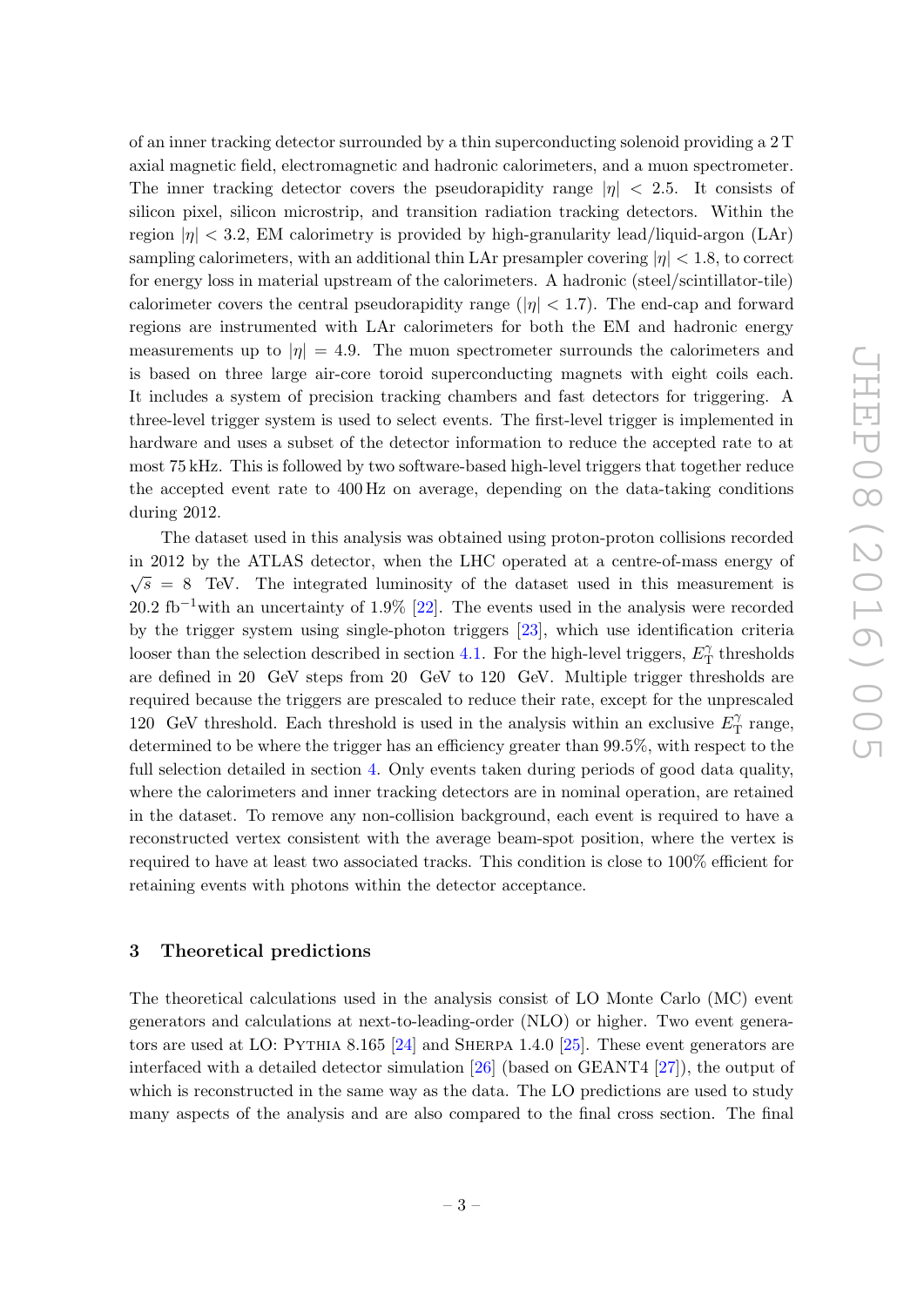cross sections are also compared to three calculations: JETPHOX  $[28]$ , PETER  $[29, 30]$  $[29, 30]$  $[29, 30]$  $[29, 30]$ <sup>[2](#page-4-0)</sup> and MCFM  $[31]$ .<sup>[3](#page-4-1)</sup>

Event generation with Pythia includes: the description of the PDFs using CTEQ6L1 [\[32\]](#page-24-11), the simulation of initial- and final-state radiation, the simulation of the UE using the ATLAS AU2 set of tuned parameters (tune) [\[33\]](#page-24-12) based on the multiple parton interaction model [\[34\]](#page-24-13), and the modelling of the hadronisation based on the Lund string model [\[35\]](#page-24-14). The LO direct contribution to the prompt photon production is fully included in the main matrix-element calculation. In contrast, the fragmentation contribution is modelled by final-state QED radiation arising from calculations of all  $2 \rightarrow 2$  QCD processes.

Pythia is used to extract the central values of the measurement, while Sherpa is used as a second LO generator as it showed excellent agreement with the results in the ATLAS photon plus jet measurement [\[36\]](#page-24-15). The Sherpa predictions are used to crosscheck the results and determine uncertainties arising from the use of MC simulations in parts of the analysis. The Sherpa calculations are performed with up to four parton emissions and the radiation of gluons and photons is done coherently. This means that the fragmentation contribution is produced differently to the contribution in Pythia and is also indistinguishable from the direct contribution, unlike Pythia where the contributions can be separated. The SHERPA events are produced with: the CT10 [\[37\]](#page-24-16) PDF, the UE model based on the recommended tune provided by the Sherpa authors, and hadronisation modelled using a modified version of the cluster model [\[38\]](#page-24-17).

The LO simulated events used in the analysis are reweighted in order to match as well as possible the experimental conditions of the dataset. One of these corrections is to reproduce the pile-up (additional proton-proton interactions in the same bunch crossing) conditions, where the weights are derived from the distribution of average interactions per bunch crossing  $(\mu)$  in data and MC simulations with an additional constant to improve the agreement of the number of primary vertices. A second weight is used to ensure an accurate  $\eta^{\gamma}$  measurement by reproducing in the MC simulations the z-vertex position of the hard interaction measured in data.

The final cross sections are compared to these LO generators and also to parton-level calculations. The kinematic selection used in all of the predictions matches the fiducial region defined in section [1.](#page-1-0) For the higher order predictions the nominal renormalisation  $(\mu_R)$ , factorisation  $(\mu_F)$  and fragmentation  $(\mu_f)$  scales were set to the photon transverse energy  $(\mu_R = \mu_F = \mu_f = E_T^{\gamma})$  $\mathcal{T}_{\text{T}}^{\gamma}).$ 

JETPHOX, a well-established NLO parton-level generator for the prediction of processes with photons in the final state, is used as the baseline to compare the results. JETPHOX is capable of calculating the double-differential inclusive prompt photon cross section  $d^2\sigma/(dE_{\rm T}^{\gamma})$  $\gamma_{\rm T}$ d $\eta^{\gamma}$ ) at parton level to NLO accuracy for both the direct and fragmentation photon processes. The calculation can be configured to use an  $E_{\text{T}}^{\gamma}$ -dependent isolation

<sup>2</sup>We thank Matthew Schwartz for providing theoretical predictions for the inclusive photon cross section using the PeTeR calculation; <http://peter.hepforge.org> .

<span id="page-5-0"></span><sup>&</sup>lt;sup>3</sup>We thank Ciaran Williams and John Campbell for their help in the ongoing investigation of the unexpected differences seen in the MCFM.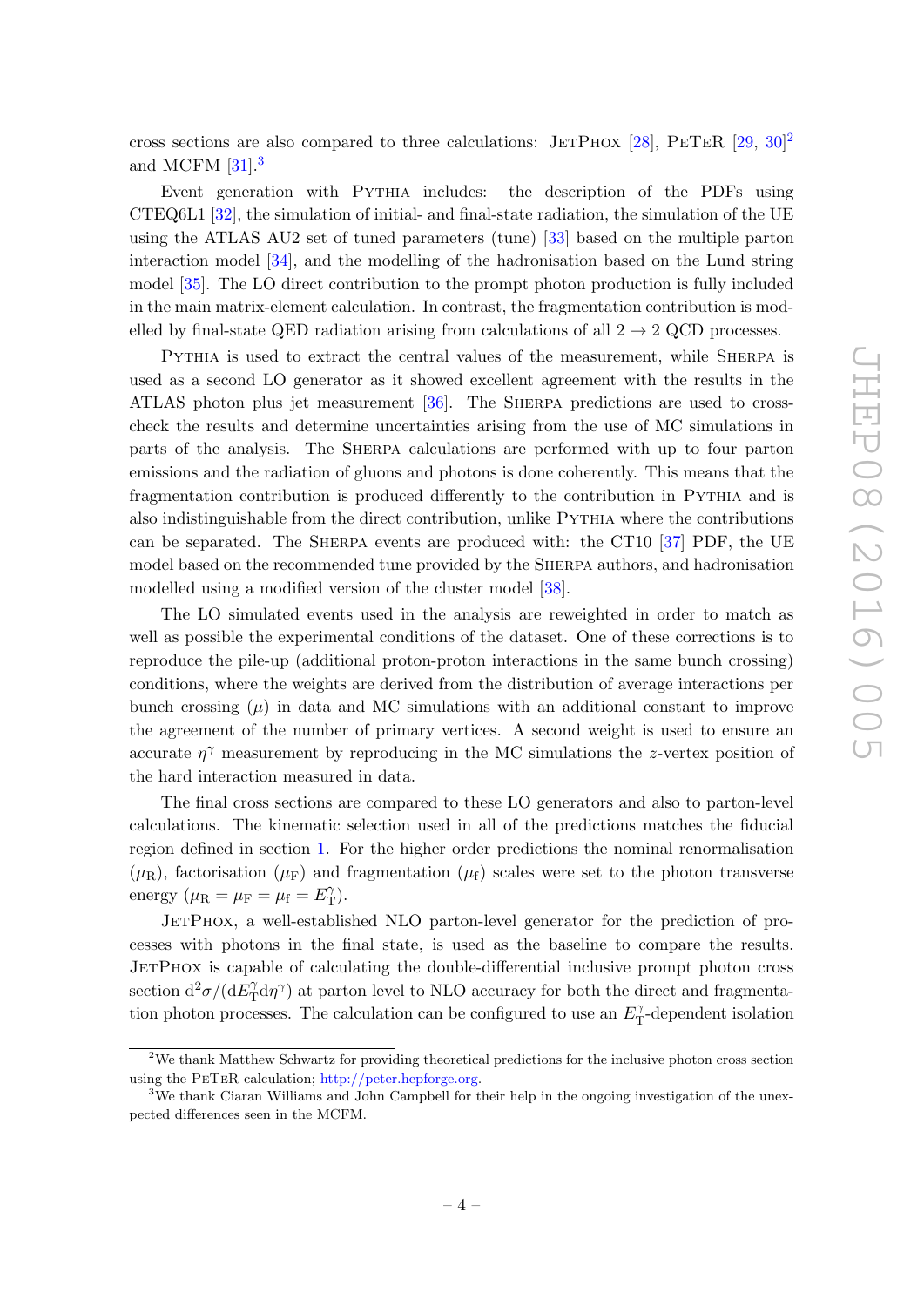requirement<sup>[4](#page-5-0)</sup> and uses the NLO photon fragmentation function of BFG set II [\[39](#page-24-18), [40\]](#page-24-19). To check the effect of the PDF choice on the predictions, they are generated with different PDF sets (CT10, MSTW2008NLO [\[41\]](#page-25-0), NNPDF2.3 [\[42\]](#page-25-1) and HERAPDF1.5 [\[43\]](#page-25-2)), provided by the LHAPDF package [\[44\]](#page-25-3). The strong coupling constant  $(\alpha_S)$  is also obtained for each PDF using LHAPDF and the fine-structure constant  $(\alpha_{EM})$  is set to the JETPHOX default of 1 /137.

The following systematic uncertainties (combined in quadrature) are assigned to the  $JETPHOX$  calculations and are estimated by means of procedures  $[45]$  used in the previous measurements:

- The uncertainty on the scale choice is evaluated from the envelope of varying the three scales by a factor of two around the nominal value, both simultaneously and independently (keeping two fixed at the nominal value). The impact on the predicted cross section varies between 12% and 20%.
- <span id="page-6-0"></span>• The PDF uncertainty is obtained by repeating the JETPHOX calculation for the 52 eigenvector sets of the CT10 PDF and applying a scaling factor in order to produce the uncertainty for the 68% confidence-level (CL) interval. The corresponding uncertainty in the cross section increases with  $E_T^{\gamma}$  and varies between 5% at 100 GeV and 15% at 900 GeV.
- The uncertainty due to  $\alpha_{\rm S}$  is evaluated, following the recommendation of ref. [\[37\]](#page-24-16), by repeating the calculation with  $\alpha_{\rm S}$  varied by  $\pm 0.002$  around the central value of 0.118 and scaling in order to obtain the uncertainty for the 68% CL interval. The uncertainty due to  $\alpha_{\rm S}$  is smaller than that from the scale or PDF uncertainties for the whole phase space; it slowly decreases from 9% with increasing  $E_{\text{T}}^{\gamma}$  $T_{\rm T}^{\gamma}$ , with the exception of above 900 GeV where it increases to 15%.
- To be able to correct from parton level to particle level, additional hadronisationplus-UE correction factors were evaluated using the two alternative hadronisation and UE models in Pythia and Sherpa. The study was performed by repeating the calculation with and without the hadronisation and UE contributions and resulted in a correction close to unity for both MC models with a small deviation of at most 2% at low  $E_{\rm T}^{\gamma}$  $T<sub>T</sub>$ . Therefore, as in the previous analyses, no correction factor is applied to the central value; however, in this measurement an  $E_{\rm T}^{\gamma}$  $\int_{T}^{\gamma}$ -dependent uncertainty is assigned to the theory, based on the largest deviation from unity between the two models.

PeTeR is used as a second parton-level generator to predict the differential isolated prompt photon cross section at NLO including the resummation of threshold logarithms at the next-to-next-to-next-to-leading-logarithmic (NNNLL) level. PeTeR is roughly equivalent to a fixed-order calculation at next-next-to-leading-order (NNLO); there is currently no exact calculation available for inclusive photons at this order. To account for the isolation criteria applied in the measurement, the PeTeR result at NLO is normalised to that

<sup>&</sup>lt;sup>4</sup>The  $E_{\rm T}^{\rm iso}$  requirement selected in this analysis is chosen to not be too restrictive for the NLO calculations, to avoid potential unphysical values in these predictions [\[28\]](#page-24-7).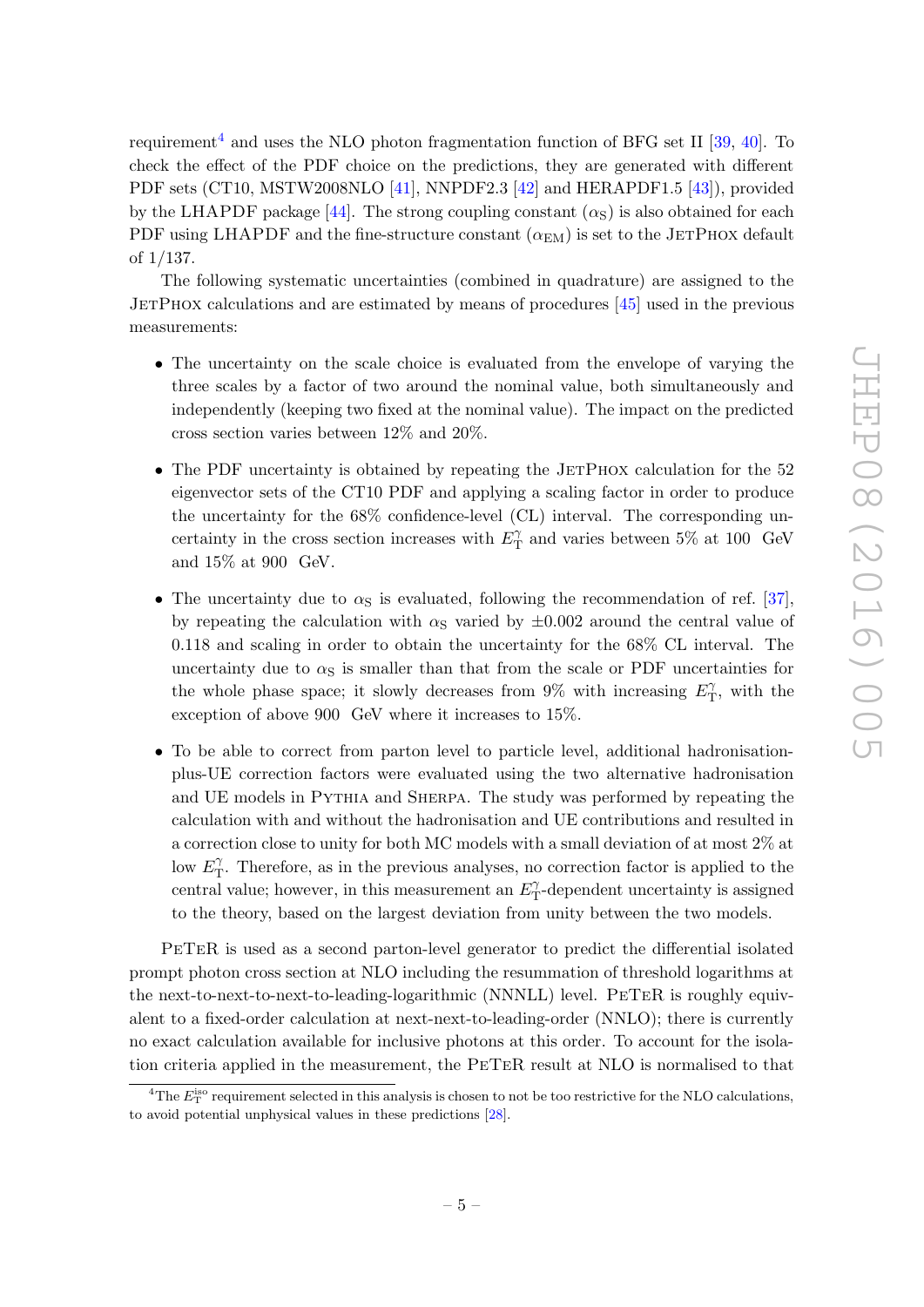from JETPHOX. The PETER predictions are supplemented with the resummation of large electroweak Sudakov logarithms according to ref. [\[46](#page-25-5) , [47\]](#page-25-6). These electroweak corrections, not included in the predictions from JETPHOX, provide estimates of electroweak uncertainties that are important for high  $E_T^{\gamma}$  and also mean that, unlike JETPHOX, PETER uses a running  $\alpha_{EM}$ . The scale uncertainty is calculated similarly to JETPHOX, by varying the scales around the central value, but in PeTeR there are four scales [\[48\]](#page-25-7): hard matching, jet, soft and factorisation. Finally the PDF uncertainty is taken directly from JETPHOX.

<span id="page-7-0"></span>An additional study was made using MCFM, following on from the studies in ref. [\[49\]](#page-25-8), with parameters (CT10 PDF, photon isolation, scale choice and  $\alpha_{EM}$ ) matching those in JETPHOX. MCFM calculates the fragmentation process only to LO and therefore deviations from JetPhox predictions were expected below approximately 200 GeV. Surprisingly, however, even at higher  $E_{\text{T}}^{\gamma}$  the predictions from MCFM were found to be consistently below the predictions from JETPHOX, although within the theoretical uncertainties. This trend is under investigation by the calculations authors and the predictions are not presented here.

#### 4 Photon selection

The photon selection, in both data and MC simulation, is based on the reconstruction [\[50](#page-25-9) ] of an EM cluster in the calorimeter as a photon candidate. The absence of an associated track in the inner detector classifies the photon candidate as an unconverted photon, whereas it is classified as a *converted* photon if the cluster is matched to two tracks coming from a conversion vertex or to one track which has no hits in the innermost layer of the inner tracking detector. Both the converted and unconverted candidates are kept in the analysis. A further track-based classification [\[51\]](#page-25-10) is used to minimise the number of electrons reconstructed as photons, although this introduces a slight decrease in efficiency for reconstructing converted photons. The conversion classification is used both to determine the size of the photon cluster in the barrel calorimeter and also as an input to the dedicated energy calibration [\[52\]](#page-25-11), which is applied to account for energy loss before the EM calorimeter. This calibration starts by correcting the response from each of the layers in the EM calorimeter and then applies a response calibration from MC simulations to the cluster energies. After accounting for detector response variations not included in the simulation, such as high-voltage inhomogeneities in some sectors, energy scale factors are then applied from the comparison of the detector response to Z boson decays to electron-positron pair events in data and MC simulations.

<span id="page-7-2"></span><span id="page-7-1"></span>Following this calibration, only photon candidates with  $E_{\text{T}}^{\gamma}$  $T_{\rm T}^{\gamma} > 25$  GeV and a cluster barycentre (in the second layer of the EM calorimeter) lying within  $|\eta^{\gamma}| < 1.37$  or  $1.56 \le$  $|\eta^{\gamma}| < 2.37$  are retained for the analysis. The transition region between the barrel and end-cap calorimeters (1.37  $\leq$   $|\eta^{\gamma}|$   $\lt$  1.56) is excluded due to the degraded performance induced by the increased amount of inactive material in front of the calorimeter. This region is expanded in the measurement presented here to 1 .56, compared to the value of 1 .52 used previously, to improve the accuracy of the photon energy measurement as it avoids using clusters calibrated by scintillators that are part of the hadronic calorimeter.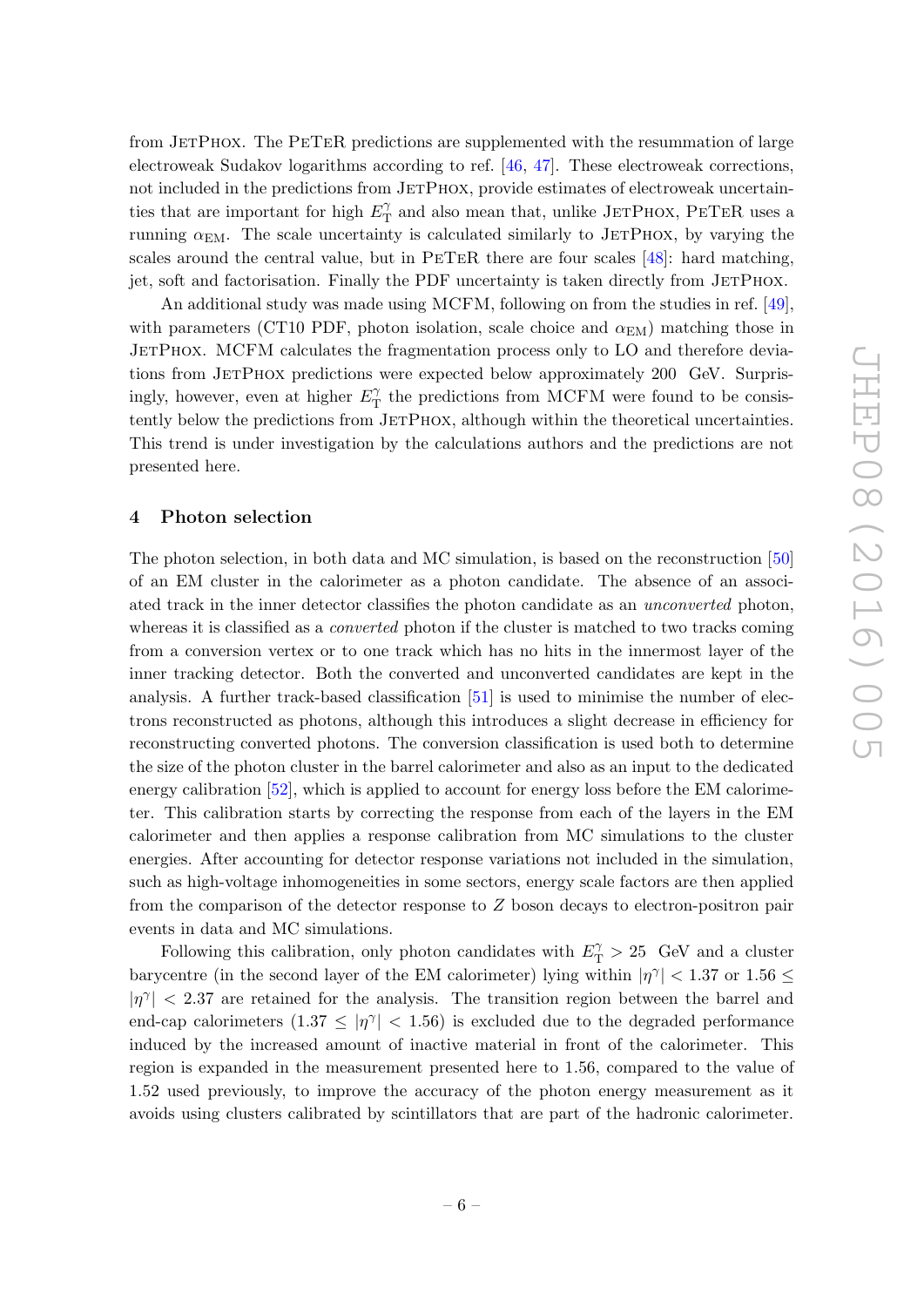Finally, photons reconstructed near regions of the calorimeter affected by read-out or highvoltage failures are not included in the analysis. The remaining photon candidates are then used in this analysis if they satisfy further selection and quality criteria based on their calorimeter shower shapes and isolation energy.

#### 4.1 Photon identification

<span id="page-8-1"></span>In order to reduce the previously mentioned largest background, namely non-prompt photons originating mainly from decays of energetic  $\pi^0$  and  $\eta$  mesons, nine shower-shape variables [\[50\]](#page-25-9) are exploited, similarly to the previous ATLAS inclusive photon measurements. These shower-shape variables are formed based on the relative and absolute energy deposition within the calorimeter cells using the full granularity of the different layers of the calorimeter system. The particular selection criteria for each of the nine variables are tuned for converted and unconverted photons separately, as well as being adjusted depending on  $\eta^{\gamma}$  (in intervals matching the four  $\eta^{\gamma}$  regions of this measurement). In the MC simulations the same criteria are applied as in data, but with two corrections. Firstly, the shower-shape variables are shifted [\[50\]](#page-25-9) to match the measured distributions in data. Secondly, additional correction factors (at most a few percent from unity) to match the identification efficiency in the MC simulations and that in data are applied, calculated in each  $E_{\text{T}}^{\gamma}$  $\int_{T}^{\gamma}$  and  $\eta^{\gamma}$  interval.

To quantify the effect of the identification criteria, the identification efficiency for prompt photons is defined in MC simulations as:

$$
\epsilon_{\rm id}^{\rm MC} = \frac{N_{\rm id,matched}^{\rm MC}}{N_{\rm particle}^{\rm MC}}.\tag{4.1}
$$

where reconstructed photons have to satisfy the identification criteria and be geometrically matched, with  $\Delta R < 0.2$ , to isolated photons generated at particle level. This  $\epsilon_{\rm id}^{\rm MC}$ is shown in figure [1](#page-8-1) along with the efficiencies for converted and unconverted photons.<sup>[5](#page-7-2)</sup> The unconverted photon efficiency is high and approximately constant for more energetic photons, as expected since they should leave a more pronounced shower in the detector. However, a drop in efficiency is observed when combining with converted photons. The efficiency to reconstruct conversions decreases at high  $E_{\rm T}^{\gamma}$  $T_{\rm T}^{\gamma}$  (> 150 GeV) where it becomes more difficult to separate the two tracks from the conversions. These very close-by tracks are more likely to fail the tighter selections, including a transition radiation requirement, applied to single-track conversion candidates.

#### <span id="page-8-0"></span>4.2 Photon isolation

The photon candidates are required to be isolated to distinguish between prompt pho-tons and hadronic background. As stated in section [1,](#page-1-0)  $E_{\rm T}^{\rm iso}$  is calculated from topological clusters of calorimeter cells in a cone of size  $\Delta R = 0.4$  around the photon and corrected for the deposits related to the photon candidate itself. As this quantity is susceptible to

 $5$ At particle level the conversion classification is based on information from the detailed detector simulation of the photon, by searching for a conversion of the photon into an electron-positron pair within the geometrical region of the inner tracking detector.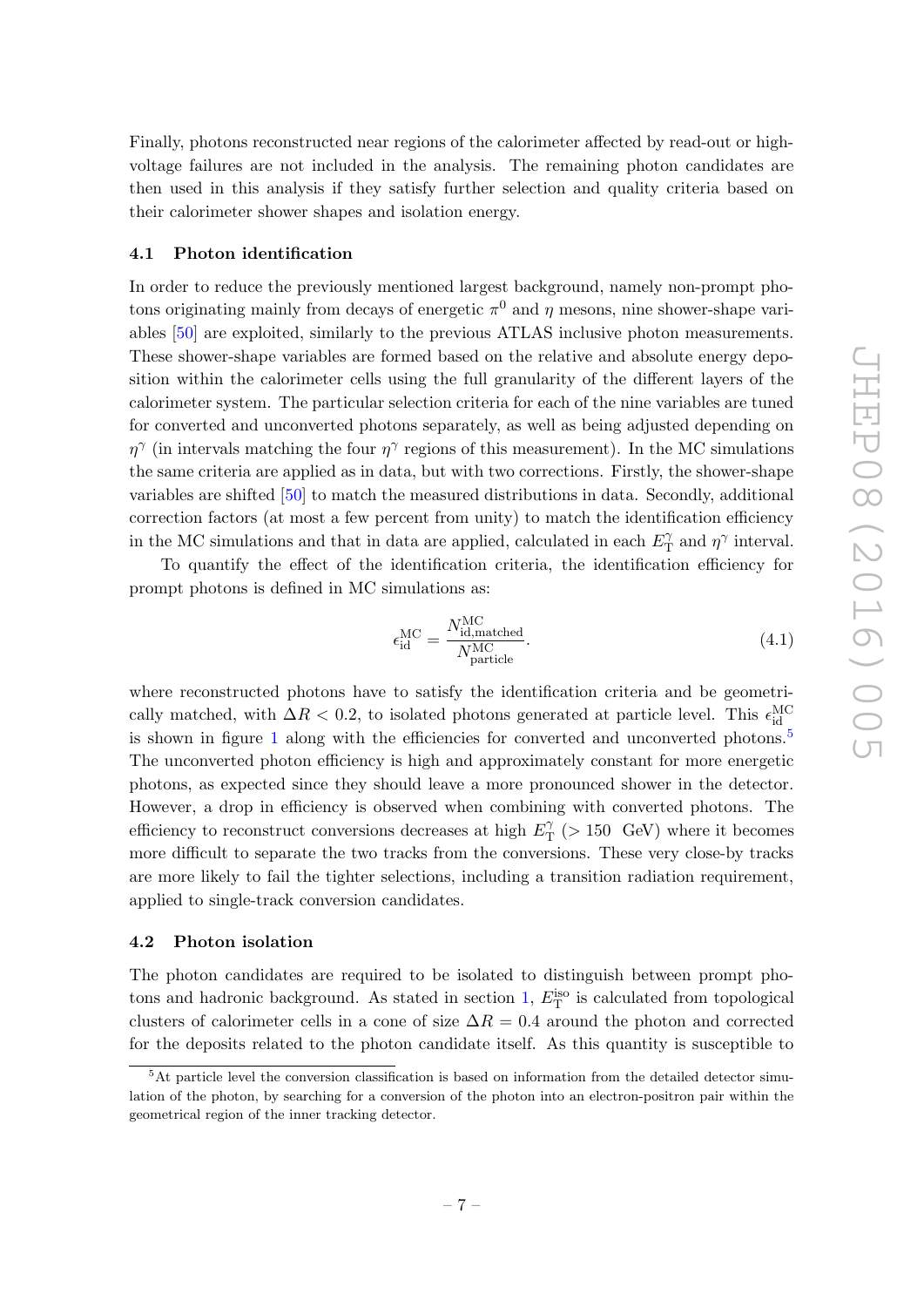

**Figure 1.** The photon identification efficiency (with statistical uncertainty) as a function of  $E_{\text{T}}^{\gamma}$ determined in PYTHIA MC simulations, along with the separated efficiencies for unconverted and converted photons. The efficiency is shown for the region  $|\eta^{\gamma}| < 0.6$ , with similar results found in other  $|\eta^{\gamma}|$  regions.

contributions from the UE and pile-up, a correction based on the jet area method [\[53\]](#page-25-12) is applied. This estimates on an event-by-event basis the ambient energy density, which is then subtracted from the  $E_T^{\text{iso}}$  before applying the isolation requirement. These corrections are typically between 1.5 and 2 GeV. In order for the detector-level  $E_{\rm T}^{\rm iso}$  distribution to reproduce the distribution from data, it is corrected in each  $E_{\text{T}}^{\gamma}$  $\eta^{\gamma}$  and  $\eta^{\gamma}$  interval by the difference between the mean value of  $E_{\rm T}^{\rm iso}$  in data and MC simulations. These corrections range from a few hundred MeV up to 3-4 GeV and are consistent for both Pythia and SHERPA.

The measurement presented here uses an  $E_{\text{T}}^{\gamma}$  $T_{\text{T}}^{\gamma}$ -dependent isolation requirement:

$$
E_{\rm T}^{\rm iso} \; < \; 4.8 \ \ \text{GeV} \; + \; 4.2 \; \times \; 10^{-3} \; \times \; E_{\rm T}^{\gamma}.\tag{4.2}
$$

In contrast to the fixed value (3 or 7 GeV) used in the previous analyses, this requirement has been optimised to retain more of the photons satisfying the identification criteria in section [4.1](#page-7-0) whilst also obtaining the best signal-to-background ratio throughout the large  $E_T^{\gamma}$  range of the measurement. In addition, the fraction of photon candidates that have satisfied the identification criteria and subsequently also satisfy the isolation requirement, stays high and constant. This is due to the isolation requirement being relaxed at higher  $E_{\text{T}}^{\gamma}$ , compared to using a fixed cut.

#### 5 Background subtraction

The number of events with a photon candidate  $(N^{\gamma, \text{data}})$  satisfying the kinematic, identification and isolation selection criteria, as detailed in section [4,](#page-6-0) has contributions from hadronic background and electrons. These contributions are removed statistically by techniques detailed below.

The hadronic background (from meson decays and jets) is removed by a data-driven technique, as done in the previous ATLAS analyses. This technique uses a two-dimensional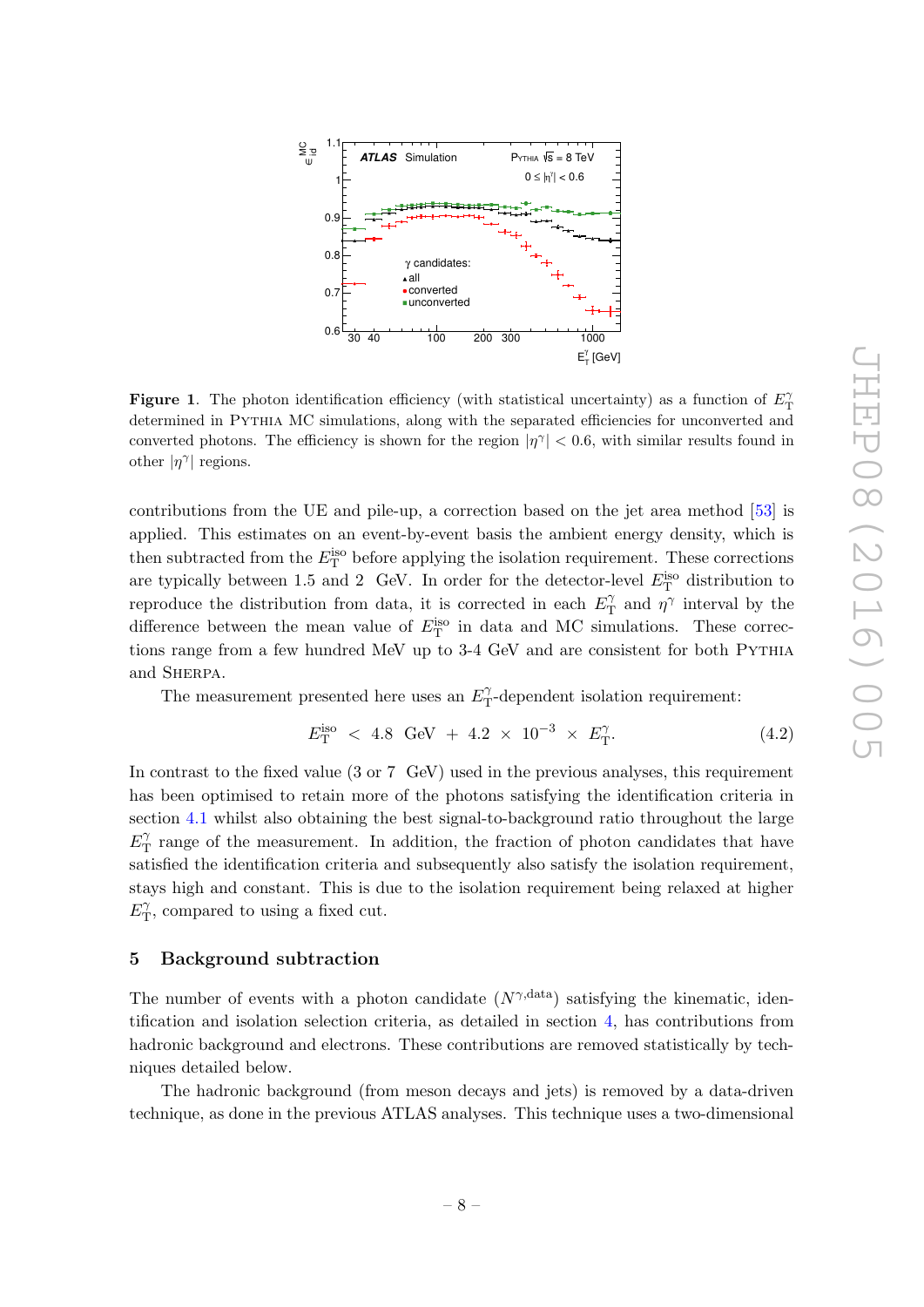sidebands method based on the isolation and identification criteria. For the identification, photons either satisfy the full criteria of all the shower-shape variables outlined in section [4.1](#page-7-0) or an orthogonal selection which aims to maximise the hadronic background. This orthogonal selection is achieved by inverting four variables related to the first layer of the EM calorimeter, which has cells with a very small width in  $\eta$ . For isolation, photons are either isolated as defined in section [4.2](#page-7-1) or non-isolated by having  $E_{\rm T}^{\rm iso}$  > 7.8 GeV + 4.2 × 10<sup>-3</sup> ×  $E_{\rm T}^{\gamma}$ . The four regions are then defined in data to be:

- $N^{A,\text{data}}$ : photon candidates satisfying both the isolation and identification criteria, i.e.  $N^{\gamma,\text{data}}$ .
- $N^{B,\text{data}}$ : photon candidates that are non-isolated, but satisfy the identification criteria.
- $N^{C,\text{data}}$ : photon candidates that only satisfy the orthogonal identification criteria but are isolated.
- $N^{D,\text{data}}$ : photon candidates that only satisfy the orthogonal identification criteria and are non-isolated.

<span id="page-10-0"></span>As defined above, there is a 3 GeV separation between the non-isolated region and the isolated region. This separation is used to limit the number of particle-level signal photons that fall into the background regions. To quantify this effect, signal leakage fractions are calculated in MC simulations: K,MC

$$
f^{K, \text{MC}} = \frac{N_{\text{signal}}^{K, \text{MC}}}{N_{\text{signal}}^{A, \text{MC}}},\tag{5.1}
$$

<span id="page-10-1"></span>with  $K = B, C, D$ . These leakage fractions are found to be small and are calculated in Pythia for the central value, with Sherpa used as a cross-check.

The two-dimensional sidebands method assumes that the two chosen variables are independent for the background. The isolation and identification criteria are chosen to minimise any such dependence, but any deviation from this assumption can be accounted for by using MC simulations to calculate the ratio:

$$
R_{\text{bkg}} = \frac{N_{\text{bkg}}^{A, \text{MC}} \cdot N_{\text{bkg}}^{D, \text{MC}}}{N_{\text{bkg}}^{B, \text{MC}} \cdot N_{\text{bkg}}^{C, \text{MC}}},
$$
\n(5.2)

where  $N_{\text{bkg}}^{K, \text{MC}}$  are the number of background events in each of the regions  $K = A, B, C, D$ . For the central value the assumption, confirmed in a control region, that they are independent  $(R_{\text{bkg}} = 1)$  is used; however,  $R_{\text{bkg}}$  is varied in section [7](#page-11-0) to obtain the systematic uncertainty of any potential dependence.

The four sideband regions, signal leakage fractions and  $R_{\text{bkg}}$  are then used to solve for  $N_{\text{signal}}^{A,\text{data}}$  via:

$$
N_{\text{signal}}^{A,\text{data}} = N^{A,\text{data}} - R_{\text{bkg}} \cdot \left( (N^{B,\text{data}} - f^{B,\text{MC}} N_{\text{signal}}^{A,\text{data}}) \cdot \frac{(N^{C,\text{data}} - f^{C,\text{MC}} N_{\text{signal}}^{A,\text{data}})}{(N^{D,\text{data}} - f^{D,\text{MC}} N_{\text{signal}}^{A,\text{data}})} \right). (5.3)
$$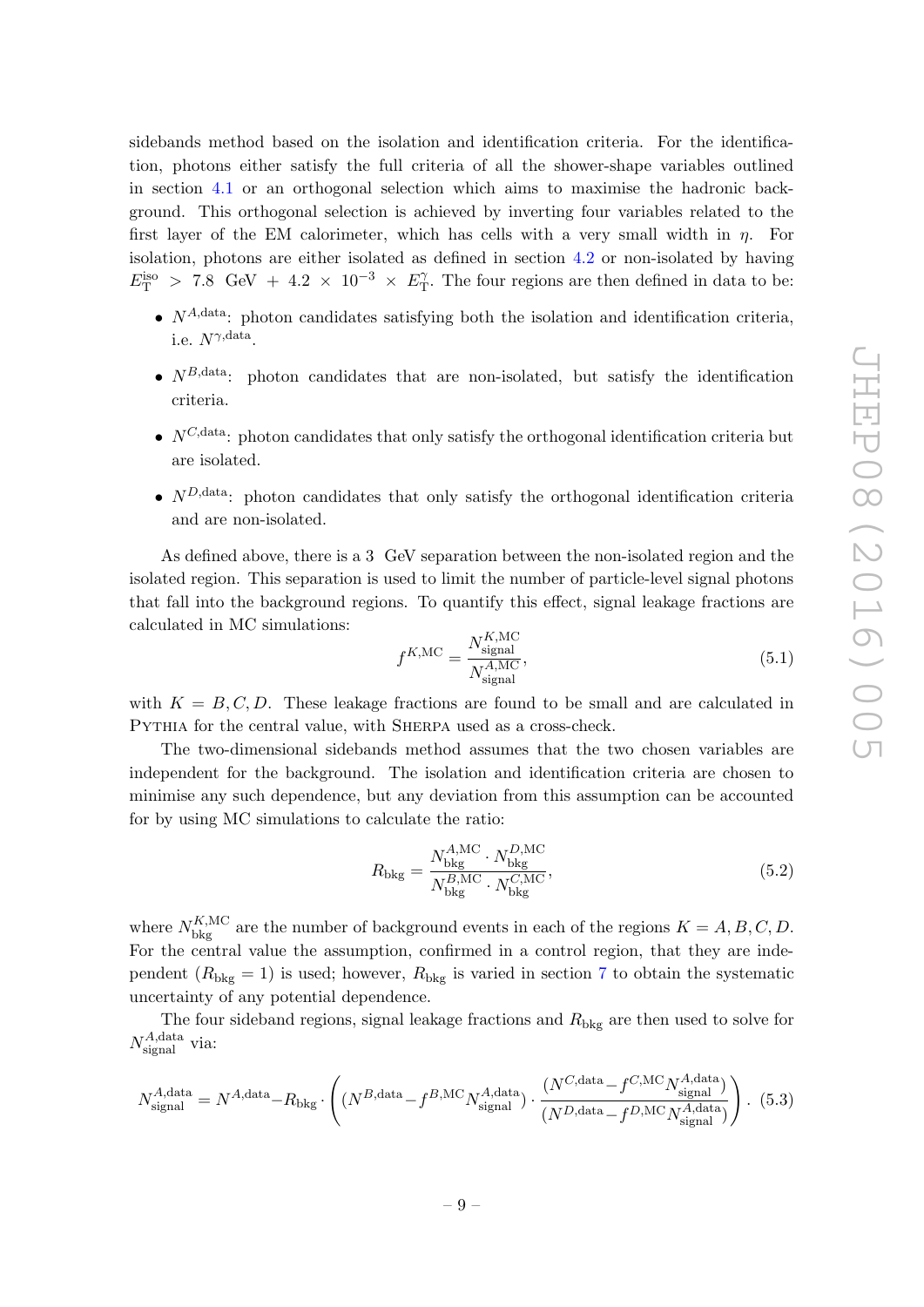This solution is used in the cross-section measurement via the signal purity, which is defined as:

$$
P_{\text{signal}} = \frac{N_{\text{signal}}^{A, \text{data}}}{N^{A, \text{data}}}.\tag{5.4}
$$

In all four  $\eta^{\gamma}$  regions,  $P_{\text{signal}}$  is found to rise with  $E_{\text{T}}^{\gamma}$  $\frac{17}{1}$  from 60% at 25 GeV to 100% at around 300 GeV. In the highest  $E_{\text{T}}^{\gamma}$  $\gamma$ <sup> $\gamma$ </sup> interval the method is inaccurate due to a lack of events in the background regions so here the central value of  $P_{\text{signal}}$  from the previous  $E_{\text{1}}^{\gamma}$ T interval is used in the cross-section calculation.

<span id="page-11-0"></span>Finally, after the above subtraction a remaining background of fake photons from electrons is accounted for. As in previous measurements, this is estimated using MC simulations, scaled to the measured integrated luminosity in data, of Z and W boson decays to electrons. Reconstructed photons from these simulations passing the selection of section [4](#page-6-0) are counted if they are geometrically matched to a particle-level electron. The number of fake photons removed  $(N_{e\rightarrow\gamma})$  is less than 0.2% of the remaining signal photons  $(N^{\gamma,\text{data}}P_{\text{signal}})$  in all four  $\eta^{\gamma}$  regions and for most of the  $E_{\text{T}}^{\gamma}$  $T_{\rm T}^{\gamma}$  range — only reaching a maximum of 0.7% in some low  $E_T^{\gamma}$  $\gamma$ <sup> $\gamma$ </sup> intervals. As this is such a small effect no systematic uncertainty is assigned to this subtraction.

#### 6 Cross section

The differential isolated prompt photon cross section as a function of  $E_{\text{T}}^{\gamma}$  $T_{\rm T}^{\gamma}$  (calculated in four  $|\eta^{\gamma}|$  regions) includes elements described in the previous sections and takes the form:

$$
\frac{\mathrm{d}\sigma}{\mathrm{d}E_{\mathrm{T}}^{\gamma}} = \frac{1}{\int \mathcal{L}\mathrm{d}t(\Delta E_{\mathrm{T}}^{\gamma})} \cdot (N^{\gamma,\mathrm{data}} \cdot P_{\mathrm{signal}} - N_{e\to\gamma}) \cdot \frac{1}{\epsilon_{\mathrm{trig}}} \cdot \frac{1}{\epsilon_{\mathrm{corr}}},\tag{6.1}
$$

where  $E_{\text{T}}^{\gamma}$  $T_{\text{T}}^{\gamma}$  is that of the highest transverse energy photon satisfying the kinematic, identification and isolation criteria (section [4\)](#page-6-0). The trigger efficiency  $(\epsilon_{\text{trig}})$  corrects  $N^{\gamma,\text{data}}$ for any events that would satisfy the selection criteria but were not recorded in the dataset (section [2\)](#page-2-0). The number of events  $(N^{\gamma, \text{data}})$  with a photon satisfying the selection criteria is corrected for background using the previously introduced subtraction factors  $P_{\text{signal}}$  and  $N_{e\rightarrow\gamma}$  (section [5\)](#page-8-0). Further, the overall size of the studied dataset is accounted for by dividing by the total integrated luminosity  $(\int \mathcal{L}dt)$  and the cross section is normalised to inverse GeV by dividing each measured  $E_{\text{T}}^{\gamma}$  $\int_{\mathcal{T}}^{\gamma}$  interval by its size  $(\Delta E)^{\gamma}$  $T_1^{\gamma}).$ 

The remaining factor,  $\epsilon_{\text{corr}}$ , is the unfolding correction factor used to correct the measurement to particle level to allow for direct comparisons to theoretical predictions. The unfolding factors are derived using Pythia, with Sherpa used as a cross-check. The unfolding correction factors are extracted by using a bin-by-bin unfolding procedure and are defined as:

$$
\epsilon_{\text{corr}} = \frac{N_{\text{signal}}^{\text{MC}}}{N_{\text{particle}}^{\text{MC}}},\tag{6.2}
$$

<span id="page-11-1"></span>where  $N_{\text{signal}}^{\text{MC}}$  and  $N_{\text{particle}}^{\text{MC}}$  refer to the number of events with an isolated photon at detector level and particle level respectively.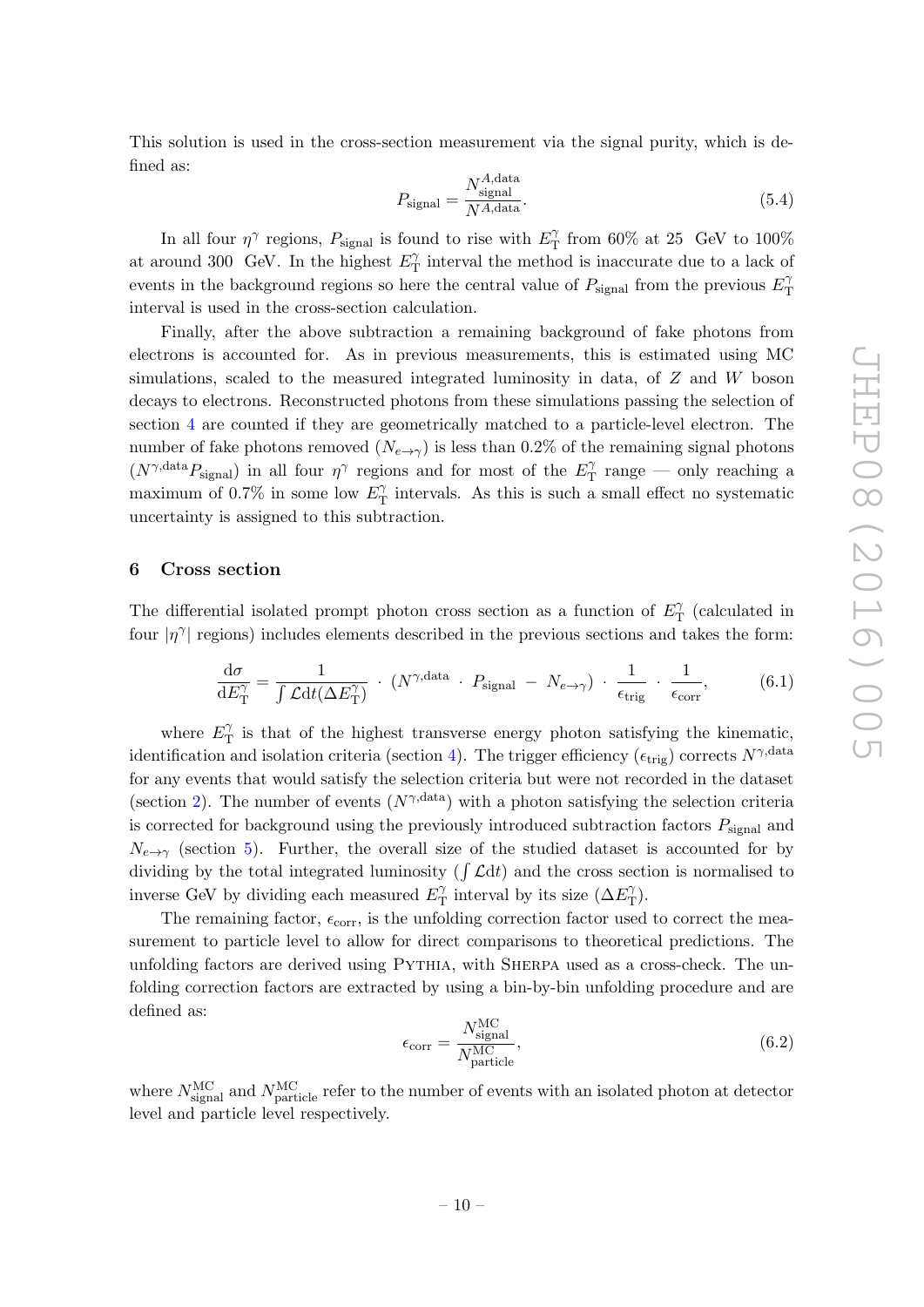The main contribution to  $\epsilon_{\text{corr}}$  is the identification efficiency (section [4.1\)](#page-7-0), resulting in a very similar shape including the slight decrease at high  $E_{\text{I}}^{\gamma}$  $T_{\rm T}^{\gamma}$ . However,  $\epsilon_{\rm corr}$  differs as it also contains the effects from photon migrations between different  $E_{\text{T}}^{\gamma}$  $T_{\text{T}}^{\gamma}$  intervals and the isolation efficiency (section [4.2\)](#page-7-1). The overall correction lies between 0.8 and 0.9 and therefore indicates that detector effects are rather small.

The results of the bin-by-bin unfolding procedure are cross-checked using an iterative unfolding method, which reduces the reliance on the shape of the MC simulation distributions of  $E_T^{\gamma}$  at particle or detector level. The method is based on Bayes Theorem [\[54\]](#page-25-13) and iteratively [6](#page-11-1) unfolds the spectrum by changing the prior of the particle-level distribution to the previously unfolded spectrum for the next iteration. The results show that the two unfolding procedures are in very good agreement, considering statistical uncertainties only.

#### 7 Uncertainties

To estimate the systematic uncertainties, the cross-section calculation was repeated varying the selection procedure, background subtraction techniques or the unfolding correction factor. One difference compared to the previous analyses is that this measurement makes use of the Bootstrap technique [\[55\]](#page-25-14) to evaluate the statistical influence on systematic uncertainties, achieved by producing a large number of weighted (based on a Poisson distribution) replicas for each event. The result is then used to reduce the statistical fluctuations by applying a two-step smoothing technique; firstly combining  $E_{\text{L}}^{\gamma}$  $\int_{\mathcal{T}}^{\gamma}$  intervals until the propagated uncertainty has a sufficiently large statistical significance, followed by performing a Gaussian kernel smoothing on the original  $E_{\text{T}}^{\gamma}$  $T_{\rm T}^{\gamma}$  intervals.

The following text describes the included uncertainty sources (quantifying those that are smaller):

- The photon energy scale is altered by varying systematic sources up and down, with the resulting shifts being summed in quadrature to provide the total uncertainty. The sources are split to account for correlations and range from being related to: detector material and read-out; simulation of the detector; extrapolations from data-driven measurements; and finally details related to the differences between unconverted or converted photon showers in the calorimeter. The uncertainty in the photon energy scale is around 1%, except for the region  $1.56 \leq |\eta^{\gamma}| < 1.81$ , but the uncertainty in the measurement is larger due to the steeply falling cross section.
- The admixture of direct and fragmentation photons in a given  $E_{\text{T}}^{\gamma}$  $T_{\text{T}}^{\gamma}$  interval affects the calculation of both  $P_{\text{signal}}$  and  $\epsilon_{\text{corr}}$ . Instead of using the default MC simulation fraction, a fit of the  $E_{\text{T}}^{\gamma}$  $\gamma$ <sup> $\gamma$ </sup> distribution is performed in PYTHIA to find the optimal admixture (as done in the recent photon plus jet paper [\[36\]](#page-24-15)). The uncertainty is derived by comparing the results from this optimal admixture with the default PYTHIA simulation. This replaces the systematic uncertainty obtained previously from an arbitrary removal or doubling of the fragmentation component.

<sup>6</sup> In this analysis the result converges after four iterations.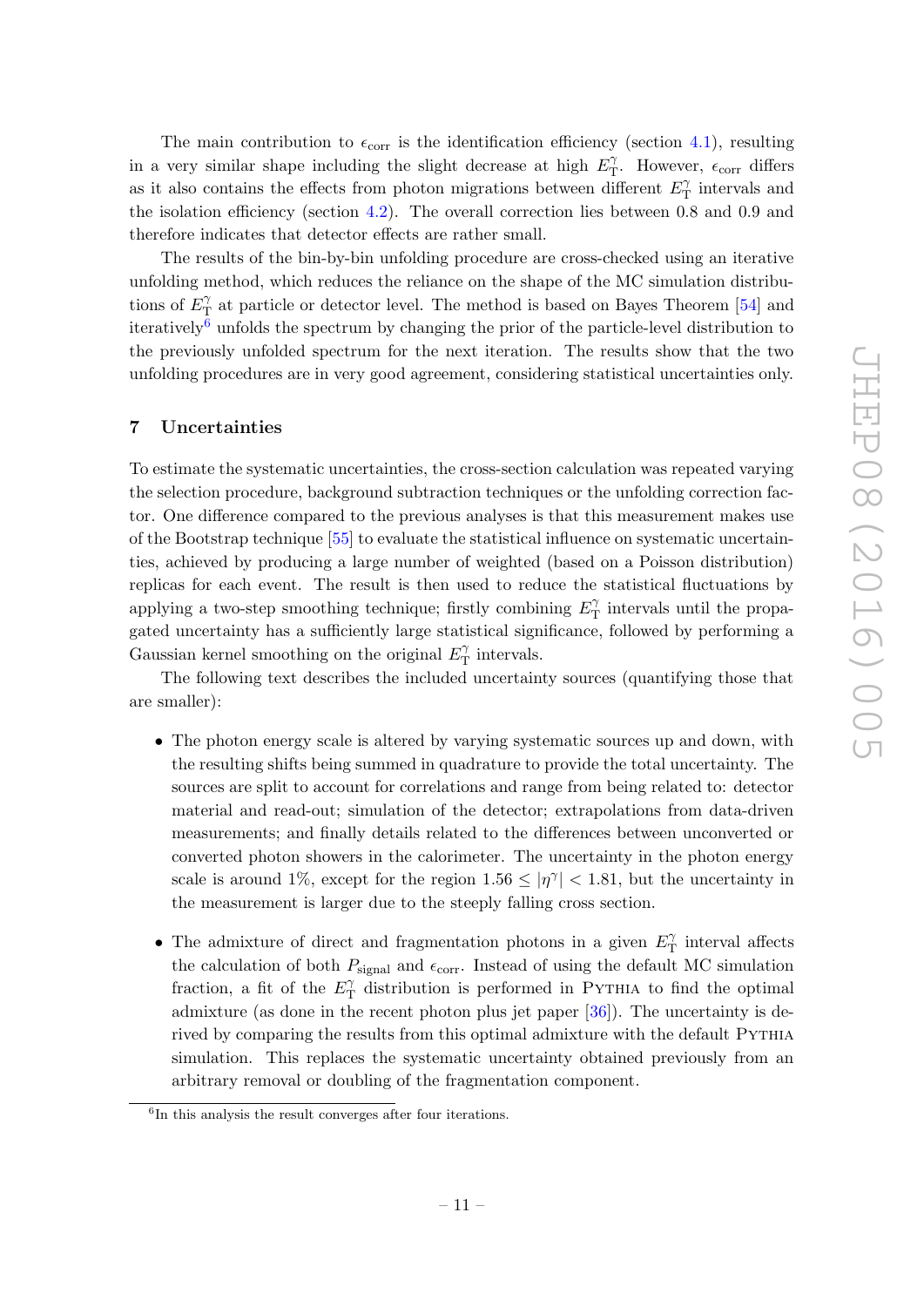- $R_{\text{bkg}}$  is set to unity when  $P_{\text{signal}}$  is calculated. As described in section [5,](#page-8-0) this follows the assumption that there are no correlations between the isolation and identification criteria for the background. A test of this assumption is performed by subdividing the background-dominated region with an additional non-isolated criterion and then repeating the two-dimensional sidebands in background only regions. A 10% difference from unity is found in this test, which is then applied to  $R_{\text{bkg}}$  to calculate the uncertainty.
- As described in section [4.1,](#page-7-0) the photon identification efficiency in the MC simulations uses correction factors and the associated uncertainty in these alters the cross section by 0.5% for most of the  $E_{\rm T}^{\gamma}$  $T_{\rm T}^{\gamma}$  range. In the lowest  $E_{\rm T}^{\gamma}$  $\frac{1}{1}$  intervals it reaches 2\% and above 550 GeV it ranges from 1% to 4% (increasing with  $\eta^{\gamma}$ ).
- <span id="page-13-0"></span>• For the above photon identification correction factors an extra uncertainty is required, obtained from MC simulations, to account for a small difference in the photon isolation requirement applied in this analysis from that used for the measurement of the photon identification efficiency. This impacts the cross section by 0.5% but rises to 1% for the highest  $E_{\rm T}^{\gamma}$  $T$  intervals.
- The orthogonal identification selection in section [5](#page-8-0) relies on inverting the selection criteria of four of the shower-shape variables. The uncertainty in this procedure is estimated by inverting either only two of these variables or by inverting an extra variable. A data-driven technique is used to disentangle this uncertainty from that already included in the  $R_{\text{bkg}}$  uncertainty above. The resulting uncertainty is 2% for  $E_{\rm T}^{\gamma}$  $_{\rm T}^{\gamma} < 100~$  GeV but quickly falls to zero for higher  $E_{\rm T}^{\gamma}$  $\mathop{\rm T}\limits^\gamma$
- The isolation requirement used to define the background region in the  $P_{\text{signal}}$  calculation was altered so that the constant part of the requirement (7.8 GeV) was varied by  $\pm 1$  GeV (chosen as it is larger than any difference in the MC simulations between particle-level and detector-level isolation). The resulting uncertainty is less than 0.5%.
- The photon energy resolution is calculated from several independent sources in a similar manner to the energy scale, but the resolution is found to be of much less importance than the scale as it only produces an uncertainty of 0.5%, which rises to 1% for the highest  $E_{\rm T}^{\gamma}$  $T$  intervals.
- The effect of unfolding is investigated by using a smooth function to reweight the MC simulations to match the data  $E_{\rm T}^{\gamma}$  $\int_{T}^{\gamma}$  distribution. Unfolding the data using this reweighted MC prediction gives a difference of less than 0.5% compared to the nominal value.
- The uncertainty in the correction factors from the choice of QCD-cascade and hadronisation model is derived from comparing Sherpa with Pythia. To avoid double counting the effects from the fragmentation contribution, the PYTHIA simulation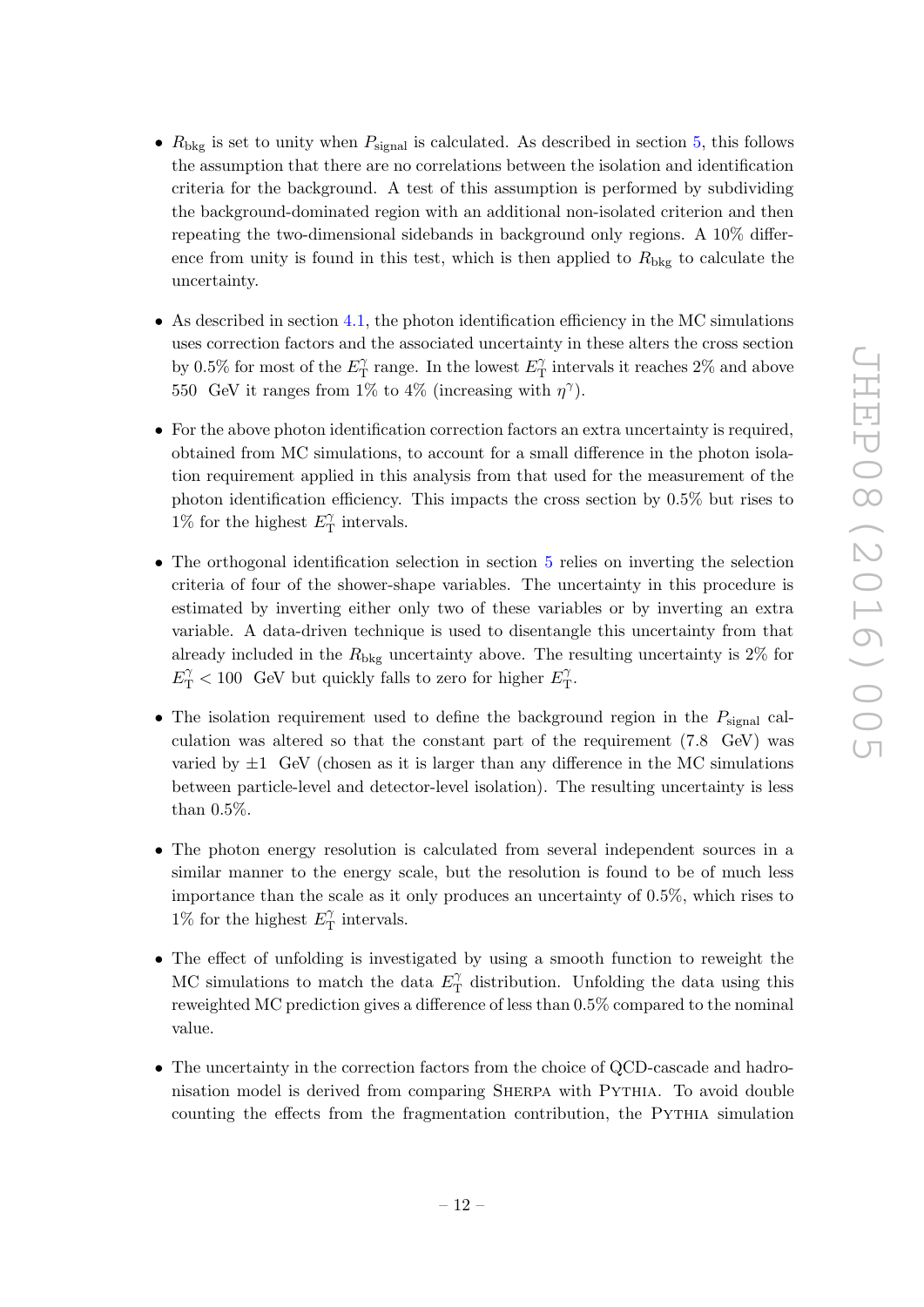

Figure 2. Summary of the relative size of the combined systematic uncertainty (which excludes the luminosity) and its four main contributions, shown as a function of  $E_{\textrm{T}}^{\gamma}$ .

<span id="page-14-1"></span>with the optimal admixture of direct and fragmentation photons is used again. The resulting uncertainty is 2% at low  $E_{\rm T}^{\gamma}$  $E_{\rm T}^{\gamma}$  but quickly falls to zero as  $E_{\rm T}^{\gamma}$  $T_{\rm T}^{\gamma}$  increases.

- The integrated luminosity has an uncertainty measured to be  $\pm 1.9\%$ . It is derived, following the same methodology as that detailed in ref. [\[22\]](#page-24-1), from a calibration of the luminosity scale derived from beam-separation scans performed in November 2012.
- <span id="page-14-0"></span>• Other uncertainties were studied, but are not included in the systematic uncertainty as they were found to be negligible. Examples of these studies include: investigating the trigger efficiency (statistical uncertainties are  $\langle 0.1\% \rangle$ , pile-up (splitting the dataset by number of interactions per bunch crossing) and the MC simulation isolation shift (correcting the MC simulation by twice the fit accuracy).

The systematic uncertainties except for the luminosity uncertainty are combined. This is done by treating each of the sources as uncorrelated in each  $E_{\text{T}}^{\gamma}$  $T_{\text{T}}^{\gamma}$  interval. However, the sources are treated as correlated across different intervals in  $E_{\rm T}^{\gamma}$  $T$ . This combination is shown in figure [2](#page-13-0) along with several of the main systematic uncertainties detailed above. The energy scale uncertainty dominates the high- $E_{\text{T}}^{\gamma}$  $T_{\rm T}^{\gamma}$  region, especially in the region 1.56 <  $|\eta^{\gamma}|$  < 1.81. At low  $E_{\rm T}^{\gamma}$  the uncertainties from the  $R_{\rm bkg}$  variation and admixture of direct and fragmentation photons are of similar magnitude and dominate the uncertainty. In the  $E_T^{\gamma}$  range 80–200 GeV the main systematic uncertainties are of similar order and, in all but the region  $1.56 < |\eta^{\gamma}| < 1.81$ , this leads to the luminosity uncertainty being larger than this combination of the other systematic uncertainties.

The statistical uncertainty is mainly from the data, but also has a component due to the MC simulation. This component is from the reliance on MC simulations in the calculation of  $P_{\text{signal}}$  and  $\epsilon_{\text{corr}}$ . The resulting total statistical uncertainty is 1–2% for most of the measured  $E_{\text{T}}^{\gamma}$  $T_{\rm T}^{\gamma}$  range, until it rises steeply in the highest  $E_{\rm T}^{\gamma}$  $T_{\rm T}^{\gamma}$  intervals.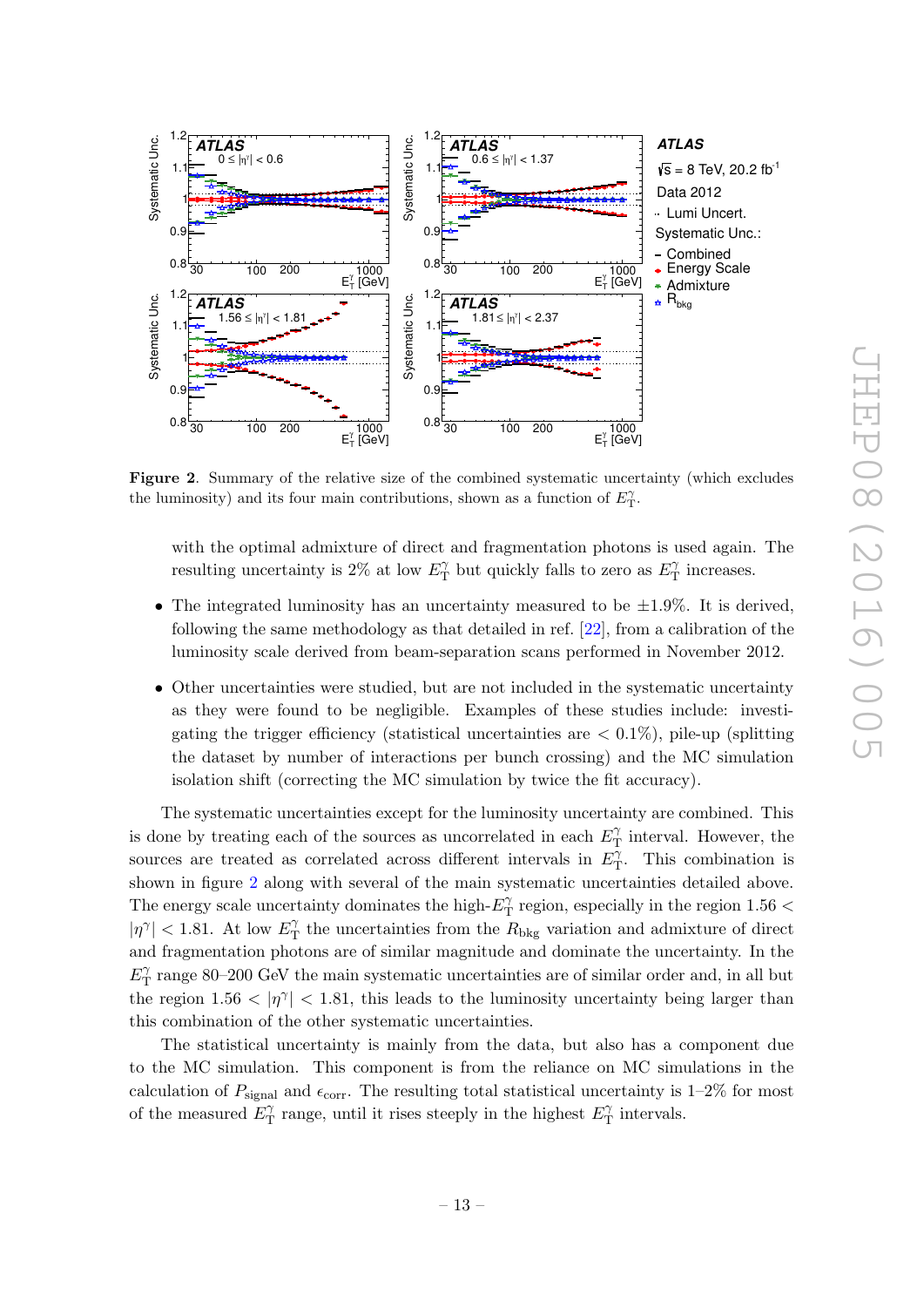<span id="page-15-0"></span>

Figure 3. Differential cross sections from data and JETPHOX (using the CT10 PDF), shown as a function of  $E_{\rm T}^{\gamma}$  for the four  $|\eta^{\gamma}|$  regions. The distributions are scaled, by specified factors, to separate the distributions visually.

#### 8 Results and discussion

<span id="page-15-1"></span>The final cross sections are measured following eq. [\(6.1\)](#page-10-1) in the fiducial region given in section [1.](#page-1-0) The systematic uncertainties, as described in section [7,](#page-11-0) are combined with the statistical uncertainty, but do not include the luminosity uncertainty. The measured cross sections are compared to theoretical predictions, as detailed in section [3,](#page-3-0) along with uncertainties from the combination of the scale, PDF,  $\alpha_{\rm S}$  and hadronisation plus UE uncertainties. Figure [3](#page-14-1) shows a summary of the results (with the measured cross sections also being tabulated in appendix  $A$ ), where it can be seen that the measurement is well described overall by JETPHOX over ten orders of magnitude in cross section. The total cross sections shown in table [1](#page-15-0) are integrated over the entire  $E_{\text{T}}^{\gamma}$  $\eta^{\gamma}$  for each  $\eta^{\gamma}$  region. As seen in the previous measurement [ [9\]](#page-23-2) the total cross sections are 20% higher in data than those predicted by JETPHOX, but the results are consistent within the uncertainties. It can also be seen that the measurement uncertainty, dominated by the systematic uncertainty, is smaller than the theoretical uncertainty.

The difference between data and JETPHOX is explored further in figure [4](#page-15-1) where the cross-section ratios are shown in each of the four  $\eta^{\gamma}$  regions as a function  $E_{\text{T}}^{\gamma}$  $\int_{T}^{\gamma}$ . Each  $\eta^{\gamma}$  region shows a similar trend at low  $E_{\text{T}}^{\gamma}$  $T_{\rm T}^{\gamma}$ , in that the JETPHOX NLO predictions are up to 20% lower than those measured. This difference remains constant, especially in the central  $\eta^{\gamma}$  region, for  $E_{\tau}^{\gamma}$  $T_{\rm T}$  < 500 GeV where the fragmentation contribution decreases with  $E_{\rm T}^{\gamma}$  $T_{\rm T}^{\gamma}$  from being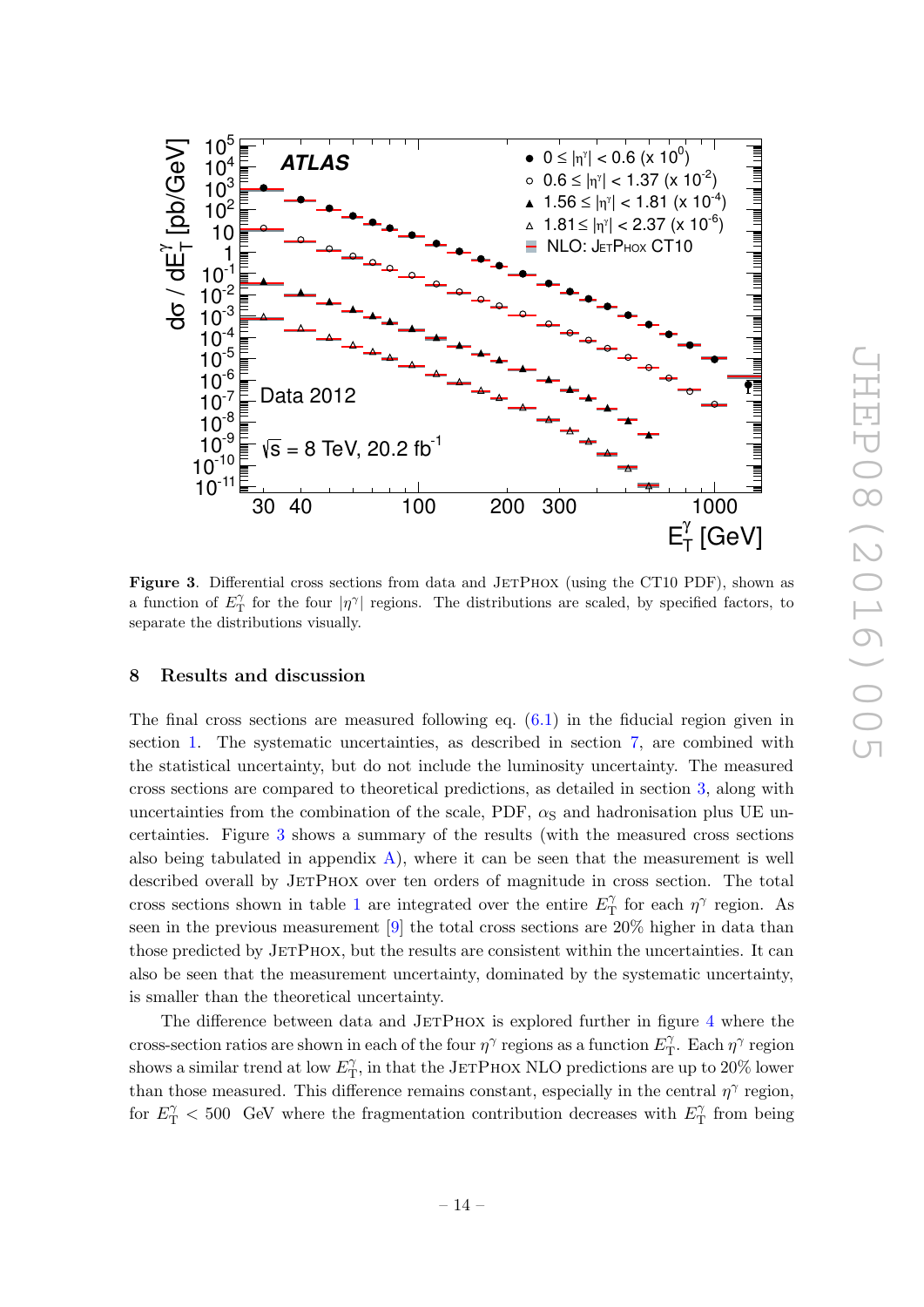| range<br>$\eta^{\gamma}$ | $E_{\rm T}^{\gamma}$ range [GeV] | Measured total $\sigma$ [nb]                                   | JETPHOX total $\sigma$ [nb] |
|--------------------------|----------------------------------|----------------------------------------------------------------|-----------------------------|
| $0 - 0.6$                | $25 - 1500$                      | $15.6^{+1.4}_{-1.4}$ (syst) $\pm 0.02$ (stat) $\pm 0.3$ (lumi) | $13.3 \pm 2.6$ (theory)     |
| $0.6 - 1.37$             | $25 - 1100$                      | $20.2^{+2.2}_{-2.1}$ (syst) $\pm 0.03$ (stat) $\pm 0.4$ (lumi) | $17.1 \pm 3.2$ (theory)     |
| $1.56 - 1.81$            | $25 - 650$                       | $6.7^{+0.7}_{-0.7}$ (syst) $\pm 0.02$ (stat) $\pm 0.1$ (lumi)  | $5.2 \pm 1.0$ (theory)      |
| $1.81 - 2.37$            | $25 - 650$                       | $14.3^{+1.4}_{-1.3}$ (syst) $\pm 0.03$ (stat) $\pm 0.3$ (lumi) | $11.4 \pm 2.3$ (theory)     |

<span id="page-16-1"></span>**Table 1.** Measured and predicted total cross sections shown for each of the four  $|\eta^{\gamma}|$  ranges. The JETPHOX predictions are made using the CT10 PDF.



Figure 4. Ratio of theory (JETPHOX using the CT10 PDF) to data for the differential cross sections as a function of  $E_{\text{T}}^{\gamma}$  for the four  $|\eta^{\gamma}|$  regions. The statistical component of the uncertainty in the data is indicated by the horizontal tick marks whereas the whole error bar corresponds to the combined statistical and systematic uncertainty (the additional systematic uncertainty arising from the uncertainty in the integrated luminosity is displayed separately as a dotted line). The NLO total uncertainty from JETPHOX is displayed as a band, which corresponds to the combination of the scale,  $\alpha_{\rm S}$ , PDF and hadronisation-plus-UE uncertainties. In the highest  $E_{\rm T}^{\gamma}$  interval of the  $|\eta^{\gamma}|$  < 0.6 region the theoretical prediction and uncertainty is not shown as it is above the range of the figure.

a large contribution to the cross section, showing that  $JETPHOX$  models this contribution well apart from the normalisation. The normalisation difference decreases above this  $E_{\perp}^{\gamma}$ T and in the range  $1100 \leq E_{\text{T}}^{\gamma}$  $T_{\rm T}$  < 1500 GeV the prediction overestimates the measurement, although this is where the experimental and PDF uncertainties are largest. The results are shown using the CT10 PDF, but there is very little difference when comparing the central value to those from MSTW2008, NNPDF2.3 and HeraPDF1.5, with any difference at high  $E_{\mathrm{T}}^{\gamma}$  being covered by the large theoretical uncertainty.

<span id="page-16-0"></span>The overall trend in differences between data and theory is similar to that seen in the measurement using 2011 data. However, a significant increase in the experimental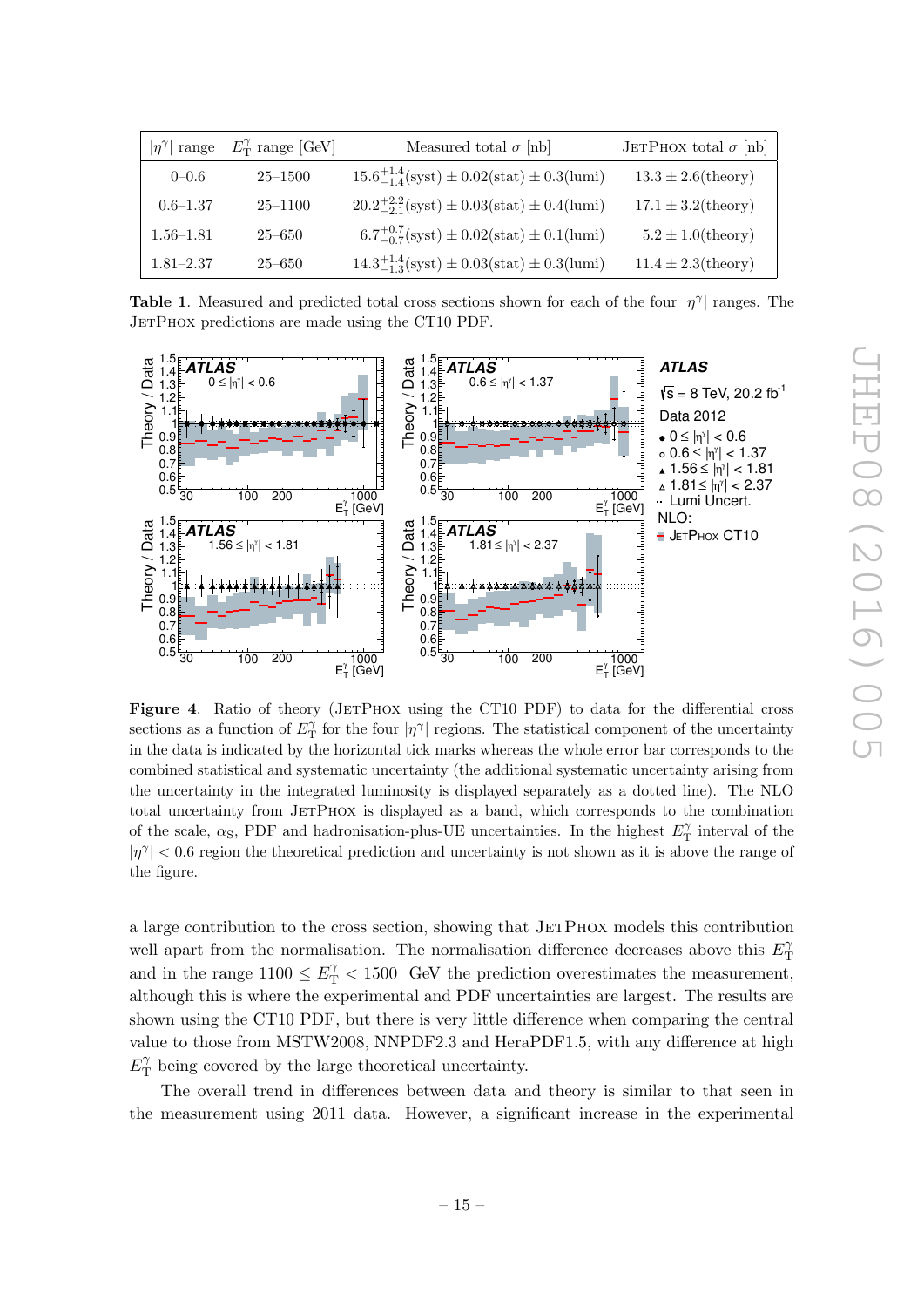| $ \eta^{\gamma} $ range | $E_{\rm T}^{\gamma}$ range [GeV] | PETER total $\sigma$ [nb] |
|-------------------------|----------------------------------|---------------------------|
| $0 - 0.6$               | $25 - 1500$                      | $14.8 \pm 2.0$ (theory)   |
| $0.6 - 1.37$            | $25 - 1100$                      | $19.0 \pm 2.5$ (theory)   |
| $1.56 - 1.81$           | $25 - 650$                       | $5.7 \pm 0.7$ (theory)    |
| $1.81 - 2.37$           | $25 - 650$                       | $12.7 \pm 1.8$ (theory)   |

**Table 2.** Predicted total cross sections from PETER shown for each of the four  $|\eta^{\gamma}|$  ranges, made using the CT10 PDF.

<span id="page-17-0"></span>precision of this measurement compared to the previous ATLAS measurements reveals new qualitative features in the comparison to JETPHOX. While the theoretical uncertainties have not changed, the measurement uncertainties are halved over most of the phase space.<sup>[7](#page-16-0)</sup> This makes the uncertainties considerably smaller than the theoretical uncertainties, except in the statistically limited highest  $E_{\text{T}}^{\gamma}$  $\gamma_{\rm T}^{\gamma}$  intervals, which leads to disagreement in some  $E_{\rm T}^{\gamma}$ T intervals between the measurement and the JETPHOX prediction. This improvement in accuracy can help to reduce PDF uncertainties once the measurement is included in a global fit.

 $|\eta^{\gamma}|$  range  $E_T^{\gamma}$  range  $[GeV]$  PETER total  $\sigma$  [nb]<br>
0–0–06 25–1500 14.8 ± 2.0(theory)<br>
16.6–1.37 25–100 19.0 ± 2.5(theory)<br>
1.56–1.81 25–650 5.7 ± 0.7(theory)<br>
1.81–2.37 25–650 12.7 ± 1.8(theory)<br>
1.81–2.37 25–65 In order for the data to provide a tighter constraint on proton PDF uncertainties, it would be preferable both to have a better general agreement between data and the predictions and also to reduce the dominant theoretical scale uncertainties. This can be achieved by using calculations beyond NLO, as done here by using the predictions from PETER. This comparison is shown in figure [5](#page-17-0) where it can be seen that PETER does an excellent job of removing the normalisation difference seen between data and JETPHOX, especially in the region  $|\eta^{\gamma}| < 1.37$ . The uncertainties shown, from combining the scale, PDF and electroweak uncertainties, are about 20% lower than those from JETPHOX. The PeTeR predictions match the data well, within the combined measured and theoretical uncertainties, in all of the measured phase space. The improved normalisation and smaller uncertainties are also seen in the total cross sections as shown in table [2](#page-16-1) .

<span id="page-17-1"></span>Finally, the measured cross sections are also compared to the LO parton shower MC calculations in figure [6.](#page-17-1) Here it can be seen that generally SHERPA, without any normalisation scaling, matches the data in the range  $100 \le E_T^{\gamma} < 500$  GeV in all four  $\eta^{\gamma}$  regions. At low  $E_{\rm T}^{\gamma}$  $T_{\rm T}^{\gamma}$ , where a larger fragmentation contribution is expected, SHERPA matches the predictions from JETPHOX and thus is in disagreement with the measurement. At high  $E_{\rm T}^{\gamma}$ T the SHERPA prediction tends to be above the measured value. PYTHIA on the other hand is similar to JETPHOX for  $E_{\text{T}}^{\gamma}$  $T_{\text{T}}^{\gamma} > 100$  GeV and hence is below the measured cross section in all  $\eta^{\gamma}$  regions except  $1.81 \leq |\eta^{\gamma}| < 2.37$ . At low  $E_{\text{T}}^{\gamma}$  $T_{\rm T}^{\gamma}$ , the PYTHIA prediction has a very different shape than both the measurement and the other predictions, tending to overestimate the measured cross section, which suggests that the fragmentation contribution is not well modelled by the parton shower.

<sup>&</sup>lt;sup>7</sup>Only in the region  $1.56 \le |\eta^{\gamma}| < 1.81$  is the 2011 uncertainty comparable, as it is measured in a larger  $\eta^{\gamma}$  region.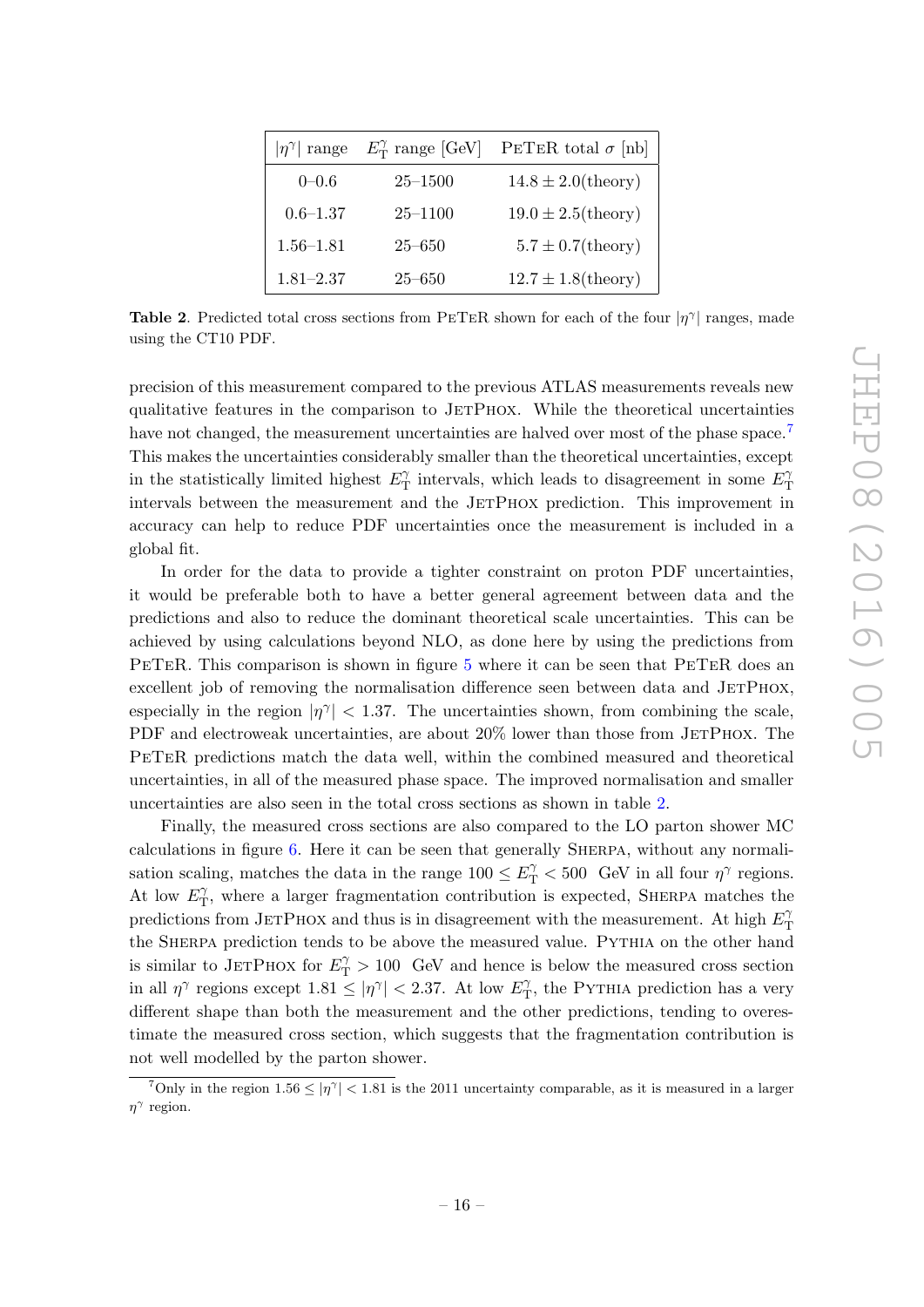<span id="page-18-0"></span>

Figure 5. Ratio of theory (PETER and JETPHOX both using the CT10 PDF) to data for the differential cross sections as a function of  $E_{\text{T}}^{\gamma}$  for the four  $|\eta^{\gamma}|$  regions. The statistical component of the uncertainty in the data is indicated by the horizontal tick marks whereas the whole error bar corresponds to the combined statistical and systematic uncertainty (the additional systematic uncertainty arising from the uncertainty in the integrated luminosity is displayed separately as a dotted line). The NLO total uncertainty from PeTeR is displayed as a band, which corresponds to the combination of the scale, PDF and electroweak uncertainties. In the highest  $E_{\text{T}}^{\gamma}$  interval of the  $|\eta^{\gamma}| < 0.6$  region the theoretical predictions and uncertainty are not shown as they are above the range of the figure.



Figure 6. Ratio of theory (PYTHIA, SHERPA and JETPHOX) to data for the differential cross sections as a function of  $E_{\rm T}^{\gamma}$  for the four  $|\eta^{\gamma}|$  regions. The statistical component of the uncertainty in the data is indicated by the horizontal tick marks whereas the whole error bar corresponds to the combined statistical and systematic uncertainty (the additional systematic uncertainty arising from the uncertainty in the integrated luminosity is displayed separately as a dotted line). The NLO total uncertainty from JetPhox is displayed as a band, which corresponds to the combination of the scale,  $\alpha_{\rm S}$ , PDF and hadronisation-plus-UE uncertainties. In the highest  $E_{\rm T}^{\gamma}$  interval of the  $|\eta^{\gamma}| < 0.6$  region the theoretical predictions and uncertainty are not shown as they are above the range of the figure.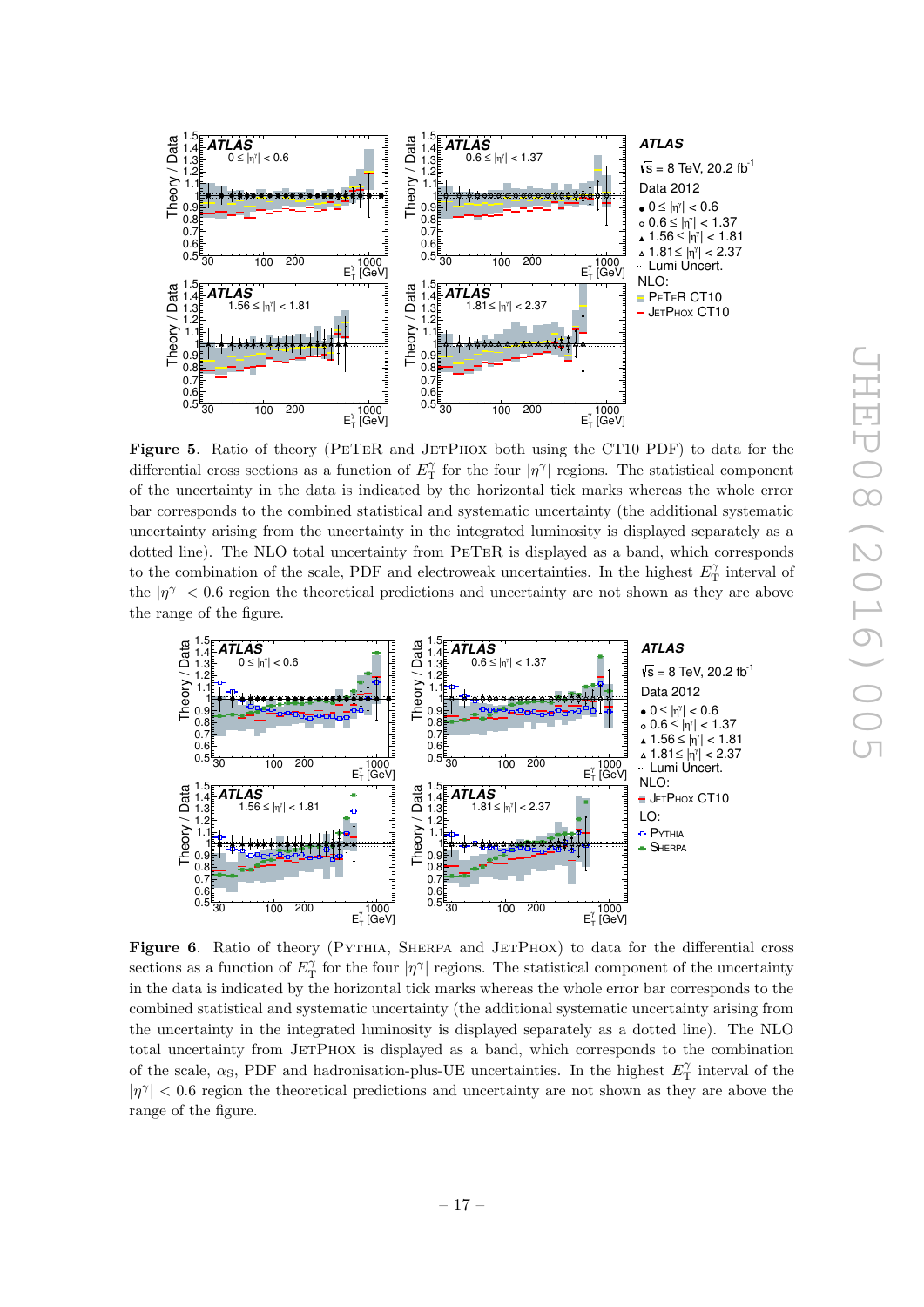#### 9 Conclusion

<span id="page-19-0"></span>In conclusion, a measurement of the inclusive isolated photon cross section has been presented, using 20.2 fb<sup>-1</sup>of  $\sqrt{s}$  = 8 TeV proton-proton collision data recorded by the ATLAS detector at the LHC. This is measured for the highest-energy photon in the event, spanning  $25 < E_{\text{T}}^{\gamma}$  $T_{\rm T}$  < 1500 GeV, in one of four  $\eta^{\gamma}$  regions ( $|\eta^{\gamma}|$  < 0.6,  $0.6 \le |\eta^{\gamma}| < 1.37, 1.56 \le |\eta^{\gamma}| < 1.81$  and  $1.81 \le |\eta^{\gamma}| < 2.37$ ) and with the isolation requirement  $E_{\rm T}^{\rm iso}$  < 4.8 GeV + 4.2 ×  $10^{-3}$  ×  $E_{\rm T}^{\gamma}$  $\gamma_{\rm T}^{\gamma}$  calculated within a cone of size  $\Delta R = 0.4$ . The results presented cover ten orders of magnitude in cross section, extending the measurement above 1 TeV whilst also revisiting lower- $E_T^{\gamma}$  data points. The results show a significant improvement in experimental uncertainties over the previous measurements. The results are compared to JETPHOX predictions, which, for most of the  $E_{\text{T}}^{\gamma}$  $T_{\rm T}^{\gamma}$  range, have a similar shape but lie below the data. The predictions from PeTeR agree much better in normalisation and, unlike JETPHOX, are within the uncertainties of the measured cross section for the entire phase space measured, showing the need for higher-order calculations to better understand this process theoretically. Comparing the results to LO parton shower MC calculations shows different trends, with the largest differences being at low  $E_{\rm T}^{\gamma}$  $T_{\rm T}^{\gamma}$  in the region dominated by the fragmentation contribution. Finally, halving the measured uncertainties compared to previous measurements will make this a useful constraint on proton PDF uncertainties once the result is included in a global fit.

#### Acknowledgments

We thank CERN for the very successful operation of the LHC, as well as the support staff from our institutions without whom ATLAS could not be operated efficiently.

<span id="page-19-1"></span>We acknowledge the support of ANPCyT, Argentina; YerPhI, Armenia; ARC, Australia; BMWFW and FWF, Austria; ANAS, Azerbaijan; SSTC, Belarus; CNPq and FAPESP, Brazil; NSERC, NRC and CFI, Canada; CERN; CONICYT, Chile; CAS, MOST and NSFC, China; COLCIENCIAS, Colombia; MSMT CR, MPO CR and VSC CR, Czech Republic; DNRF and DNSRC, Denmark; IN2P3-CNRS, CEA-DSM/IRFU, France; GNSF, Georgia; BMBF, HGF, and MPG, Germany; GSRT, Greece; RGC, Hong Kong SAR, China; ISF, I-CORE and Benoziyo Center, Israel; INFN, Italy; MEXT and JSPS, Japan; CNRST, Morocco; FOM and NWO, Netherlands; RCN, Norway; MNiSW and NCN, Poland; FCT, Portugal; MNE/IFA, Romania; MES of Russia and NRC KI, Russian Federation; JINR; MESTD, Serbia; MSSR, Slovakia; ARRS and MIZS, Slovenia; DST/NRF, South Africa; MINECO, Spain; SRC and Wallenberg Foundation, Sweden; SERI, SNSF and Cantons of Bern and Geneva, Switzerland; MOST, Taiwan; TAEK, Turkey; STFC, United Kingdom; DOE and NSF, United States of America. In addition, individual groups and members have received support from BCKDF, the Canada Council, CANARIE, CRC, Compute Canada, FQRNT, and the Ontario Innovation Trust, Canada; EPLANET, ERC, FP7, Horizon 2020 and Marie Skłodowska-Curie Actions, European Union; Investissements d'Avenir Labex and Idex, ANR, R´egion Auvergne and Fondation Partager le Savoir, France; DFG and AvH Foundation, Germany; Herakleitos, Thales and Aristeia programmes co-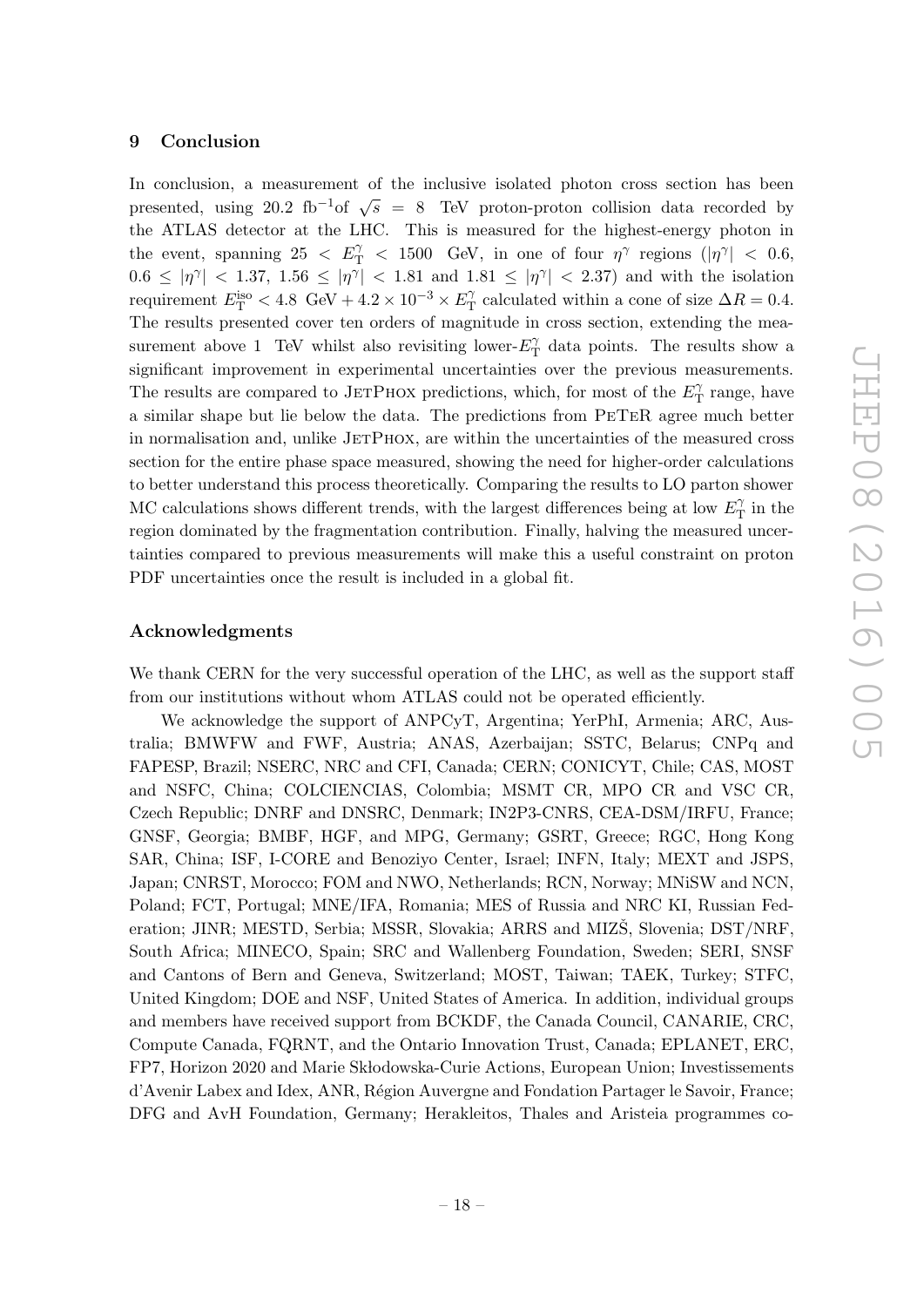financed by EU-ESF and the Greek NSRF; BSF, GIF and Minerva, Israel; BRF, Norway; Generalitat de Catalunya, Generalitat Valenciana, Spain; the Royal Society and Leverhulme Trust, United Kingdom.

The crucial computing support from all WLCG partners is acknowledged gratefully, in particular from CERN and the ATLAS Tier-1 facilities at TRIUMF (Canada), NDGF (Denmark, Norway, Sweden), CC-IN2P3 (France), KIT/GridKA (Germany), INFN-CNAF (Italy), NL-T1 (Netherlands), PIC (Spain), ASGC (Taiwan), RAL (U.K.) and BNL (U.S.A.) and in the Tier-2 facilities worldwide.

#### A Tables of measured cross sections

| $E_{\rm T}^{\gamma}$ range [GeV] | $d\sigma^{\gamma}/dE_T^{\gamma}$ | Stat. Unc. | Sys. Unc.           | Lumi. Unc. | [pb/GeV]        |
|----------------------------------|----------------------------------|------------|---------------------|------------|-----------------|
| $25 - 35$                        | 1.03                             | $\pm 0.00$ | $\pm^{0.11}_{0.11}$ | $\pm 0.02$ | $-10^{3}$       |
| $35 - 45$                        | 3.01                             | $\pm 0.01$ | $\pm^{0.23}_{0.22}$ | $\pm 0.06$ | $\cdot 10^{2}$  |
| $45 - 55$                        | 1.15                             | $\pm 0.01$ | $\pm^{0.06}_{0.06}$ | $\pm 0.02$ | $\cdot 10^2$    |
| $55 - 65$                        | 5.03                             | $\pm 0.02$ | $\pm^{0.20}_{0.20}$ | $\pm 0.10$ | $\cdot 10^{1}$  |
| $65 - 75$                        | 2.54                             | $\pm 0.01$ | $\pm^{0.08}_{0.08}$ | $\pm 0.05$ | $\cdot 10^{1}$  |
| $75 - 85$                        | 1.37                             | $\pm 0.01$ | $\pm^{0.03}_{0.03}$ | $\pm 0.03$ | $\cdot 10^{1}$  |
| $85 - 105$                       | 6.37                             | $\pm 0.03$ | $\pm^{0.11}_{0.11}$ | $\pm 0.12$ |                 |
| $105 - 125$                      | 2.54                             | $\pm 0.01$ | $\pm^{0.03}_{0.03}$ | $\pm 0.05$ |                 |
| $125 - 150$                      | 1.09                             | $\pm 0.00$ | $\pm^{0.01}_{0.01}$ | $\pm 0.02$ |                 |
| $150 - 175$                      | 4.84                             | $\pm 0.02$ | $\pm^{0.07}_{0.07}$ | $\pm 0.09$ | $\cdot 10^{-1}$ |
| $175 - 200$                      | 2.34                             | $\pm 0.01$ | $\pm^{0.03}_{0.03}$ | $\pm 0.04$ | $\cdot 10^{-1}$ |
| $200 - 250$                      | 9.84                             | $\pm 0.05$ | $\pm^{0.14}_{0.15}$ | $\pm 0.19$ | $\cdot 10^{-2}$ |
| $250 - 300$                      | 3.42                             | $\pm 0.02$ | $\pm^{0.05}_{0.06}$ | $\pm 0.07$ | $\cdot 10^{-2}$ |
| $300 - 350$                      | 1.41                             | $\pm 0.01$ | $\pm^{0.02}_{0.03}$ | $\pm 0.03$ | $\cdot 10^{-2}$ |
| 350-400                          | 6.56                             | $\pm 0.10$ | $\pm^{0.13}_{0.13}$ | $\pm 0.13$ | $\cdot 10^{-3}$ |
| $400 - 470$                      | 2.84                             | $\pm 0.05$ | $\pm^{0.06}_{0.06}$ | $\pm 0.05$ | $\cdot 10^{-3}$ |
| $470 - 550$                      | 1.13                             | $\pm 0.03$ | $\pm^{0.03}_{0.02}$ | $\pm 0.02$ | $\cdot 10^{-3}$ |
| 550-650                          | 4.05                             | $\pm 0.15$ | $\pm^{0.10}_{0.11}$ | $\pm 0.08$ | $\cdot 10^{-4}$ |
| 650-750                          | 1.39                             | $\pm 0.09$ | $\pm^{0.04}_{0.04}$ | $\pm 0.03$ | $\cdot 10^{-4}$ |
| 750-900                          | 4.36                             | $\pm 0.42$ | $\pm^{0.13}_{0.13}$ | $\pm 0.08$ | $\cdot 10^{-5}$ |
| $900 - 1100$                     | 9.35                             | $\pm 1.71$ | $\pm^{0.31}_{0.31}$ | $\pm 0.18$ | $\cdot 10^{-6}$ |
| $1100 - 1500$                    | 6.12                             | $\pm 3.80$ | $\pm^{0.25}_{0.26}$ | $\pm 0.12$ | $\cdot 10^{-7}$ |

The measured  $E_{\text{T}}^{\gamma}$  $\gamma$ -differential cross sections are listed in tables [3](#page-19-1), [4](#page-20-0), [5](#page-21-0) and [6](#page-22-1).

<span id="page-20-0"></span>Table 3. The inclusive prompt photon cross section with systematic and statistical uncertainties for the region  $|\eta^{\gamma}| < 0.6$ .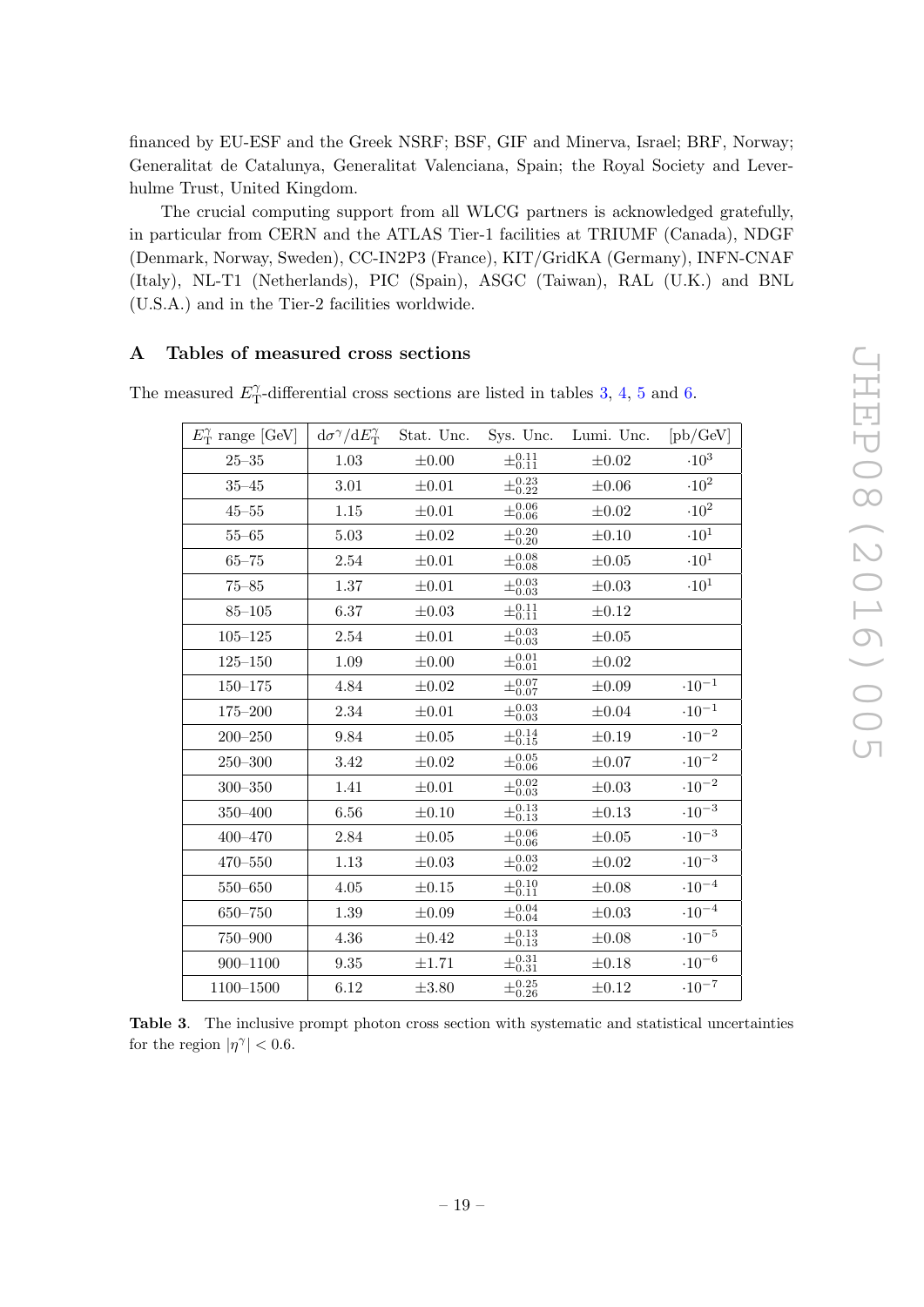| $E_{\rm T}^{\gamma}$ range [GeV] | $d\sigma^{\gamma}/dE_T^{\gamma}$ | Stat. Unc. | Sys. Unc.           | Lumi. Unc. | [pb/GeV]        |
|----------------------------------|----------------------------------|------------|---------------------|------------|-----------------|
| $25 - 35$                        | 1.34                             | $\pm 0.00$ | $\pm^{0.17}_{0.17}$ | $\pm 0.03$ | $\cdot 10^3$    |
| $35 - 45$                        | 3.88                             | $\pm 0.01$ | $\pm^{0.33}_{0.31}$ | $\pm 0.07$ | $\cdot 10^2$    |
| $45 - 55$                        | 1.44                             | $\pm 0.01$ | $\pm^{0.08}_{0.08}$ | $\pm 0.03$ | $\cdot 10^2$    |
| $55 - 65$                        | 6.61                             | $\pm 0.03$ | $\pm^{0.25}_{0.25}$ | $\pm 0.13$ | $\cdot 10^{1}$  |
| $65 - 75$                        | 3.30                             | $\pm 0.01$ | $\pm^{0.09}_{0.09}$ | $\pm 0.06$ | $\cdot 10^{1}$  |
| $75 - 85$                        | 1.77                             | $\pm 0.01$ | $\pm^{0.04}_{0.04}$ | $\pm 0.03$ | $\cdot 10^{1}$  |
| $85 - 105$                       | 8.20                             | $\pm 0.03$ | $\pm^{0.16}_{0.16}$ | $\pm 0.16$ |                 |
| $105 - 125$                      | 3.24                             | $\pm 0.01$ | $\pm^{0.06}_{0.06}$ | $\pm 0.06$ |                 |
| $125 - 150$                      | 1.39                             | $\pm 0.00$ | $\pm^{0.03}_{0.03}$ | $\pm 0.03$ |                 |
| $150 - 175$                      | 6.16                             | $\pm 0.02$ | $\pm^{0.13}_{0.13}$ | $\pm 0.12$ | $\cdot 10^{-1}$ |
| $175 - 200$                      | 3.01                             | $\pm 0.02$ | $\pm^{0.07}_{0.06}$ | $\pm 0.06$ | $-10^{-1}$      |
| $200 - 250$                      | 1.25                             | $\pm 0.05$ | $\pm^{0.03}_{0.03}$ | $\pm 0.02$ | $-10^{-1}$      |
| $250 - 300$                      | 4.31                             | $\pm 0.03$ | $\pm^{0.11}_{0.11}$ | $\pm 0.08$ | $\cdot 10^{-2}$ |
| $300 - 350$                      | 1.66                             | $\pm 0.02$ | $\pm^{0.05}_{0.05}$ | $\pm 0.03$ | $\cdot 10^{-2}$ |
| $350 - 400$                      | 7.56                             | $\pm 0.11$ | $\pm^{0.23}_{0.23}$ | $\pm 0.14$ | $-10^{-3}$      |
| $400 - 470$                      | 3.08                             | $\pm 0.05$ | $\pm^{0.10}_{0.10}$ | $\pm 0.06$ | $-10^{-3}$      |
| $470 - 550$                      | 1.16                             | $\pm 0.03$ | $\pm^{0.04}_{0.04}$ | $\pm 0.02$ | $\cdot 10^{-3}$ |
| 550-650                          | 3.82                             | $\pm 0.15$ | $\pm^{0.16}_{0.17}$ | $\pm 0.07$ | $\cdot 10^{-4}$ |
| 650-750                          | 1.24                             | $\pm 0.09$ | $\pm^{0.05}_{0.06}$ | $\pm 0.02$ | $-10^{-4}$      |
| 750-900                          | 2.96                             | $\pm 0.35$ | $\pm^{0.14}_{0.14}$ | $\pm 0.06$ | $\cdot 10^{-5}$ |
| $900 - 1100$                     | 7.23                             | $\pm 1.78$ | $\pm^{0.39}_{0.38}$ | $\pm 0.14$ | $\cdot 10^{-6}$ |

<span id="page-21-0"></span>Table 4. The inclusive prompt photon cross section with systematic and statistical uncertainties for the region  $0.6 \leq |\eta^{\gamma}| < 1.37$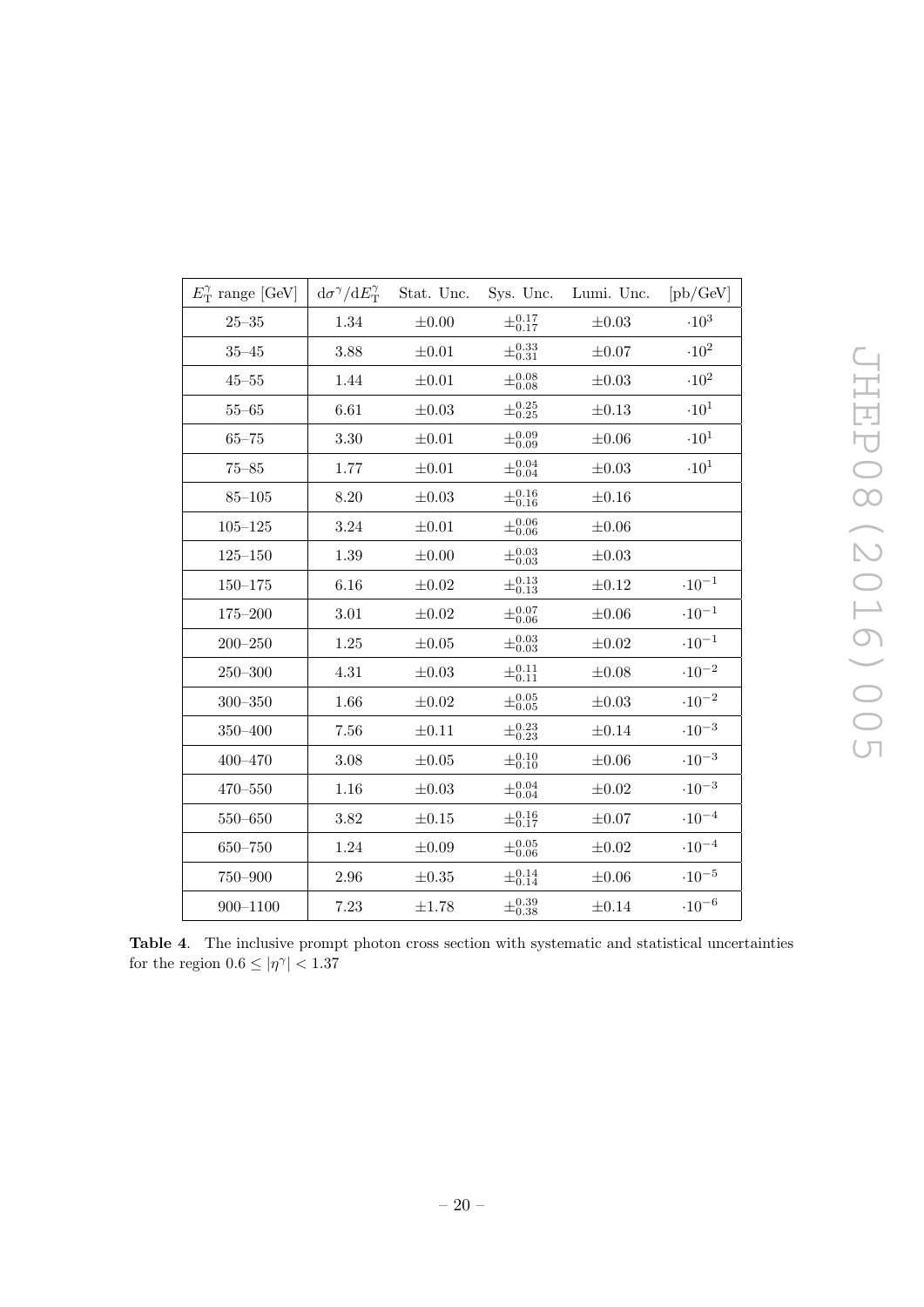| $d\sigma^{\gamma}/dE_{\rm T}^{\gamma}$ | Stat. Unc. | Sys. Unc.           | Lumi. Unc. | [pb/GeV]        |
|----------------------------------------|------------|---------------------|------------|-----------------|
| 4.42                                   | $\pm 0.02$ | $\pm^{0.55}_{0.54}$ | $\pm 0.08$ | $\cdot 10^2$    |
| 1.34                                   | $\pm 0.01$ | $\pm^{0.11}_{0.11}$ | $\pm 0.03$ | $\cdot 10^2$    |
| 4.82                                   | $\pm 0.05$ | $\pm^{0.29}_{0.28}$ | $\pm 0.09$ | $\cdot 10^{1}$  |
| 2.15                                   | $\pm 0.02$ | $\pm^{0.10}_{0.10}$ | $\pm 0.04$ | $\cdot 10^{1}$  |
| 1.07                                   | $\pm 0.01$ | $\pm^{0.05}_{0.04}$ | $\pm 0.02$ | $\cdot 10^{1}$  |
| 5.77                                   | $\pm 0.06$ | $\pm^{0.25}_{0.25}$ | $\pm 0.11$ |                 |
| 2.69                                   | $\pm 0.02$ | $\pm^{0.13}_{0.13}$ | $\pm 0.05$ |                 |
| 1.02                                   | $\pm 0.01$ | $\pm^{0.05}_{0.05}$ | $\pm 0.02$ |                 |
| 4.38                                   | $\pm 0.02$ | $\pm^{0.26}_{0.27}$ | $\pm 0.08$ | $-10^{-1}$      |
| 1.89                                   | $\pm 0.01$ | $\pm^{0.13}_{0.13}$ | $\pm 0.04$ | $\cdot 10^{-1}$ |
| 8.98                                   | $\pm 0.10$ | $\pm^{0.69}_{0.69}$ | $\pm 0.17$ | $\cdot 10^{-2}$ |
| 3.48                                   | $\pm 0.03$ | $\pm^{0.29}_{0.30}$ | $\pm 0.07$ | $\cdot 10^{-2}$ |
| 1.09                                   | $\pm 0.01$ | $\pm^{0.10}_{0.10}$ | $\pm 0.02$ | $\cdot 10^{-2}$ |
| 3.76                                   | $\pm 0.08$ | $\pm^{0.40}_{0.41}$ | $\pm 0.07$ | $\cdot 10^{-3}$ |
| 1.52                                   | $\pm 0.05$ | $\pm^{0.18}_{0.19}$ | $\pm 0.03$ | $\cdot 10^{-3}$ |
| 5.11                                   | $\pm 0.22$ | $\pm^{0.63}_{0.69}$ | $\pm 0.10$ | $\cdot 10^{-4}$ |
| 1.27                                   | $\pm 0.10$ | $\pm^{0.18}_{0.20}$ | $\pm 0.02$ | $\cdot 10^{-4}$ |
| 2.71                                   | $\pm 0.40$ | $\pm^{0.47}_{0.50}$ | $\pm 0.05$ | $\cdot 10^{-5}$ |
|                                        |            |                     |            |                 |

<span id="page-22-1"></span><span id="page-22-0"></span>Table 5. The inclusive prompt photon cross section with systematic and statistical uncertainties for the region  $1.56 \leq |\eta^{\gamma}| < 1.81$ .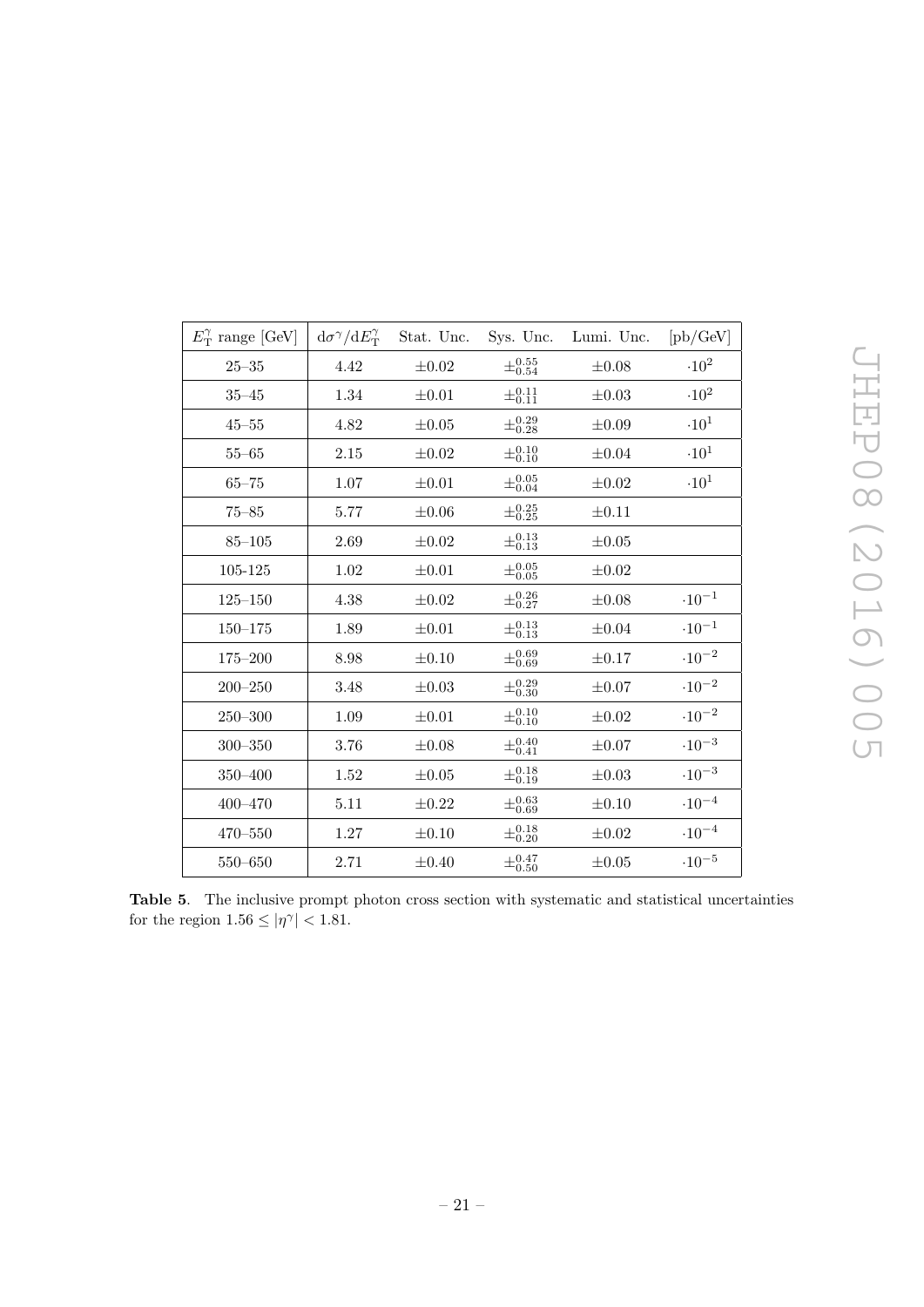<span id="page-23-2"></span><span id="page-23-1"></span><span id="page-23-0"></span>

| $E_{\rm T}^{\gamma}$ range [GeV] | $d\sigma^{\gamma}/dE_{\rm T}^{\gamma}$ | Stat. Unc. | Sys. Unc.           | Lumi. Unc. | [pb/GeV]        |
|----------------------------------|----------------------------------------|------------|---------------------|------------|-----------------|
| $25 - 35$                        | 9.47                                   | $\pm 0.02$ | $\pm^{1.06}_{1.03}$ | $\pm 0.18$ | $\cdot 10^2$    |
| $35 - 45$                        | 2.84                                   | $\pm 0.01$ | $\pm^{0.21}_{0.21}$ | $\pm 0.05$ | $\cdot 10^{2}$  |
| $45 - 55$                        | 1.04                                   | $\pm 0.01$ | $\pm^{0.06}_{0.06}$ | $\pm 0.02$ | $\cdot 10^2$    |
| $55 - 65$                        | 4.48                                   | $\pm 0.02$ | $\pm^{0.18}_{0.18}$ | $\pm 0.09$ | $\cdot 10^{1}$  |
| $65 - 75$                        | 2.16                                   | $\pm 0.01$ | $\pm^{0.07}_{0.07}$ | $\pm 0.04$ | $\cdot 10^{1}$  |
| $75 - 85$                        | 1.18                                   | $\pm 0.01$ | $\pm^{0.03}_{0.03}$ | $\pm 0.02$ | $\cdot 10^{1}$  |
| $85 - 105$                       | 5.37                                   | $\pm 0.03$ | $\pm^{0.13}_{0.13}$ | $\pm 0.10$ |                 |
| $105 - 125$                      | 2.05                                   | $\pm 0.01$ | $\pm^{0.04}_{0.04}$ | $\pm 0.04$ |                 |
| $125 - 150$                      | 8.29                                   | $\pm 0.03$ | $\pm^{0.17}_{0.17}$ | $\pm 0.16$ | $-10^{-1}$      |
| $150 - 175$                      | 3.32                                   | $\pm 0.07$ | $\pm^{0.07}_{0.07}$ | $\pm 0.06$ | $-10^{-1}$      |
| $175 - 200$                      | 1.52                                   | $\pm 0.01$ | $\pm^{0.04}_{0.04}$ | $\pm 0.03$ | $\cdot 10^{-1}$ |
| $200 - 250$                      | 5.41                                   | $\pm 0.03$ | $\pm^{0.15}_{0.15}$ | $\pm 0.10$ | $-10^{-2}$      |
| $250 - 300$                      | 1.42                                   | $\pm 0.02$ | $\pm^{0.05}_{0.05}$ | $\pm 0.03$ | $\cdot 10^{-2}$ |
| $300 - 350$                      | 4.18                                   | $\pm 0.09$ | $\pm^{0.17}_{0.18}$ | $\pm 0.08$ | $\cdot 10^{-3}$ |
| $350 - 400$                      | 1.35                                   | $\pm 0.05$ | $\pm^{0.06}_{0.07}$ | $\pm 0.03$ | $\cdot 10^{-3}$ |
| $400 - 470$                      | 3.87                                   | $\pm 0.19$ | $\pm^{0.20}_{0.21}$ | $\pm 0.07$ | $\cdot 10^{-4}$ |
| $470 - 550$                      | 7.17                                   | $\pm 0.76$ | $\pm^{0.38}_{0.40}$ | $\pm 0.14$ | $\cdot 10^{-5}$ |
| $550 - 650$                      | 1.08                                   | $\pm 0.25$ | $\pm^{0.07}_{0.07}$ | $\pm 0.02$ | $-10^{-5}$      |

<span id="page-23-6"></span><span id="page-23-5"></span><span id="page-23-4"></span><span id="page-23-3"></span>Table 6. The inclusive prompt photon cross section with systematic and statistical uncertainties for the region  $1.82 \leq |\eta^{\gamma}| < 2.37$ .

<span id="page-23-8"></span><span id="page-23-7"></span>Open Access. This article is distributed under the terms of the Creative Commons Attribution License [\(CC-BY 4.0\)](http://creativecommons.org/licenses/by/4.0/), which permits any use, distribution and reproduction in any medium, provided the original author(s) and source are credited.

#### <span id="page-23-10"></span><span id="page-23-9"></span>References

- [1] P. Aurenche et al., The gluon contents of the nucleon probed with real and virtual photons , Phys. Rev. **D 39** [\(1989\) 3275](http://dx.doi.org/10.1103/PhysRevD.39.3275).
- [2] H.L. Lai et al., *Global QCD analysis and the CTEQ parton distributions*, *[Phys. Rev.](http://dx.doi.org/10.1103/PhysRevD.51.4763)*  $\bf{D} 51$ [\(1995\) 4763](http://dx.doi.org/10.1103/PhysRevD.51.4763) [[hep-ph/9410404](http://arxiv.org/abs/hep-ph/9410404)] [IN[SPIRE](http://inspirehep.net/search?p=find+EPRINT+hep-ph/9410404)].
- [3] A.D. Martin, R.G. Roberts, W.J. Stirling and R.S. Thorne, Parton distributions: a new global analysis , [Eur. Phys. J.](http://dx.doi.org/10.1007/s100529800904) C 4 (1998) 463 [[hep-ph/9803445](http://arxiv.org/abs/hep-ph/9803445)] [IN[SPIRE](http://inspirehep.net/search?p=find+EPRINT+hep-ph/9803445)].
- <span id="page-23-11"></span>[4] A.D. Martin, R.G. Roberts, W.J. Stirling and R.S. Thorne, Parton distributions and the LHC: W and Z production, [Eur. Phys. J.](http://dx.doi.org/10.1007/s100520050740) C  $14$  (2000) 133 [[hep-ph/9907231](http://arxiv.org/abs/hep-ph/9907231)] [IN[SPIRE](http://inspirehep.net/search?p=find+EPRINT+hep-ph/9907231)].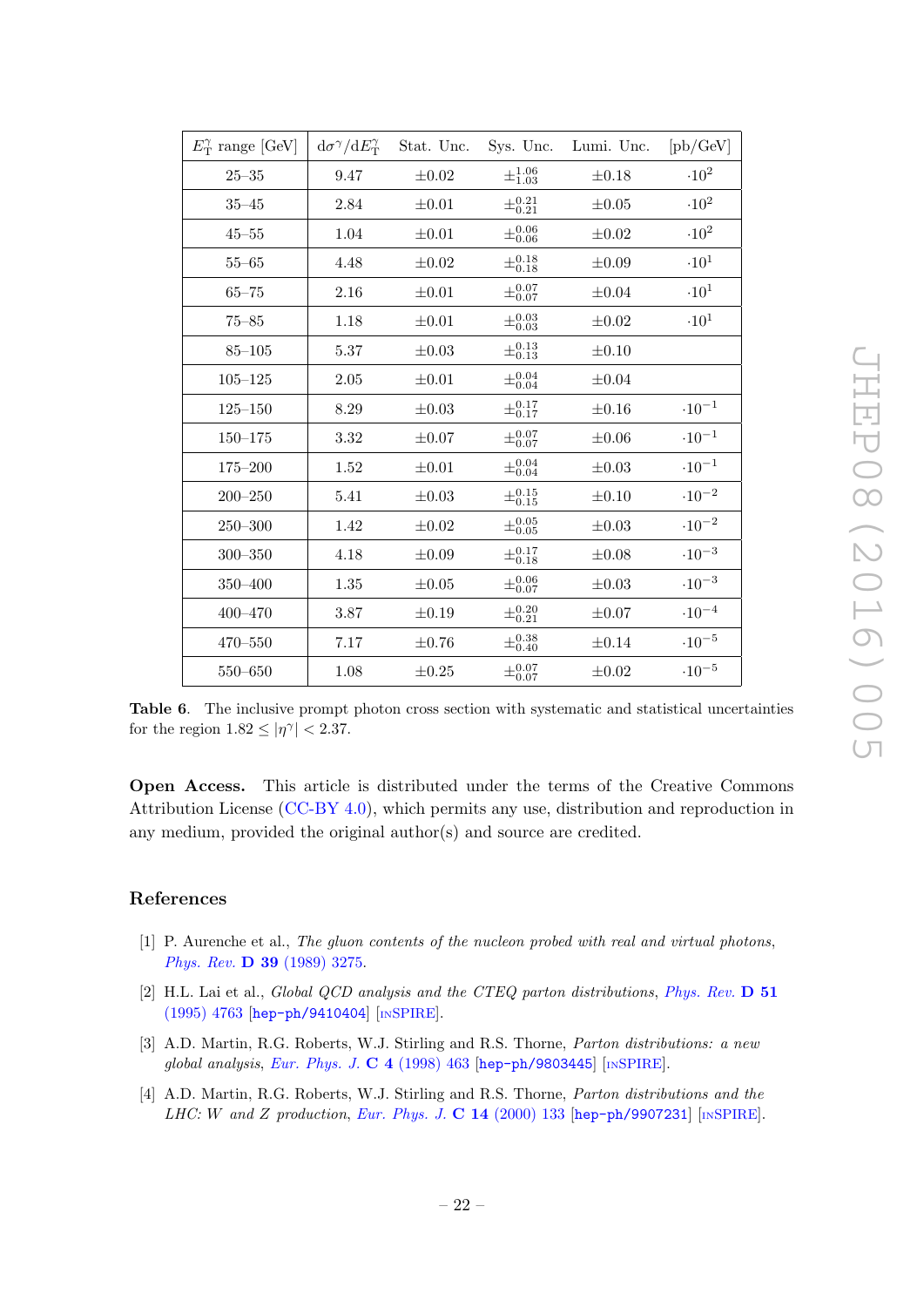- <span id="page-24-0"></span>[5] P. Aurenche, M. Fontannaz, J.-P. Guillet, E. Pilon and M. Werlen, A new critical study of photon production in hadronic collisions, Phys. Rev. **D 73** [\(2006\) 094007](http://dx.doi.org/10.1103/PhysRevD.73.094007) [[hep-ph/0602133](http://arxiv.org/abs/hep-ph/0602133)] [IN[SPIRE](http://inspirehep.net/search?p=find+EPRINT+hep-ph/0602133)].
- <span id="page-24-1"></span>[6] D. d'Enterria and J. Rojo, Quantitative constraints on the gluon distribution function in the proton from collider isolated-photon data, [Nucl. Phys.](http://dx.doi.org/10.1016/j.nuclphysb.2012.03.003)  $\bf{B} 860$  (2012) 311 [[arXiv:1202.1762](http://arxiv.org/abs/1202.1762)] [IN[SPIRE](http://inspirehep.net/search?p=find+EPRINT+arXiv:1202.1762)].
- <span id="page-24-3"></span><span id="page-24-2"></span>[7] ATLAS collaboration, Measurement of the inclusive isolated prompt photon cross section in pp collisions at  $\sqrt{s} = 7$  TeV with the ATLAS detector, Phys. Rev. **D 83** [\(2011\) 052005](http://dx.doi.org/10.1103/PhysRevD.83.052005) [[arXiv:1012.4389](http://arxiv.org/abs/1012.4389)] [IN[SPIRE](http://inspirehep.net/search?p=find+EPRINT+arXiv:1012.4389)].
- <span id="page-24-4"></span>[8] ATLAS collaboration, *Measurement of the inclusive isolated prompt photon cross-section in* pp collisions at  $\sqrt{s} = 7$  TeV using 35 pb<sup>-1</sup> of ATLAS data, [Phys. Lett.](http://dx.doi.org/10.1016/j.physletb.2011.11.010) **B 706** (2011) 150 [[arXiv:1108.0253](http://arxiv.org/abs/1108.0253)] [IN[SPIRE](http://inspirehep.net/search?p=find+EPRINT+arXiv:1108.0253)].
- <span id="page-24-5"></span>[9] ATLAS collaboration, Measurement of the inclusive isolated prompt photons cross section in pp collisions at  $\sqrt{s} = 7$  TeV with the ATLAS detector using 4.6 fb<sup>-1</sup>, [Phys. Rev.](http://dx.doi.org/10.1103/PhysRevD.89.052004) D 89 (2014) [052004](http://dx.doi.org/10.1103/PhysRevD.89.052004) [[arXiv:1311.1440](http://arxiv.org/abs/1311.1440)] [IN[SPIRE](http://inspirehep.net/search?p=find+EPRINT+arXiv:1311.1440)].
- <span id="page-24-7"></span><span id="page-24-6"></span>[10] CMS collaboration, Measurement of the isolated prompt photon production cross section in pp collisions at  $\sqrt{s} = 7 \; TeV$ , [Phys. Rev. Lett.](http://dx.doi.org/10.1103/PhysRevLett.106.082001) 106 (2011) 082001  $\left[$ [arXiv:1012.0799](http://arxiv.org/abs/1012.0799) [IN[SPIRE](http://inspirehep.net/search?p=find+EPRINT+arXiv:1012.0799)].
- <span id="page-24-8"></span>[11] CMS collaboration, Measurement of the differential cross section for isolated prompt photon production in pp collisions at  $7 \text{ TeV}$ , Phys. Rev. **D 84** [\(2011\) 052011](http://dx.doi.org/10.1103/PhysRevD.84.052011) [[arXiv:1108.2044](http://arxiv.org/abs/1108.2044)] [IN[SPIRE](http://inspirehep.net/search?p=find+EPRINT+arXiv:1108.2044)].
- <span id="page-24-10"></span><span id="page-24-9"></span>[12] CDF collaboration, T. Aaltonen et al., Measurement of the inclusive isolated prompt photon cross section in  $p\bar{p}$  collisions at  $\sqrt{s} = 1.96 \text{ TeV}$  using the CDF detector, [Phys. Rev.](http://dx.doi.org/10.1103/PhysRevD.80.111106) D 80 [\(2009\) 111106](http://dx.doi.org/10.1103/PhysRevD.80.111106) [[arXiv:0910.3623](http://arxiv.org/abs/0910.3623)] [IN[SPIRE](http://inspirehep.net/search?p=find+EPRINT+arXiv:0910.3623)].
- <span id="page-24-11"></span>[13] D0 collaboration, V.M. Abazov et al., Measurement of the differential cross sections for isolated direct photon pair production in  $p\bar{p}$  collisions at  $\sqrt{s} = 1.96$  TeV, [Phys. Lett.](http://dx.doi.org/10.1016/j.physletb.2013.06.036) **B** 725 [\(2013\) 6](http://dx.doi.org/10.1016/j.physletb.2013.06.036) [[arXiv:1301.4536](http://arxiv.org/abs/1301.4536)] [IN[SPIRE](http://inspirehep.net/search?p=find+EPRINT+arXiv:1301.4536)].
- <span id="page-24-12"></span>[14] D0 collaboration, V.M. Abazov et al., Measurement of the isolated photon cross section in  $p\bar{p}$ collisions at  $\sqrt{s} = 1.96 \text{ TeV}$ , [Phys. Lett.](http://dx.doi.org/10.1016/j.physletb.2007.06.047) **B 639** (2006) 151 [Erratum ibid. **B 658** (2008) 285] [[hep-ex/0511054](http://arxiv.org/abs/hep-ex/0511054)] [IN[SPIRE](http://inspirehep.net/search?p=find+EPRINT+hep-ex/0511054)].
- <span id="page-24-14"></span><span id="page-24-13"></span>[15] UA1 collaboration, C. Albajar et al., Direct photon production at the CERN proton-anti-proton collider, [Phys. Lett.](http://dx.doi.org/10.1016/0370-2693(88)90968-9) **B 209** (1988) 385.
- <span id="page-24-15"></span>[16] UA2 collaboration, J. Alitti et al., A measurement of the direct photon production cross-section at the CERN  $\bar{p}p$  collider, [Phys. Lett.](http://dx.doi.org/10.1016/0370-2693(91)90503-I) **B 263** (1991) 544.
- <span id="page-24-16"></span>[17] H1 collaboration, F.D. Aaron et al., Measurement of isolated photon production in deep-inelastic scattering at HERA, [Eur. Phys. J.](http://dx.doi.org/10.1140/epjc/s10052-008-0541-6) C 54 (2008) 371 [[arXiv:0711.4578](http://arxiv.org/abs/0711.4578)] [IN[SPIRE](http://inspirehep.net/search?p=find+EPRINT+arXiv:0711.4578)].
- <span id="page-24-17"></span>[18] ZEUS collaboration, S. Chekanov et al., *Measurement of isolated photon production in deep* inelastic ep scattering, [Phys. Lett.](http://dx.doi.org/10.1016/j.physletb.2010.02.045) **B 687** (2010) 16 [[arXiv:0909.4223](http://arxiv.org/abs/0909.4223)] [IN[SPIRE](http://inspirehep.net/search?p=find+EPRINT+arXiv:0909.4223)].
- <span id="page-24-18"></span>[19] H1 collaboration, F.D. Aaron et al., Prompt photons in photoproduction at HERA, [Eur.](http://dx.doi.org/10.1140/epjc/s10052-010-1240-7) Phys. J. C 66 [\(2010\) 17](http://dx.doi.org/10.1140/epjc/s10052-010-1240-7) [[arXiv:0910.5631](http://arxiv.org/abs/0910.5631)] [IN[SPIRE](http://inspirehep.net/search?p=find+EPRINT+arXiv:0910.5631)].
- <span id="page-24-19"></span>[20] ZEUS collaboration, H. Abramowicz et al., Photoproduction of isolated photons, inclusively and with a jet, at HERA, [Phys. Lett.](http://dx.doi.org/10.1016/j.physletb.2014.01.062) **B 730** (2014) 293 [[arXiv:1312.1539](http://arxiv.org/abs/1312.1539)] [IN[SPIRE](http://inspirehep.net/search?p=find+EPRINT+arXiv:1312.1539)].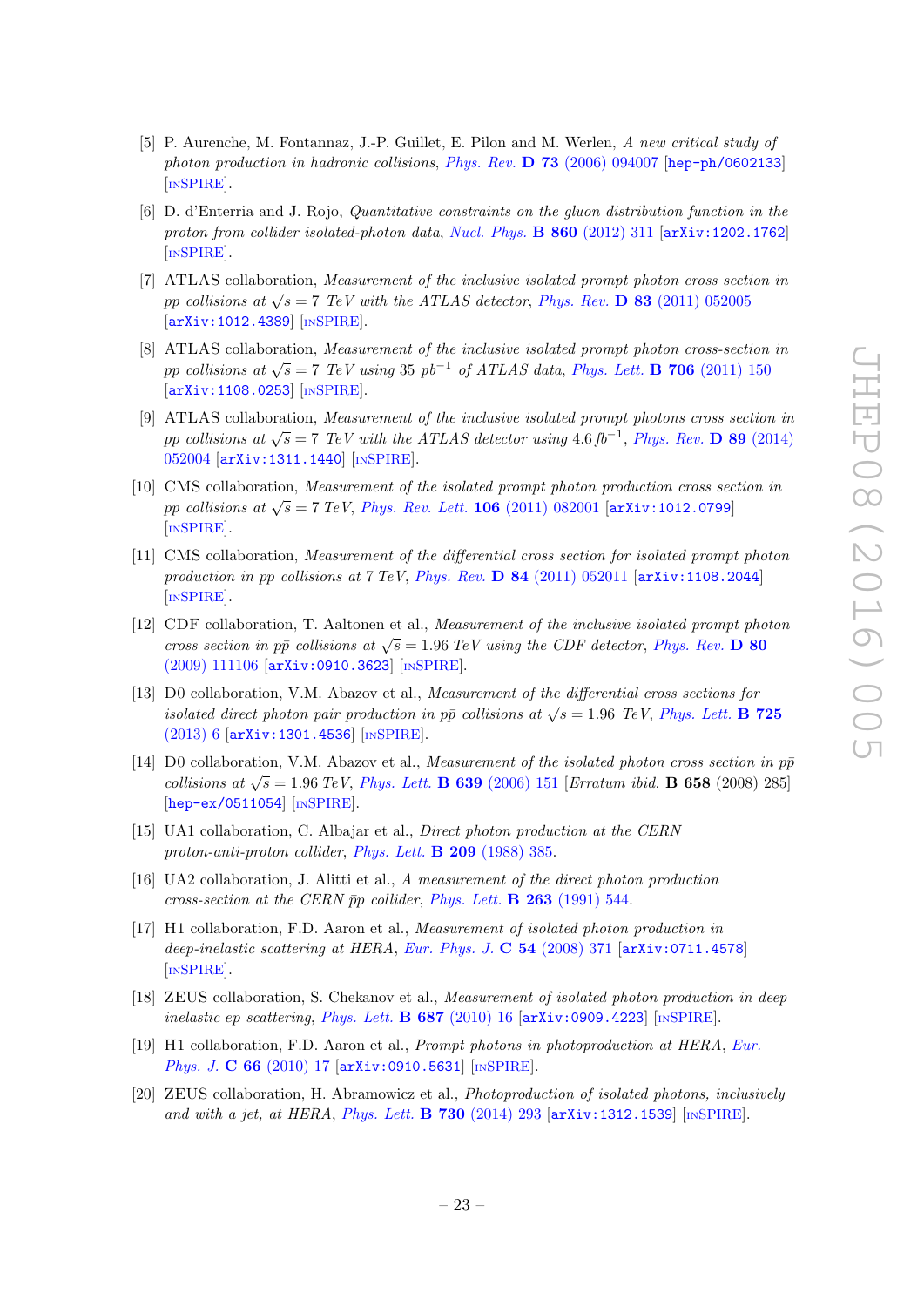- <span id="page-25-0"></span>[21] ATLAS collaboration, The ATLAS experiment at the CERN Large Hadron Collider, [2008](http://dx.doi.org/10.1088/1748-0221/3/08/S08003) JINST 3 [S08003](http://dx.doi.org/10.1088/1748-0221/3/08/S08003).
- <span id="page-25-1"></span>[22] ATLAS collaboration, *Improved luminosity determination in pp collisions at*  $\sqrt{s} = 7 \text{ TeV}$ using the ATLAS detector at the LHC, [Eur. Phys. J.](http://dx.doi.org/10.1140/epjc/s10052-013-2518-3)  $C$  73 (2013) 2518 [[arXiv:1302.4393](http://arxiv.org/abs/1302.4393)] [IN[SPIRE](http://inspirehep.net/search?p=find+EPRINT+arXiv:1302.4393)].
- <span id="page-25-3"></span><span id="page-25-2"></span>[23] ATLAS collaboration, Performance of the ATLAS electron and photon trigger in pp collisions at  $\sqrt{s} = 7$  TeV in 2011, [ATLAS-CONF-2012-048](http://cds.cern.ch/record/1450089) (2012).
- <span id="page-25-4"></span>[24] T. Sjöstrand, S. Mrenna and P.Z. Skands, A brief introduction to PYTHIA 8.1, [Comput.](http://dx.doi.org/10.1016/j.cpc.2008.01.036) [Phys. Commun.](http://dx.doi.org/10.1016/j.cpc.2008.01.036) 178 (2008) 852 [arXiv: 0710.3820] [IN[SPIRE](http://inspirehep.net/search?p=find+EPRINT+arXiv:0710.3820)].
- <span id="page-25-5"></span>[25] T. Gleisberg et al., *Event generation with SHERPA 1.1*, *JHEP*  $02$  [\(2009\) 007](http://dx.doi.org/10.1088/1126-6708/2009/02/007) [[arXiv:0811.4622](http://arxiv.org/abs/0811.4622)] [IN[SPIRE](http://inspirehep.net/search?p=find+EPRINT+arXiv:0811.4622)].
- <span id="page-25-6"></span>[26] ATLAS collaboration, The ATLAS simulation infrastructure, [Eur. Phys. J.](http://dx.doi.org/10.1140/epjc/s10052-010-1429-9) C 70 (2010) 823 [[arXiv:1005.4568](http://arxiv.org/abs/1005.4568)] [IN[SPIRE](http://inspirehep.net/search?p=find+EPRINT+arXiv:1005.4568)].
- <span id="page-25-7"></span>[27] S. Agostinelli et al.,  $GEANT4$ : a simulation toolkit, [Nucl. Instrum. Meth.](http://dx.doi.org/10.1016/S0168-9002(03)01368-8)  $\bf{A}$  506 (2003) 250.
- [28] S. Catani, M. Fontannaz, J.P. Guillet and E. Pilon, Cross-section of isolated prompt photons in hadron hadron collisions, JHEP 05 [\(2002\) 028](http://dx.doi.org/10.1088/1126-6708/2002/05/028) [[hep-ph/0204023](http://arxiv.org/abs/hep-ph/0204023)] [IN[SPIRE](http://inspirehep.net/search?p=find+EPRINT+hep-ph/0204023)].
- <span id="page-25-8"></span>[29] T. Becher, C. Lorentzen and M.D. Schwartz, Precision direct photon and W-boson spectra at high  $p_T$  and comparison to LHC data, Phys. Rev. **D 86** [\(2012\) 054026](http://dx.doi.org/10.1103/PhysRevD.86.054026)  $[$ [arXiv:1206.6115](http://arxiv.org/abs/1206.6115) $]$ [IN[SPIRE](http://inspirehep.net/search?p=find+EPRINT+arXiv:1206.6115)].
- <span id="page-25-10"></span><span id="page-25-9"></span>[30] M.D. Schwartz, Precision direct photon spectra at high energy and comparison to the 8 TeV  $ATLAS\ data,$   $\bm{\text{arXiv:1606.02313}}$  $\bm{\text{arXiv:1606.02313}}$  $\bm{\text{arXiv:1606.02313}}$  [IN[SPIRE](http://inspirehep.net/search?p=find+EPRINT+arXiv:1606.02313)].
- <span id="page-25-11"></span>[31] J.M. Campbell and R.K. Ellis, MCFM for the Tevatron and the LHC, [Nucl. Phys. Proc.](http://dx.doi.org/10.1016/j.nuclphysBPS.2010.08.011) Suppl. 205-206 [\(2010\) 10](http://dx.doi.org/10.1016/j.nuclphysBPS.2010.08.011) [[arXiv:1007.3492](http://arxiv.org/abs/1007.3492)] [IN[SPIRE](http://inspirehep.net/search?p=find+EPRINT+arXiv:1007.3492)].
- <span id="page-25-12"></span>[32] J. Pumplin et al., New generation of parton distributions with uncertainties from global QCD analysis, JHEP 07 [\(2002\) 012](http://dx.doi.org/10.1088/1126-6708/2002/07/012) [[hep-ph/0201195](http://arxiv.org/abs/hep-ph/0201195)] [IN[SPIRE](http://inspirehep.net/search?p=find+EPRINT+hep-ph/0201195)].
- <span id="page-25-13"></span>[33] ATLAS collaboration, Summary of ATLAS PYTHIA 8 tunes, [ATL-PHYS-PUB-2012-003](http://cds.cern.ch/record/1474107) (2012).
- [34] P. Bartalini et al., *Multi-parton interactions at the LHC*,  $arXiv:1111.0469$  [IN[SPIRE](http://inspirehep.net/search?p=find+EPRINT+arXiv:1111.0469)].
- <span id="page-25-14"></span>[35] B. Andersson et al., *Parton fragmentation and string dynamics*, *[Phys. Rept.](http://dx.doi.org/10.1016/0370-1573(83)90080-7)* **97** (1983) 31.
- [36] ATLAS collaboration, Dynamics of isolated-photon plus jet production in pp collisions at  $\sqrt{s} = 7$  TeV with the ATLAS detector, [Nucl. Phys.](http://dx.doi.org/10.1016/j.nuclphysb.2013.07.025) B 875 (2013) 483 [[arXiv:1307.6795](http://arxiv.org/abs/1307.6795)] [IN[SPIRE](http://inspirehep.net/search?p=find+EPRINT+arXiv:1307.6795)].
- [37] H.-L. Lai et al., New parton distributions for collider physics, Phys. Rev. D 82 [\(2010\) 074024](http://dx.doi.org/10.1103/PhysRevD.82.074024) [[arXiv:1007.2241](http://arxiv.org/abs/1007.2241)] [IN[SPIRE](http://inspirehep.net/search?p=find+EPRINT+arXiv:1007.2241)].
- [38] J.-C. Winter, F. Krauss and G. Soff, A modified cluster hadronization model, [Eur. Phys. J.](http://dx.doi.org/10.1140/epjc/s2004-01960-8) C 36 [\(2004\) 381](http://dx.doi.org/10.1140/epjc/s2004-01960-8) [[hep-ph/0311085](http://arxiv.org/abs/hep-ph/0311085)] [IN[SPIRE](http://inspirehep.net/search?p=find+EPRINT+hep-ph/0311085)].
- [39] L. Bourhis, M. Fontannaz and J.P. Guillet, Quarks and gluon fragmentation functions into photons, [Eur. Phys. J.](http://dx.doi.org/10.1007/s100520050158) C 2 (1998) 529 [[hep-ph/9704447](http://arxiv.org/abs/hep-ph/9704447)] [IN[SPIRE](http://inspirehep.net/search?p=find+EPRINT+hep-ph/9704447)].
- [40] L. Bourhis, M. Fontannaz, J.P. Guillet and M. Werlen, Next-to-leading order determination of fragmentation functions, [Eur. Phys. J.](http://dx.doi.org/10.1007/s100520100579) C 19 (2001) 89 [[hep-ph/0009101](http://arxiv.org/abs/hep-ph/0009101)] [IN[SPIRE](http://inspirehep.net/search?p=find+EPRINT+hep-ph/0009101)].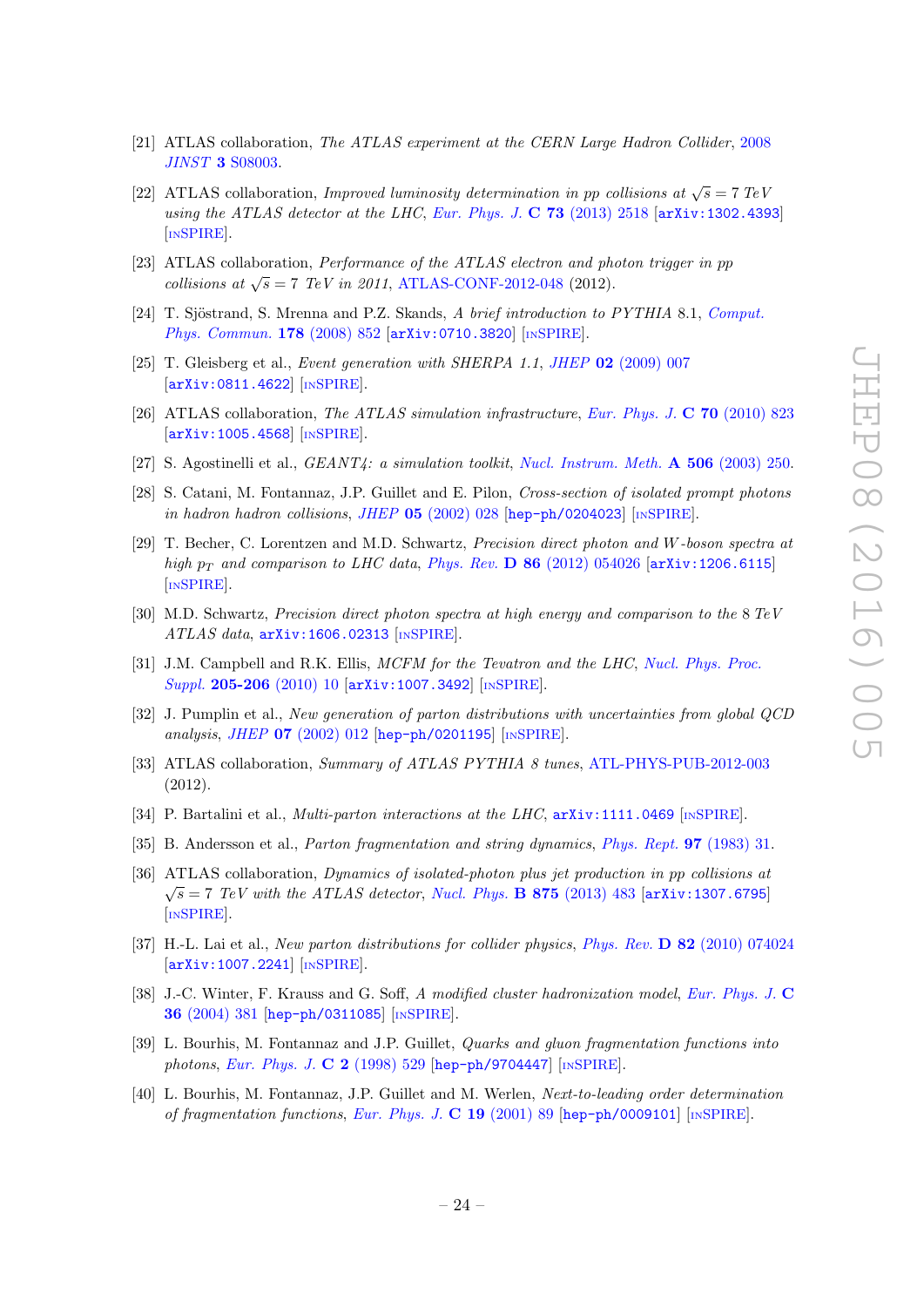- [41] A.D. Martin, W.J. Stirling, R.S. Thorne and G. Watt, Parton distributions for the LHC, [Eur. Phys. J.](http://dx.doi.org/10.1140/epjc/s10052-009-1072-5) C 63 (2009) 189 [[arXiv:0901.0002](http://arxiv.org/abs/0901.0002)] [IN[SPIRE](http://inspirehep.net/search?p=find+EPRINT+arXiv:0901.0002)].
- <span id="page-26-0"></span> $[42]$  R.D. Ball et al., *Parton distributions with LHC data, [Nucl. Phys.](http://dx.doi.org/10.1016/j.nuclphysb.2012.10.003)* **B 867** (2013) 244 [[arXiv:1207.1303](http://arxiv.org/abs/1207.1303)] [IN[SPIRE](http://inspirehep.net/search?p=find+EPRINT+arXiv:1207.1303)].
- [43] H1 and ZEUS collaborations, Combined results, preliminary [H1prelim-10-142](http://www.desy.de/h1zeus/combined_results/index.php?do=proton_structur) , [ZEUS-prel-10-018](http://www.desy.de/h1zeus/combined_results/index.php?do=proton_structur) .
- [44] W. Giele et al., *The QCD/SM working group: summary report*, [hep-ph/0204316](http://arxiv.org/abs/hep-ph/0204316) [IN[SPIRE](http://inspirehep.net/search?p=find+EPRINT+hep-ph/0204316)].
- [45] R. Blair et al., NLO theoretical predictions for photon measurements using the PHOX generators , [CERN-OPEN-2011-041](http://cds.cern.ch/record/1379880) (2011).
- [46] T. Becher and X. Garcia i Tormo, *Electroweak sudakov effects in*  $W$ , Z and  $\gamma$  production at large transverse momentum , Phys. Rev. D 88 [\(2013\) 013009](http://dx.doi.org/10.1103/PhysRevD.88.013009) [[arXiv:1305.4202](http://arxiv.org/abs/1305.4202)] [IN[SPIRE](http://inspirehep.net/search?p=find+EPRINT+arXiv:1305.4202)].
- [47] T. Becher and X. Garcia i Tormo, Addendum: electroweak Sudakov effects in W, Z and  $\gamma$ production at large transverse momentum, Phys. Rev.  $\bf{D}$  92 [\(2015\) 073011](http://dx.doi.org/10.1103/PhysRevD.92.073011) [[arXiv:1509.01961](http://arxiv.org/abs/1509.01961)] [IN[SPIRE](http://inspirehep.net/search?p=find+EPRINT+arXiv:1509.01961)].
- [48] T. Becher and M.D. Schwartz, Direct photon production with effective field theory, [JHEP](http://dx.doi.org/10.1007/JHEP02(2010)040) 02 [\(2010\) 040](http://dx.doi.org/10.1007/JHEP02(2010)040) [[arXiv:0911.0681](http://arxiv.org/abs/0911.0681)] [IN[SPIRE](http://inspirehep.net/search?p=find+EPRINT+arXiv:0911.0681)].
- [49] ATLAS collaboration, A study of the sensitivity to the proton parton distributions of the inclusive photon production cross section in pp collisions at 7 TeV measured by the ATLAS experiment at the LHC, [ATL-PHYS-PUB-2013-018](http://cds.cern.ch/record/1636863) (2013).
- [50] ATLAS collaboration, Measurement of the photon identification efficiencies with the ATLAS  $detector \ using \ LHC \ Run-1 \ data, \ \text{arXiv:1606.01813}$  $detector \ using \ LHC \ Run-1 \ data, \ \text{arXiv:1606.01813}$  $detector \ using \ LHC \ Run-1 \ data, \ \text{arXiv:1606.01813}$  [IN[SPIRE](http://inspirehep.net/search?p=find+EPRINT+arXiv:1606.01813)].
- [51] ATLAS collaboration, *Expected photon performance in the ATLAS experiment*, [ATL-PHYS-PUB-2011-007](http://cds.cern.ch/record/1345329) (2011).
- [52] ATLAS collaboration, Electron and photon energy calibration with the ATLAS detector using LHC Run 1 data, [Eur. Phys. J.](http://dx.doi.org/10.1140/epjc/s10052-014-3071-4) C 74 (2014) 3071 [[arXiv:1407.5063](http://arxiv.org/abs/1407.5063)] [IN[SPIRE](http://inspirehep.net/search?p=find+EPRINT+arXiv:1407.5063)].
- [53] M. Cacciari, G.P. Salam and S. Sapeta, On the characterisation of the underlying event, JHEP 04 [\(2010\) 065](http://dx.doi.org/10.1007/JHEP04(2010)065) [[arXiv:0912.4926](http://arxiv.org/abs/0912.4926)] [IN[SPIRE](http://inspirehep.net/search?p=find+EPRINT+arXiv:0912.4926)].
- [54] T. Bayes, An essay toward solving a problem in the doctrine of chances, [Phil. Trans. Roy.](http://dx.doi.org/10.1098/rstl.1763.0053) [Soc. Lond.](http://dx.doi.org/10.1098/rstl.1763.0053) **53** (1764) 370.
- [55] G. Bohm, *Introduction to statistics and data analysis for physicists*, [Verl. Dt.](http://www-library.desy.de/preparch/books/vstatmp_engl.pdf) [Elektronen-Synchrotron,](http://www-library.desy.de/preparch/books/vstatmp_engl.pdf) Hamburg, Germany (2010), p. 336 [ISBN:978-3-935702-41-6].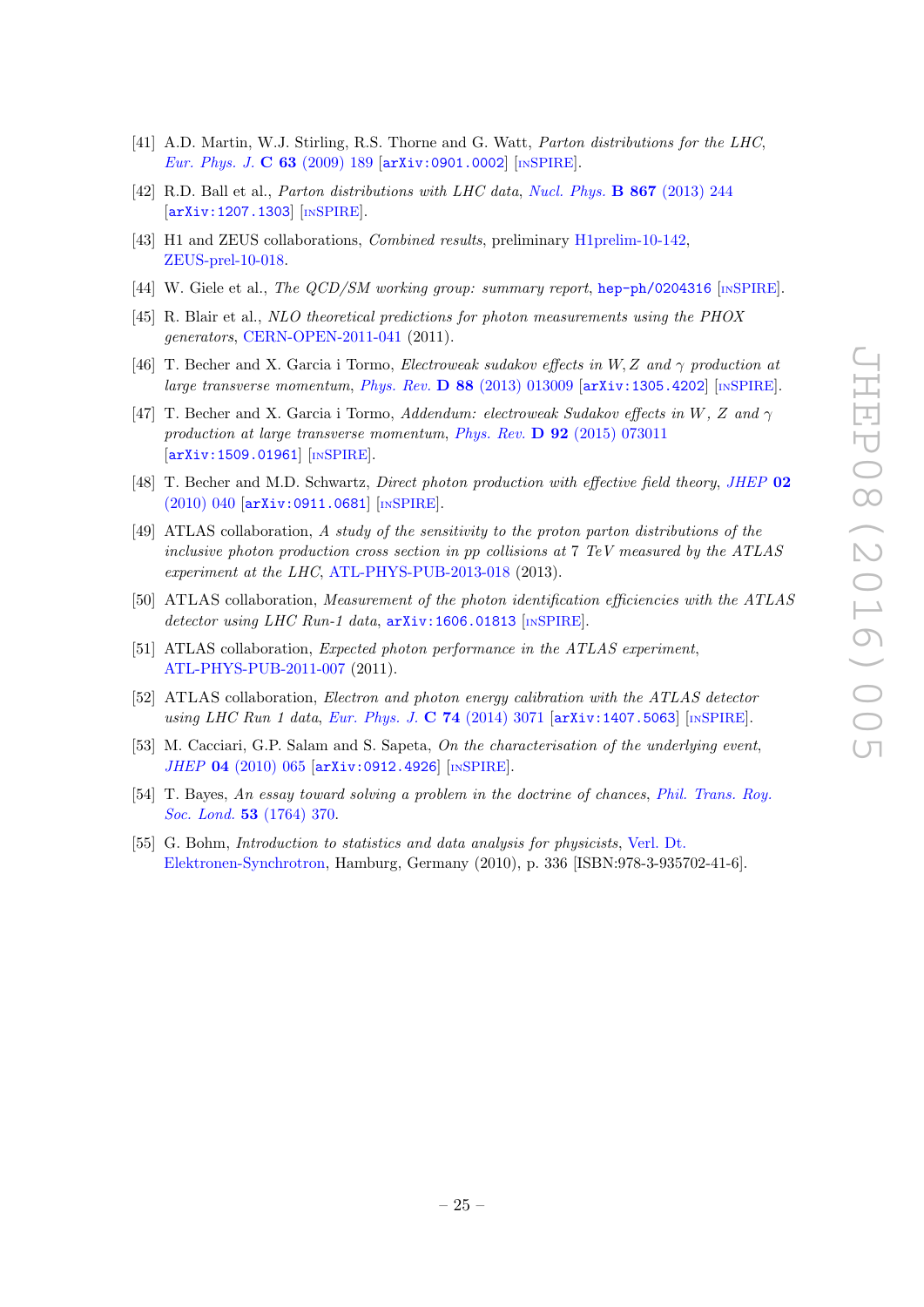#### The ATLAS collaboration

G. Aad<sup>87</sup>, B. Abbott<sup>114</sup>, J. Abdallah<sup>65</sup>, O. Abdinov<sup>12</sup>, B. Abeloos<sup>118</sup>, R. Aben<sup>108</sup>, M. Abolins<sup>92</sup>, O.S. AbouZeid<sup>138</sup>, N.L. Abraham<sup>150</sup>, H. Abramowicz<sup>154</sup>, H. Abreu<sup>153</sup>, R. Abreu<sup>117</sup>, Y. Abulaiti<sup>147a,147b</sup>, B.S. Acharya<sup>164a,164b,a</sup>, L. Adamczyk<sup>40a</sup>, D.L. Adams<sup>27</sup>, J. Adelman<sup>109</sup>, S. Adomeit<sup>101</sup>, T. Adye<sup>132</sup>, A.A. Affolder<sup>76</sup>, T. Agatonovic-Jovin<sup>14</sup>, J. Agricola<sup>56</sup>, J.A. Aguilar-Saavedra<sup>127a,127f</sup>, S.P. Ahlen<sup>24</sup>, F. Ahmadov<sup>67,b</sup>, G. Aielli<sup>134a,134b</sup>, H. Akerstedt<sup>147a,147b</sup>, T.P.A. Åkesson<sup>83</sup>, A.V. Akimov<sup>97</sup>, G.L. Alberghi<sup>22a,22b</sup>, J. Albert<sup>169</sup>, S. Albrand<sup>57</sup>, M.J. Alconada Verzini<sup>73</sup>, M. Aleksa<sup>32</sup>, I.N. Aleksandrov<sup>67</sup>, C. Alexa<sup>28b</sup>, G. Alexander<sup>154</sup>, T. Alexopoulos<sup>10</sup>, M. Alhroob<sup>114</sup>, M. Aliev<sup>75a,75b</sup>, G. Alimonti<sup>93a</sup>, J. Alison<sup>33</sup>, S.P. Alkire<sup>37</sup>, B.M.M. Allbrooke<sup>150</sup>, B.W. Allen<sup>117</sup>, P.P. Allport<sup>19</sup>, A. Aloisio<sup>105a,105b</sup>, A. Alonso<sup>38</sup>, F. Alonso<sup>73</sup>, C. Alpigiani<sup>139</sup>, B. Alvarez Gonzalez<sup>32</sup>, D. Álvarez Piqueras<sup>167</sup>, M.G. Alviggi<sup>105a,105b</sup>, B.T. Amadio<sup>16</sup>, K. Amako<sup>68</sup>, Y. Amaral Coutinho<sup>26a</sup>, C. Amelung<sup>25</sup>, D. Amidei<sup>91</sup>, S.P. Amor Dos Santos<sup>127a,127c</sup>, A. Amorim<sup>127a,127b</sup>, S. Amoroso<sup>32</sup>, N. Amram<sup>154</sup>, G. Amundsen<sup>25</sup>, C. Anastopoulos<sup>140</sup>, L.S. Ancu<sup>51</sup>, N. Andari<sup>109</sup>, T. Andeen<sup>11</sup>, C.F. Anders<sup>60b</sup>, G. Anders<sup>32</sup>, J.K. Anders<sup>76</sup>, K.J. Anderson<sup>33</sup>, A. Andreazza<sup>93a,93b</sup>, V. Andrei<sup>60a</sup>, S. Angelidakis<sup>9</sup>, I. Angelozzi<sup>108</sup>, P. Anger<sup>46</sup>, A. Angerami<sup>37</sup>, F. Anghinolfi<sup>32</sup>, A.V. Anisenkov<sup>110,c</sup>, N. Anjos<sup>13</sup>, A. Annovi<sup>125a,125b</sup>, M. Antonelli<sup>49</sup>, A. Antonov<sup>99</sup>, J. Antos<sup>145b</sup>, F. Anulli<sup>133a</sup>, M. Aoki<sup>68</sup>, L. Aperio Bella<sup>19</sup>, G. Arabidze<sup>92</sup>, Y. Arai<sup>68</sup>, J.P. Araque<sup>127a</sup>, A.T.H. Arce<sup>47</sup>, F.A. Arduh<sup>73</sup>, J-F. Arguin<sup>96</sup>, S. Argyropoulos<sup>65</sup>, M. Arik<sup>20a</sup>, A.J. Armbruster<sup>32</sup>, L.J. Armitage<sup>78</sup>, O. Arnaez<sup>32</sup>, H. Arnold<sup>50</sup>, M. Arratia<sup>30</sup>, O. Arslan<sup>23</sup>, A. Artamonov<sup>98</sup>, G. Artoni<sup>121</sup>, S. Artz<sup>85</sup>, S. Asai<sup>156</sup>, N. Asbah<sup>44</sup>, A. Ashkenazi<sup>154</sup>, B. Åsman<sup>147a,147b</sup>, L. Asquith<sup>150</sup>, K. Assamagan<sup>27</sup>, R. Astalos<sup>145a</sup>, M. Atkinson<sup>166</sup>, N.B. Atlay<sup>142</sup>, K. Augsten<sup>129</sup>, G. Avolio<sup>32</sup>, B. Axen<sup>16</sup>, M.K. Ayoub<sup>118</sup>, G. Azuelos<sup>96,d</sup>, M.A. Baak<sup>32</sup>, A.E. Baas<sup>60a</sup>, M.J. Baca<sup>19</sup>, H. Bachacou<sup>137</sup>, K. Bachas<sup>75a,75b</sup>, M. Backes<sup>32</sup>, M. Backhaus<sup>32</sup>, P. Bagiacchi<sup>133a,133b</sup>, P. Bagnaia<sup>133a,133b</sup>, Y. Bai<sup>35a</sup>, J.T. Baines<sup>132</sup>, O.K. Baker<sup>176</sup>, E.M. Baldin<sup>110,c</sup>, P. Balek<sup>130</sup>, T. Balestri<sup>149</sup>, F. Balli<sup>137</sup>, W.K. Balunas<sup>123</sup>, E. Banas<sup>41</sup>, Sw. Banerjee<sup>173,e</sup>, A.A.E. Bannoura<sup>175</sup>, L. Barak<sup>32</sup>, E.L. Barberio<sup>90</sup>, D. Barberis<sup>52a,52b</sup>, M. Barbero<sup>87</sup>, T. Barillari<sup>102</sup>, T. Barklow<sup>144</sup>, N. Barlow<sup>30</sup>, S.L. Barnes<sup>86</sup>, B.M. Barnett<sup>132</sup>, R.M. Barnett<sup>16</sup>, Z. Barnovska<sup>5</sup>, A. Baroncelli<sup>135a</sup>, G. Barone<sup>25</sup>, A.J. Barr<sup>121</sup>, L. Barranco Navarro<sup>167</sup>, F. Barreiro<sup>84</sup>, J. Barreiro Guimarães da Costa<sup>35a</sup>, R. Bartoldus<sup>144</sup>, A.E. Barton<sup>74</sup>, P. Bartos<sup>145a</sup>, A. Basalaev<sup>124</sup>, A. Bassalat<sup>118</sup>, A. Basye<sup>166</sup>, R.L. Bates<sup>55</sup>, S.J. Batista<sup>159</sup>, J.R. Batley<sup>30</sup>, M. Battaglia<sup>138</sup>, M. Bauce<sup>133a,133b</sup>, F. Bauer<sup>137</sup>, H.S. Bawa<sup>144,f</sup>, J.B. Beacham<sup>112</sup>, M.D. Beattie<sup>74</sup>, T. Beau<sup>82</sup>, P.H. Beauchemin<sup>162</sup>, P. Bechtle<sup>23</sup>, H.P. Beck<sup>18,9</sup>, K. Becker<sup>121</sup>, M. Becker<sup>85</sup>, M. Beckingham<sup>170</sup>, C. Becot<sup>111</sup>, A.J. Beddall<sup>20e</sup>, A. Beddall<sup>20b</sup>, V.A. Bednyakov<sup>67</sup>, M. Bedognetti<sup>108</sup>, C.P. Bee<sup>149</sup>, L.J. Beemster<sup>108</sup>, T.A. Beermann<sup>32</sup>, M. Begel<sup>27</sup>, J.K. Behr<sup>44</sup>, C. Belanger-Champagne<sup>89</sup>, A.S. Bell<sup>80</sup>, G. Bella<sup>154</sup>, L. Bellagamba<sup>22a</sup>, A. Bellerive<sup>31</sup>, M. Bellomo<sup>88</sup>, K. Belotskiy<sup>99</sup>, O. Beltramello<sup>32</sup>, N.L. Belyaev<sup>99</sup>, O. Benary<sup>154</sup>, D. Benchekroun<sup>136a</sup>, M. Bender<sup>101</sup>, K. Bendtz<sup>147a,147b</sup>, N. Benekos<sup>10</sup>, Y. Benhammou<sup>154</sup>, E. Benhar Noccioli<sup>176</sup>, J. Benitez<sup>65</sup>, J.A. Benitez Garcia<sup>160b</sup>, D.P. Benjamin<sup>47</sup>, J.R. Bensinger<sup>25</sup>, S. Bentvelsen<sup>108</sup>, L. Beresford<sup>121</sup>, M. Beretta<sup>49</sup>, D. Berge<sup>108</sup>, E. Bergeaas Kuutmann<sup>165</sup>, N. Berger<sup>5</sup>, F. Berghaus<sup>169</sup>, J. Beringer<sup>16</sup>, S. Berlendis<sup>57</sup>, N.R. Bernard<sup>88</sup>, C. Bernius<sup>111</sup>, F.U. Bernlochner<sup>23</sup>, T. Berry<sup>79</sup>, P. Berta<sup>130</sup>, C. Bertella<sup>85</sup>, G. Bertoli<sup>147a,147b</sup>, F. Bertolucci<sup>125a,125b</sup>, I.A. Bertram<sup>74</sup>, C. Bertsche<sup>114</sup>, D. Bertsche<sup>114</sup>, G.J. Besjes<sup>38</sup>, O. Bessidskaia Bylund<sup>147a,147b</sup>, M. Bessner<sup>44</sup>, N. Besson<sup>137</sup>, C. Betancourt<sup>50</sup>, S. Bethke<sup>102</sup>, A.J. Bevan<sup>78</sup>, W. Bhimji<sup>16</sup>, R.M. Bianchi<sup>126</sup>, L. Bianchini<sup>25</sup>, M. Bianco<sup>32</sup>, O. Biebel<sup>101</sup>, D. Biedermann<sup>17</sup>, R. Bielski<sup>86</sup>, N.V. Biesuz<sup>125a,125b</sup>, M. Biglietti<sup>135a</sup>, J. Bilbao De Mendizabal<sup>51</sup>, H. Bilokon<sup>49</sup>, M. Bindi<sup>56</sup>, S. Binet<sup>118</sup>, A. Bingul<sup>20b</sup>, C. Bini<sup>133a,133b</sup>, S. Biondi<sup>22a,22b</sup>, D.M. Bjergaard<sup>47</sup>, C.W. Black<sup>151</sup>, J.E. Black<sup>144</sup>, K.M. Black<sup>24</sup>, D. Blackburn<sup>139</sup>, R.E. Blair<sup>6</sup>, J.-B. Blanchard<sup>137</sup>, J.E. Blanco<sup>79</sup>, T. Blazek<sup>145a</sup>, I. Bloch<sup>44</sup>, C. Blocker<sup>25</sup>, W. Blum<sup>85,\*</sup>, U. Blumenschein<sup>56</sup>, S. Blunier<sup>34a</sup>, G.J. Bobbink<sup>108</sup>, V.S. Bobrovnikov<sup>110,c</sup>, S.S. Bocchetta<sup>83</sup>, A. Bocci<sup>47</sup>, C. Bock<sup>101</sup>, M. Boehler<sup>50</sup>, D. Boerner<sup>175</sup>, J.A. Bogaerts<sup>32</sup>, D. Bogavac<sup>14</sup>, A.G. Bogdanchikov<sup>110</sup>, C. Bohm<sup>147a</sup>, V. Boisvert<sup>79</sup>, T. Bold<sup>40a</sup>, V. Boldea<sup>28b</sup>,

A.S. Boldyrev<sup>164a,164c</sup>, M. Bomben<sup>82</sup>, M. Bona<sup>78</sup>, M. Boonekamp<sup>137</sup>, A. Borisov<sup>131</sup>, G. Borissov<sup>74</sup>,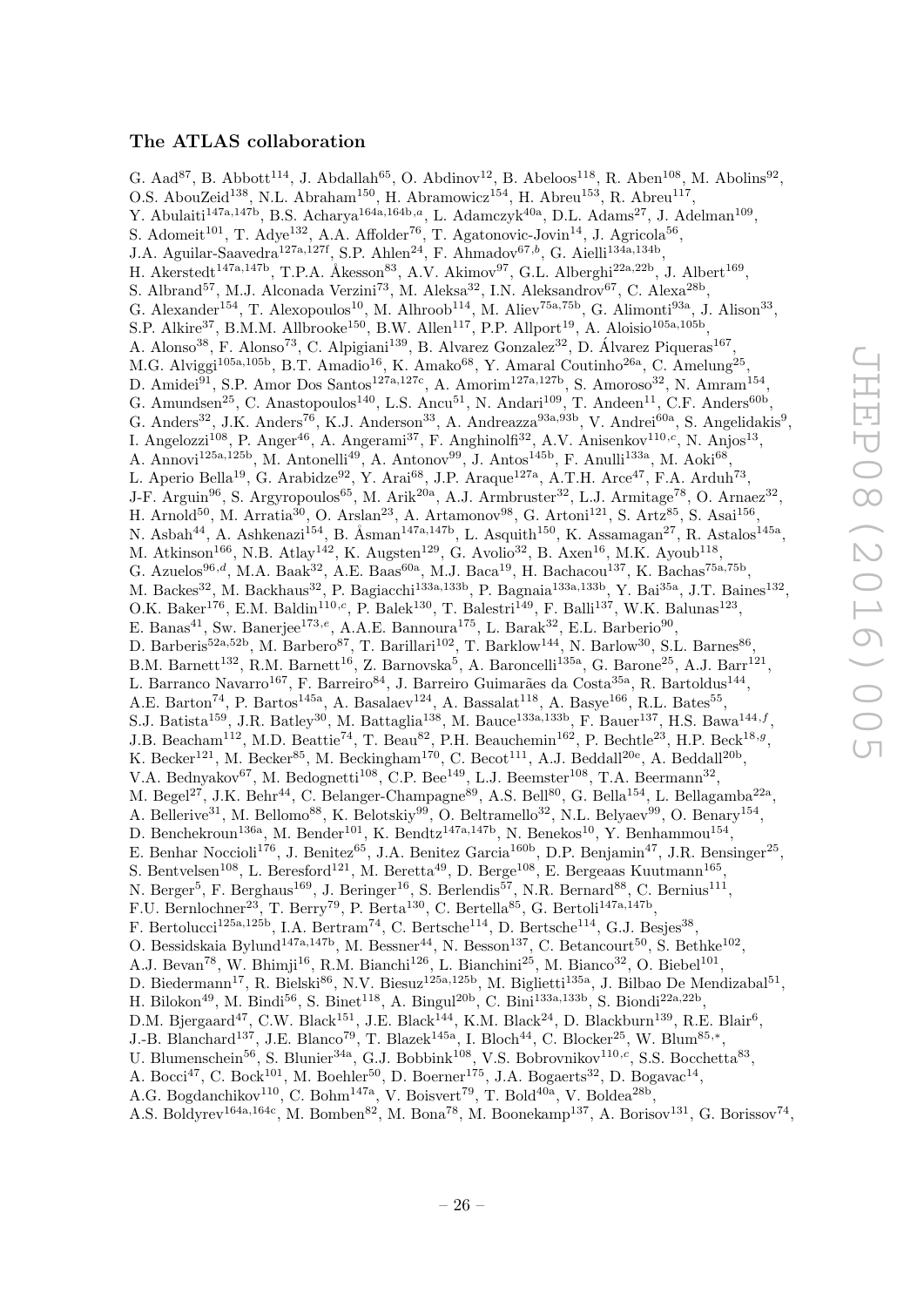J. Bortfeldt<sup>101</sup>, D. Bortoletto<sup>121</sup>, V. Bortolotto<sup>62a,62b,62c</sup>, K. Bos<sup>108</sup>, D. Boscherini<sup>22a</sup>, M. Bosman<sup>13</sup>, J.D. Bossio Sola<sup>29</sup>, J. Boudreau<sup>126</sup>, J. Bouffard<sup>2</sup>, E.V. Bouhova-Thacker<sup>74</sup>, D. Boumediene<sup>36</sup>, C. Bourdarios<sup>118</sup>, S.K. Boutle<sup>55</sup>, A. Boveia<sup>32</sup>, J. Boyd<sup>32</sup>, I.R. Boyko<sup>67</sup>, J. Bracinik<sup>19</sup>, A. Brandt<sup>8</sup>, G. Brandt<sup>56</sup>, O. Brandt<sup>60a</sup>, U. Bratzler<sup>157</sup>, B. Brau<sup>88</sup>, J.E. Brau<sup>117</sup>, H.M. Braun<sup>175,\*</sup>, W.D. Breaden Madden<sup>55</sup>, K. Brendlinger<sup>123</sup>, A.J. Brennan<sup>90</sup>, L. Brenner<sup>108</sup>, R. Brenner<sup>165</sup>, S. Bressler<sup>172</sup>, T.M. Bristow<sup>48</sup>, D. Britton<sup>55</sup>, D. Britzger<sup>44</sup>, F.M. Brochu<sup>30</sup>, I. Brock<sup>23</sup>, R. Brock<sup>92</sup>, G. Brooijmans<sup>37</sup>, T. Brooks<sup>79</sup>, W.K. Brooks<sup>34b</sup>, J. Brosamer<sup>16</sup>, E. Brost<sup>117</sup>, J.H Broughton<sup>19</sup>, P.A. Bruckman de Renstrom<sup>41</sup>, D. Bruncko<sup>145b</sup>, R. Bruneliere<sup>50</sup>, A. Bruni<sup>22a</sup>, G. Bruni<sup>22a</sup>, BH Brunt<sup>30</sup>, M. Bruschi<sup>22a</sup>, N. Bruscino<sup>23</sup>, P. Bryant<sup>33</sup>, L. Bryngemark<sup>83</sup>, T. Buanes<sup>15</sup>, Q. Buat<sup>143</sup>, P. Buchholz<sup>142</sup>, A.G. Buckley<sup>55</sup>, I.A. Budagov<sup>67</sup>, F. Buehrer<sup>50</sup>, M.K. Bugge<sup>120</sup>, O. Bulekov<sup>99</sup>, D. Bullock<sup>8</sup>, H. Burckhart<sup>32</sup>, S. Burdin<sup>76</sup>, C.D. Burgard<sup>50</sup>, B. Burghgrave<sup>109</sup>, K. Burka<sup>41</sup>, S. Burke<sup>132</sup>, I. Burmeister<sup>45</sup>, E. Busato<sup>36</sup>, D. Büscher $^{50}$ , V. Büscher $^{85}$ , P. Bussey $^{55}$ , J.M. Butler $^{24}$ , A.I. Butt $^3$ , C.M. Buttar $^{55}$ , J.M. Butterworth<sup>80</sup>, P. Butti<sup>108</sup>, W. Buttinger<sup>27</sup>, A. Buzatu<sup>55</sup>, A.R. Buzykaev<sup>110,*c*</sup>, S. Cabrera Urbán<sup>167</sup>, D. Caforio<sup>129</sup>, V.M. Cairo<sup>39a,39b</sup>, O. Cakir<sup>4a</sup>, N. Calace<sup>51</sup>, P. Calafiura<sup>16</sup>, A. Calandri<sup>87</sup>, G. Calderini<sup>82</sup>, P. Calfayan<sup>101</sup>, L.P. Caloba<sup>26a</sup>, D. Calvet<sup>36</sup>, S. Calvet<sup>36</sup>, T.P. Calvet<sup>87</sup>, R. Camacho Toro<sup>33</sup>, S. Camarda<sup>32</sup>, P. Camarri<sup>134a,134b</sup>, D. Cameron<sup>120</sup>, R. Caminal Armadans<sup>166</sup>, C. Camincher<sup>57</sup>, S. Campana<sup>32</sup>, M. Campanelli<sup>80</sup>, A. Campoverde<sup>149</sup>, V. Canale<sup>105a,105b</sup>, A. Canepa<sup>160a</sup>, M. Cano Bret<sup>35e</sup>, J. Cantero<sup>84</sup>, R. Cantrill<sup>127a</sup>, T. Cao<sup>42</sup>, M.D.M. Capeans Garrido<sup>32</sup>, I. Caprini<sup>28b</sup>, M. Caprini<sup>28b</sup>, M. Capua<sup>39a,39b</sup>, R. Caputo<sup>85</sup>, R.M. Carbone<sup>37</sup>, R. Cardarelli<sup>134a</sup>, F. Cardillo<sup>50</sup>, I. Carli<sup>130</sup>, T. Carli<sup>32</sup>, G. Carlino<sup>105a</sup>, L. Carminati<sup>93a,93b</sup>, S. Caron<sup>107</sup>, E. Carquin<sup>34b</sup>, G.D. Carrillo-Montoya<sup>32</sup>, J.R. Carter<sup>30</sup>, J. Carvalho<sup>127a,127c</sup>, D. Casadei<sup>19</sup>, M.P. Casado<sup>13,h</sup>, M. Casolino<sup>13</sup>, D.W. Casper<sup>163</sup>, E. Castaneda-Miranda<sup>146a</sup>, A. Castelli<sup>108</sup>, V. Castillo Gimenez<sup>167</sup>, N.F. Castro<sup>127a,*i*</sup>, A. Catinaccio<sup>32</sup>, J.R. Catmore<sup>120</sup>, A. Cattai<sup>32</sup>, J. Caudron<sup>85</sup>, V. Cavaliere<sup>166</sup>, E. Cavallaro<sup>13</sup>, D. Cavalli<sup>93a</sup>, M. Cavalli-Sforza<sup>13</sup>, V. Cavasinni<sup>125a,125b</sup>, F. Ceradini<sup>135a,135b</sup>, L. Cerda Alberich<sup>167</sup>, B.C. Cerio<sup>47</sup>, A.S. Cerqueira<sup>26b</sup>, A. Cerri<sup>150</sup>, L. Cerrito<sup>78</sup>, F. Cerutti<sup>16</sup>, M. Cerv<sup>32</sup>, A. Cervelli<sup>18</sup>, S.A. Cetin<sup>20d</sup>, A. Chafaq<sup>136a</sup>, D. Chakraborty<sup>109</sup>, S.K. Chan<sup>59</sup>, Y.L. Chan<sup>62a</sup>, P. Chang<sup>166</sup>, J.D. Chapman<sup>30</sup>, D.G. Charlton<sup>19</sup>, A. Chatterjee<sup>51</sup>, C.C. Chau<sup>159</sup>, C.A. Chavez Barajas<sup>150</sup>, S. Che<sup>112</sup>, S. Cheatham<sup>74</sup>, A. Chegwidden<sup>92</sup>, S. Chekanov<sup>6</sup>, S.V. Chekulaev<sup>160a</sup>, G.A. Chelkov<sup>67,j</sup>, M.A. Chelstowska<sup>91</sup>, C. Chen<sup>66</sup>, H. Chen<sup>27</sup>, K. Chen<sup>149</sup>, S. Chen<sup>35c</sup>, S. Chen<sup>156</sup>, X. Chen<sup>35f</sup>, Y. Chen<sup>69</sup>, H.C. Cheng<sup>91</sup>, H.J Cheng<sup>35a</sup>, Y. Cheng<sup>33</sup>, A. Cheplakov<sup>67</sup>, E. Cheremushkina<sup>131</sup>, R. Cherkaoui El Moursli<sup>136e</sup>, V. Chernyatin<sup>27,\*</sup>, E. Cheu<sup>7</sup>, L. Chevalier<sup>137</sup>, V. Chiarella<sup>49</sup>, G. Chiarelli<sup>125a,125b</sup>, G. Chiodini<sup>75a</sup>, A.S. Chisholm<sup>19</sup>, A. Chitan<sup>28b</sup>, M.V. Chizhov<sup>67</sup>, K. Choi<sup>63</sup>, A.R. Chomont<sup>36</sup>, S. Chouridou<sup>9</sup>, B.K.B. Chow<sup>101</sup>, V. Christodoulou<sup>80</sup>, D. Chromek-Burckhart<sup>32</sup>, J. Chudoba<sup>128</sup>, A.J. Chuinard<sup>89</sup>, J.J. Chwastowski<sup>41</sup>, L. Chytka<sup>116</sup>, G. Ciapetti<sup>133a,133b</sup>, A.K. Ciftci<sup>4a</sup>, D. Cinca<sup>55</sup>, V. Cindro<sup>77</sup>, I.A. Cioara<sup>23</sup>, A. Ciocio<sup>16</sup>, F. Cirotto<sup>105a,105b</sup>, Z.H. Citron<sup>172</sup>, M. Ciubancan<sup>28b</sup>, A. Clark<sup>51</sup>, B.L. Clark<sup>59</sup>, M.R. Clark<sup>37</sup>, P.J. Clark<sup>48</sup>, R.N. Clarke<sup>16</sup>, C. Clement<sup>147a,147b</sup>, Y. Coadou<sup>87</sup>, M. Cobal<sup>164a,164c</sup>, A. Coccaro<sup>51</sup>, J. Cochran<sup>66</sup>, L. Coffey<sup>25</sup>, L. Colasurdo<sup>107</sup>, B. Cole<sup>37</sup>, S. Cole<sup>109</sup>, A.P. Colijn<sup>108</sup>, J. Collot<sup>57</sup>, T. Colombo<sup>32</sup>, G. Compostella<sup>102</sup>, P. Conde Muiño<sup>127a,127b</sup>, E. Coniavitis<sup>50</sup>, S.H. Connell<sup>146b</sup>, I.A. Connelly<sup>79</sup>, V. Consorti<sup>50</sup>, S. Constantinescu<sup>28b</sup>, C. Conta<sup>122a,122b</sup>, G. Conti<sup>32</sup>, F. Conventi<sup>105a,k</sup>, M. Cooke<sup>16</sup>, B.D. Cooper<sup>80</sup>, A.M. Cooper-Sarkar<sup>121</sup>, T. Cornelissen<sup>175</sup>, M. Corradi<sup>133a,133b</sup>, F. Corriveau<sup>89,*l*</sup>, A. Corso-Radu<sup>163</sup>, A. Cortes-Gonzalez<sup>13</sup>, G. Cortiana<sup>102</sup>, G. Costa<sup>93a</sup>, M.J. Costa<sup>167</sup>, D. Costanzo<sup>140</sup>, G. Cottin<sup>30</sup>, G. Cowan<sup>79</sup>, B.E. Cox<sup>86</sup>, K. Cranmer<sup>111</sup>, S.J. Crawley<sup>55</sup>, G. Cree<sup>31</sup>, S. Crépé-Renaudin<sup>57</sup>, F. Crescioli<sup>82</sup>, W.A. Cribbs<sup>147a,147b</sup>, M. Crispin Ortuzar<sup>121</sup>, M. Cristinziani<sup>23</sup>, V. Croft<sup>107</sup>, G. Crosetti<sup>39a,39b</sup>, T. Cuhadar Donszelmann<sup>140</sup>, J. Cummings<sup>176</sup>, M. Curatolo<sup>49</sup>, J. Cúth<sup>85</sup>, C. Cuthbert<sup>151</sup>, H. Czirr<sup>142</sup>, P. Czodrowski<sup>3</sup>, S. D'Auria<sup>55</sup>, M. D'Onofrio<sup>76</sup>, M.J. Da Cunha Sargedas De Sousa<sup>127a,127b</sup>, C. Da Via<sup>86</sup>, W. Dabrowski<sup>40a</sup>,

T. Dai<sup>91</sup>, O. Dale<sup>15</sup>, F. Dallaire<sup>96</sup>, C. Dallapiccola<sup>88</sup>, M. Dam<sup>38</sup>, J.R. Dandoy<sup>33</sup>, N.P. Dang<sup>50</sup>,

A.C. Daniells<sup>19</sup>, N.S. Dann<sup>86</sup>, M. Danninger<sup>168</sup>, M. Dano Hoffmann<sup>137</sup>, V. Dao<sup>50</sup>, G. Darbo<sup>52a</sup>,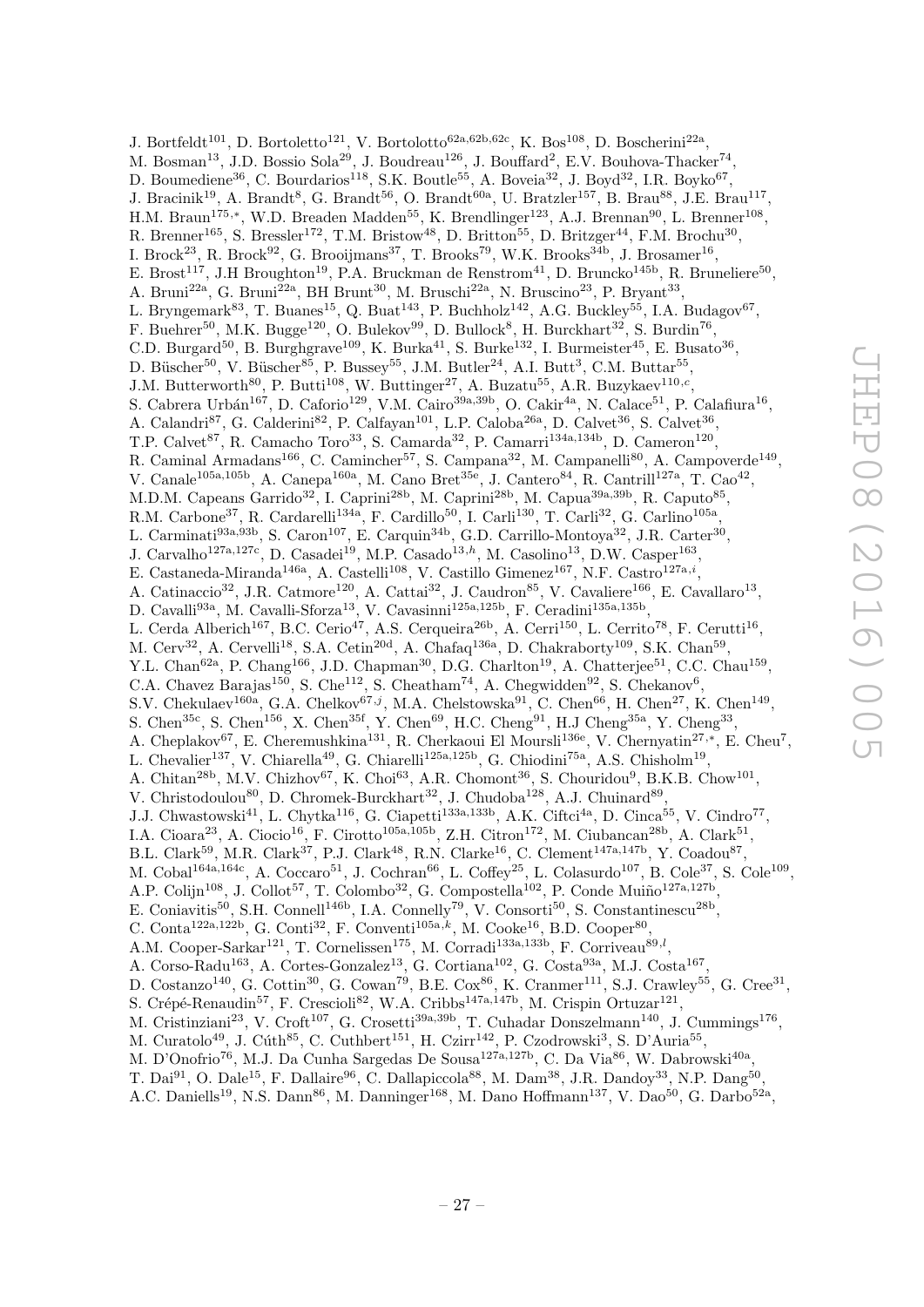S. Darmora<sup>8</sup>, J. Dassoulas<sup>3</sup>, A. Dattagupta<sup>63</sup>, W. Davey<sup>23</sup>, C. David<sup>169</sup>, T. Davidek<sup>130</sup>, M. Davies<sup>154</sup>, P. Davison<sup>80</sup>, Y. Davygora<sup>60a</sup>, E. Dawe<sup>90</sup>, I. Dawson<sup>140</sup>, R.K. Daya-Ishmukhametova $^{88}$ , K. De $^{8}$ , R. de Asmundis<sup>105a</sup>, A. De Benedetti<sup>114</sup>, S. De Castro<sup>22a, 22b</sup>, S. De Cecco<sup>82</sup>, N. De Groot<sup>107</sup>, P. de Jong<sup>108</sup>, H. De la Torre<sup>84</sup>, F. De Lorenzi<sup>66</sup>, D. De Pedis<sup>133a</sup>, A. De Salvo<sup>133a</sup>, U. De Sanctis<sup>150</sup>, A. De Santo<sup>150</sup>, J.B. De Vivie De Regie<sup>118</sup>, W.J. Dearnaley<sup>74</sup>, R. Debbe<sup>27</sup>, C. Debenedetti<sup>138</sup>, D.V. Dedovich<sup>67</sup>, I. Deigaard<sup>108</sup>, J. Del Peso<sup>84</sup>, T. Del Prete<sup>125a,125b</sup>, D. Delgove<sup>118</sup>, F. Deliot<sup>137</sup>, C.M. Delitzsch<sup>51</sup>, M. Deliyergiyev<sup>77</sup>, A. Dell'Acqua<sup>32</sup>, L. Dell'Asta<sup>24</sup>, M. Dell'Orso<sup>125a,125b</sup>, M. Della Pietra<sup>105a,k</sup>, D. della Volpe<sup>51</sup>, M. Delmastro<sup>5</sup>, P.A. Delsart<sup>57</sup>, C. Deluca<sup>108</sup>, D.A. DeMarco<sup>159</sup>, S. Demers<sup>176</sup>, M. Demichev<sup>67</sup>, A. Demilly<sup>82</sup>, S.P. Denisov<sup>131</sup>, D. Denysiuk<sup>137</sup>, D. Derendarz<sup>41</sup>, J.E. Derkaoui<sup>136d</sup>, F. Derue<sup>82</sup>, P. Dervan<sup>76</sup>, K. Desch<sup>23</sup>, C. Deterre<sup>44</sup>, K. Dette<sup>45</sup>, P.O. Deviveiros<sup>32</sup>, A. Dewhurst<sup>132</sup>, S. Dhaliwal<sup>25</sup>, A. Di Ciaccio<sup>134a,134b</sup>, L. Di Ciaccio<sup>5</sup>, W.K. Di Clemente<sup>123</sup>, C. Di Donato<sup>133a,133b</sup>, A. Di Girolamo<sup>32</sup>, B. Di Girolamo<sup>32</sup>, B. Di Micco<sup>135a,135b</sup>, R. Di Nardo<sup>49</sup>, A. Di Simone<sup>50</sup>, R. Di Sipio<sup>159</sup>, D. Di Valentino<sup>31</sup>, C. Diaconu<sup>87</sup>, M. Diamond<sup>159</sup>, F.A. Dias<sup>48</sup>, M.A. Diaz<sup>34a</sup>, E.B. Diehl<sup>91</sup>, J. Dietrich<sup>17</sup>, S. Diglio<sup>87</sup>, A. Dimitrievska<sup>14</sup>, J. Dingfelder<sup>23</sup>, P. Dita<sup>28b</sup>, S. Dita<sup>28b</sup>, F. Dittus<sup>32</sup>, F. Djama<sup>87</sup>, T. Djobava<sup>53b</sup>, J.I. Djuvsland<sup>60a</sup>, M.A.B. do Vale<sup>26c</sup>, D. Dobos<sup>32</sup>, M. Dobre<sup>28b</sup>, C. Doglioni<sup>83</sup>, T. Dohmae<sup>156</sup>, J. Dolejsi<sup>130</sup>, Z. Dolezal<sup>130</sup>, B.A. Dolgoshein<sup>99,\*</sup>, M. Donadelli<sup>26d</sup>, S. Donati<sup>125a,125b</sup>, P. Dondero<sup>122a,122b</sup>, J. Donini<sup>36</sup>, J. Dopke<sup>132</sup>, A. Doria<sup>105a</sup>, M.T. Dova<sup>73</sup>, A.T. Doyle<sup>55</sup>, E. Drechsler<sup>56</sup>, M. Dris<sup>10</sup>, Y. Du<sup>35d</sup>, J. Duarte-Campderros<sup>154</sup>, E. Duchovni<sup>172</sup>, G. Duckeck<sup>101</sup>, O.A. Ducu<sup>28b</sup>, D. Duda<sup>108</sup>, A. Dudarev<sup>32</sup>, L. Duflot<sup>118</sup>, L. Duguid<sup>79</sup>, M. Dührssen<sup>32</sup>, M. Dunford<sup>60a</sup>, H. Duran Yildiz<sup>4a</sup>, M. Düren<sup>54</sup>, A. Durglishvili<sup>53b</sup>, D. Duschinger<sup>46</sup>, B. Dutta<sup>44</sup>, M. Dyndal<sup>40a</sup>, C. Eckardt<sup>44</sup>, K.M. Ecker<sup>102</sup>, R.C. Edgar<sup>91</sup>, W. Edson<sup>2</sup>, N.C. Edwards<sup>48</sup>, T. Eifert<sup>32</sup>, G. Eigen<sup>15</sup>, K. Einsweiler<sup>16</sup>, T. Ekelof<sup>165</sup>, M. El Kacimi<sup>136c</sup>, V. Ellajosyula<sup>87</sup>, M. Ellert<sup>165</sup>, S. Elles<sup>5</sup>, F. Ellinghaus<sup>175</sup>, A.A. Elliot<sup>169</sup>, N. Ellis<sup>32</sup>, J. Elmsheuser<sup>27</sup>, M. Elsing<sup>32</sup>, D. Emeliyanov<sup>132</sup>, Y. Enari<sup>156</sup>, O.C. Endner<sup>85</sup>, M. Endo<sup>119</sup>, J.S. Ennis<sup>170</sup>, J. Erdmann<sup>45</sup>, A. Ereditato<sup>18</sup>, G. Ernis<sup>175</sup>, J. Ernst<sup>2</sup>, M. Ernst<sup>27</sup>, S. Errede<sup>166</sup>, E. Ertel<sup>85</sup>, M. Escalier<sup>118</sup>, H. Esch<sup>45</sup>, C. Escobar<sup>126</sup>, B. Esposito<sup>49</sup>, A.I. Etienvre<sup>137</sup>, E. Etzion<sup>154</sup>, H. Evans<sup>63</sup>, A. Ezhilov<sup>124</sup>, F. Fabbri<sup>22a,22b</sup>, L. Fabbri<sup>22a,22b</sup>, G. Facini<sup>33</sup>, R.M. Fakhrutdinov<sup>131</sup>, S. Falciano<sup>133a</sup>, R.J. Falla<sup>80</sup>, J. Faltova<sup>130</sup>, Y. Fang<sup>35a</sup>, M. Fanti<sup>93a,93b</sup>, A. Farbin<sup>8</sup>, A. Farilla<sup>135a</sup>, C. Farina<sup>126</sup>, T. Farooque<sup>13</sup>, S. Farrell<sup>16</sup>, S.M. Farrington<sup>170</sup>, P. Farthouat<sup>32</sup>, F. Fassi<sup>136e</sup>, P. Fassnacht<sup>32</sup>, D. Fassouliotis<sup>9</sup>, M. Faucci Giannelli<sup>79</sup>, A. Favareto<sup>52a,52b</sup>, W.J. Fawcett<sup>121</sup>, L. Fayard<sup>118</sup>, O.L. Fedin<sup>124,*m*</sup>, W. Fedorko<sup>168</sup>, S. Feigl<sup>120</sup>, L. Feligioni<sup>87</sup>, C. Feng<sup>35d</sup>, E.J. Feng<sup>32</sup>, H. Feng<sup>91</sup>, A.B. Fenyuk<sup>131</sup>, L. Feremenga<sup>8</sup>, P. Fernandez Martinez<sup>167</sup>, S. Fernandez Perez<sup>13</sup>, J. Ferrando<sup>55</sup>, A. Ferrari<sup>165</sup>, P. Ferrari<sup>108</sup>, R. Ferrari<sup>122a</sup>, D.E. Ferreira de Lima<sup>55</sup>, A. Ferrer<sup>167</sup>, D. Ferrere<sup>51</sup>, C. Ferretti<sup>91</sup>, A. Ferretto Parodi<sup>52a,52b</sup>, F. Fiedler<sup>85</sup>, A. Filipčič<sup>77</sup>, M. Filipuzzi<sup>44</sup>, F. Filthaut<sup>107</sup>, M. Fincke-Keeler<sup>169</sup>, K.D. Finelli<sup>151</sup>, M.C.N. Fiolhais<sup>127a,127c</sup>, L. Fiorini<sup>167</sup>, A. Firan<sup>42</sup>, A. Fischer<sup>2</sup>, C. Fischer<sup>13</sup>, J. Fischer<sup>175</sup>, W.C. Fisher<sup>92</sup>, N. Flaschel<sup>44</sup>, I. Fleck<sup>142</sup>, P. Fleischmann<sup>91</sup>, G.T. Fletcher<sup>140</sup>, G. Fletcher<sup>78</sup>, R.R.M. Fletcher<sup>123</sup>, T. Flick<sup>175</sup>, A. Floderus<sup>83</sup>, L.R. Flores Castillo<sup>62a</sup>, M.J. Flowerdew<sup>102</sup>, G.T. Forcolin<sup>86</sup>, A. Formica<sup>137</sup>, A. Forti<sup>86</sup>, A.G. Foster<sup>19</sup>, D. Fournier<sup>118</sup>, H. Fox<sup>74</sup>, S. Fracchia<sup>13</sup>, P. Francavilla<sup>82</sup>, M. Franchini<sup>22a,22b</sup>, D. Francis<sup>32</sup>, L. Franconi<sup>120</sup>, M. Franklin<sup>59</sup>, M. Frate<sup>163</sup>, M. Fraternali<sup>122a,122b</sup>, D. Freeborn<sup>80</sup>, S.M. Fressard-Batraneanu<sup>32</sup>, F. Friedrich<sup>46</sup>, D. Froidevaux<sup>32</sup>, J.A. Frost<sup>121</sup>, C. Fukunaga<sup>157</sup>, E. Fullana Torregrosa<sup>85</sup>, T. Fusayasu<sup>103</sup>, J. Fuster<sup>167</sup>, C. Gabaldon<sup>57</sup>, O. Gabizon<sup>175</sup>, A. Gabrielli<sup>22a,22b</sup>, A. Gabrielli<sup>16</sup>, G.P. Gach<sup>40a</sup>, S. Gadatsch<sup>32</sup>, S. Gadomski<sup>51</sup>, G. Gagliardi<sup>52a,52b</sup>, L.G. Gagnon<sup>96</sup>, P. Gagnon<sup>63</sup>, C. Galea<sup>107</sup>, B. Galhardo<sup>127a,127c</sup>, E.J. Gallas<sup>121</sup>, B.J. Gallop<sup>132</sup>, P. Gallus<sup>129</sup>, G. Galster<sup>38</sup>, K.K. Gan<sup>112</sup>, J. Gao<sup>35b,87</sup>, Y. Gao<sup>48</sup>, Y.S. Gao $^{144,f}$ , F.M. Garay Walls<sup>48</sup>, C. García<sup>167</sup>, J.E. García Navarro<sup>167</sup>, M. Garcia-Sciveres<sup>16</sup>, R.W. Gardner<sup>33</sup>, N. Garelli<sup>144</sup>, V. Garonne<sup>120</sup>, A. Gascon Bravo<sup>44</sup>, C. Gatti<sup>49</sup>, A. Gaudiello<sup>52a,52b</sup>, G. Gaudio<sup>122a</sup>, B. Gaur<sup>142</sup>, L. Gauthier<sup>96</sup>, I.L. Gavrilenko<sup>97</sup>, C. Gay<sup>168</sup>,

G. Gaycken<sup>23</sup>, E.N. Gazis<sup>10</sup>, Z. Gecse<sup>168</sup>, C.N.P. Gee<sup>132</sup>, Ch. Geich-Gimbel<sup>23</sup>, M.P. Geisler<sup>60a</sup>,

C. Gemme<sup>52a</sup>, M.H. Genest<sup>57</sup>, C. Geng<sup>35b,n</sup>, S. Gentile<sup>133a,133b</sup>, S. George<sup>79</sup>, D. Gerbaudo<sup>163</sup>,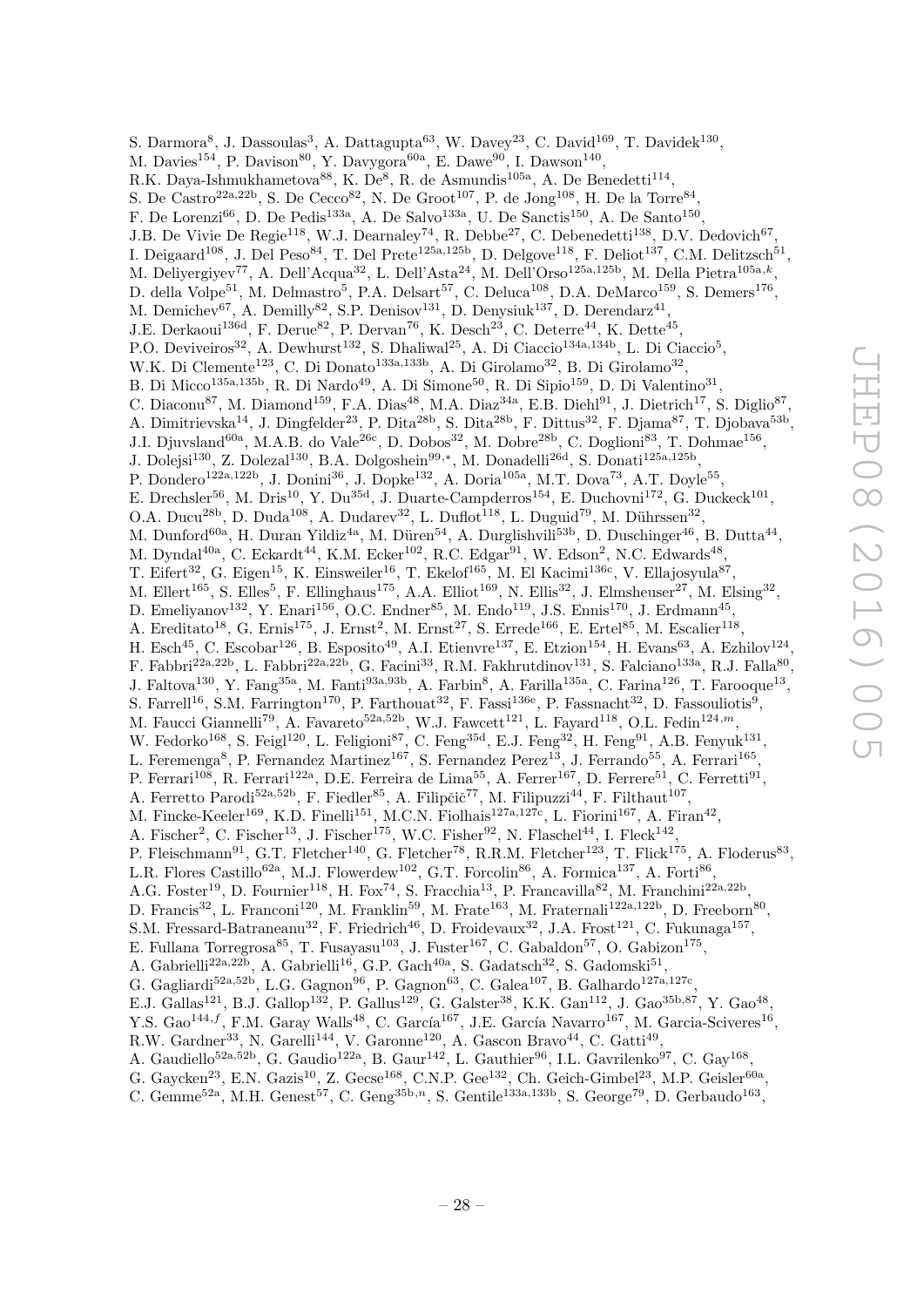A. Gershon<sup>154</sup>, S. Ghasemi<sup>142</sup>, H. Ghazlane<sup>136b</sup>, M. Ghneimat<sup>23</sup>, B. Giacobbe<sup>22a</sup>, S. Giagu<sup>133a,133b</sup>, P. Giannetti<sup>125a,125b</sup>, B. Gibbard<sup>27</sup>, S.M. Gibson<sup>79</sup>, M. Gignac<sup>168</sup>, M. Gilchriese<sup>16</sup>, T.P.S. Gillam<sup>30</sup>, D. Gillberg<sup>31</sup>, G. Gilles<sup>175</sup>, D.M. Gingrich<sup>3,d</sup>, N. Giokaris<sup>9</sup>, M.P. Giordani<sup>164a,164c</sup>, F.M. Giorgi<sup>22a</sup>, F.M. Giorgi<sup>17</sup>, P.F. Giraud<sup>137</sup>, P. Giromini<sup>59</sup>, D. Giugni<sup>93a</sup>, F. Giuli<sup>121</sup>, C. Giuliani<sup>102</sup>, M. Giulini<sup>60b</sup>, B.K. Gjelsten<sup>120</sup>, S. Gkaitatzis<sup>155</sup>, I. Gkialas<sup>155</sup>, E.L. Gkougkousis<sup>118</sup>, L.K. Gladilin<sup>100</sup>, C. Glasman<sup>84</sup>, J. Glatzer<sup>32</sup>, P.C.F. Glaysher<sup>48</sup>, A. Glazov<sup>44</sup>, M. Goblirsch-Kolb<sup>102</sup>, J. Godlewski<sup>41</sup>, S. Goldfarb<sup>91</sup>, T. Golling<sup>51</sup>, D. Golubkov<sup>131</sup>, A. Gomes<sup>127a,127b,127d</sup>, R. Gonçalo<sup>127a</sup>, J. Goncalves Pinto Firmino Da Costa<sup>137</sup>, L. Gonella<sup>19</sup>, A. Gongadze<sup>67</sup>, S. González de la Hoz<sup>167</sup>, G. Gonzalez Parra<sup>13</sup>, S. Gonzalez-Sevilla<sup>51</sup>, L. Goossens<sup>32</sup>, P.A. Gorbounov<sup>98</sup>, H.A. Gordon<sup>27</sup>, I. Gorelov<sup>106</sup>, B. Gorini<sup>32</sup>, E. Gorini<sup>75a,75b</sup>, A. Gorišek<sup>77</sup>, E. Gornicki<sup>41</sup>, A.T. Goshaw<sup>47</sup>, C. Gössling<sup>45</sup>, M.I. Gostkin<sup>67</sup>, C.R. Goudet<sup>118</sup>, D. Goujdami<sup>136c</sup>, A.G. Goussiou<sup>139</sup>, N. Govender<sup>146b,o</sup>, E. Gozani<sup>153</sup>, L. Graber<sup>56</sup>, I. Grabowska-Bold<sup>40a</sup>, P.O.J. Gradin<sup>57</sup>, P. Grafström<sup>22a,22b</sup>, J. Gramling<sup>51</sup>, E. Gramstad<sup>120</sup>, S. Grancagnolo<sup>17</sup>, V. Gratchev<sup>124</sup>, H.M. Gray<sup>32</sup>, E. Graziani<sup>135a</sup>, Z.D. Greenwood<sup>81,p</sup>, C. Grefe<sup>23</sup>, K. Gregersen<sup>80</sup>, I.M. Gregor<sup>44</sup>, P. Grenier<sup>144</sup>, K. Grevtsov<sup>5</sup>, J. Griffiths<sup>8</sup>, A.A. Grillo<sup>138</sup>, K. Grimm<sup>74</sup>, S. Grinstein<sup>13,q</sup>, Ph. Gris<sup>36</sup>, J.-F. Grivaz<sup>118</sup>, S. Groh<sup>85</sup>, J.P. Grohs<sup>46</sup>, E. Gross<sup>172</sup>, J. Grosse-Knetter<sup>56</sup>, G.C. Grossi<sup>81</sup>, Z.J. Grout<sup>150</sup>, L. Guan<sup>91</sup>, W. Guan<sup>173</sup>, J. Guenther<sup>129</sup>, F. Guescini<sup>51</sup>, D. Guest<sup>163</sup>, O. Gueta<sup>154</sup>, E. Guido<sup>52a,52b</sup>, T. Guillemin<sup>5</sup>, S. Guindon<sup>2</sup>, U. Gul<sup>55</sup>, C. Gumpert<sup>32</sup>, J. Guo<sup>35e</sup>, Y. Guo $^{35b,n}$ , S. Gupta<sup>121</sup>, G. Gustavino<sup>133a,133b</sup>, P. Gutierrez<sup>114</sup>, N.G. Gutierrez Ortiz<sup>80</sup>, C. Gutschow<sup>46</sup>, C. Guyot<sup>137</sup>, C. Gwenlan<sup>121</sup>, C.B. Gwilliam<sup>76</sup>, A. Haas<sup>111</sup>, C. Haber<sup>16</sup>, H.K. Hadavand<sup>8</sup>, N. Haddad<sup>136e</sup>, A. Hadef<sup>87</sup>, P. Haefner<sup>23</sup>, S. Hageböck<sup>23</sup>, Z. Hajduk<sup>41</sup>, H. Hakobyan<sup>177,\*</sup>, M. Haleem<sup>44</sup>, J. Haley<sup>115</sup>, D. Hall<sup>121</sup>, G. Halladjian<sup>92</sup>, G.D. Hallewell<sup>87</sup>, K. Hamacher<sup>175</sup>, P. Hamal<sup>116</sup>, K. Hamano<sup>169</sup>, A. Hamilton<sup>146a</sup>, G.N. Hamity<sup>140</sup>, P.G. Hamnett<sup>44</sup>, L. Han<sup>35b</sup>, K. Hanagaki<sup>68,r</sup>, K. Hanawa<sup>156</sup>, M. Hance<sup>138</sup>, B. Haney<sup>123</sup>, P. Hanke<sup>60a</sup>, R. Hanna<sup>137</sup>, J.B. Hansen<sup>38</sup>, J.D. Hansen<sup>38</sup>, M.C. Hansen<sup>23</sup>, P.H. Hansen<sup>38</sup>, K. Hara<sup>161</sup>, A.S. Hard<sup>173</sup>, T. Harenberg<sup>175</sup>, F. Hariri<sup>118</sup>, S. Harkusha<sup>94</sup>, R.D. Harrington<sup>48</sup>, P.F. Harrison<sup>170</sup>, F. Hartjes<sup>108</sup>, M. Hasegawa<sup>69</sup>, Y. Hasegawa<sup>141</sup>, A. Hasib<sup>114</sup>, S. Hassani<sup>137</sup>, S. Haug<sup>18</sup>, R. Hauser<sup>92</sup>, L. Hauswald<sup>46</sup>, M. Havranek<sup>128</sup>, C.M. Hawkes<sup>19</sup>, R.J. Hawkings<sup>32</sup>, A.D. Hawkins<sup>83</sup>, D. Hayden<sup>92</sup>, C.P. Hays<sup>121</sup>, J.M. Hays<sup>78</sup>, H.S. Hayward<sup>76</sup>, S.J. Haywood<sup>132</sup>, S.J. Head<sup>19</sup>, T. Heck<sup>85</sup>, V. Hedberg<sup>83</sup>, L. Heelan<sup>8</sup>, S. Heim<sup>123</sup>, T. Heim<sup>16</sup>, B. Heinemann<sup>16</sup>, J.J. Heinrich<sup>101</sup>, L. Heinrich<sup>111</sup>, C. Heinz<sup>54</sup>, J. Hejbal<sup>128</sup>, L. Helary<sup>24</sup>, S. Hellman<sup>147a,147b</sup>, C. Helsens<sup>32</sup>, J. Henderson<sup>121</sup>, R.C.W. Henderson<sup>74</sup>, Y. Heng<sup>173</sup>, S. Henkelmann<sup>168</sup>, A.M. Henriques Correia<sup>32</sup>, S. Henrot-Versille<sup>118</sup>, G.H. Herbert<sup>17</sup>, Y. Hernández Jiménez<sup>167</sup>, G. Herten<sup>50</sup>, R. Hertenberger<sup>101</sup>, L. Hervas<sup>32</sup>, G.G. Hesketh<sup>80</sup>, N.P. Hessey<sup>108</sup>, J.W. Hetherly<sup>42</sup>, R. Hickling<sup>78</sup>, E. Higón-Rodriguez<sup>167</sup>, E. Hill<sup>169</sup>, J.C. Hill<sup>30</sup>, K.H. Hiller<sup>44</sup>, S.J. Hillier<sup>19</sup>, I. Hinchliffe<sup>16</sup>, E. Hines<sup>123</sup>, R.R. Hinman<sup>16</sup>, M. Hirose<sup>158</sup>, D. Hirschbuehl<sup>175</sup>, J. Hobbs<sup>149</sup>, N. Hod<sup>108</sup>, M.C. Hodgkinson<sup>140</sup>, P. Hodgson<sup>140</sup>, A. Hoecker<sup>32</sup>, M.R. Hoeferkamp<sup>106</sup>, F. Hoenig<sup>101</sup>, M. Hohlfeld<sup>85</sup>, D. Hohn<sup>23</sup>, T.R. Holmes<sup>16</sup>, M. Homann<sup>45</sup>, T.M. Hong<sup>126</sup>, B.H. Hooberman<sup>166</sup>, W.H. Hopkins<sup>117</sup>, Y. Horii<sup>104</sup>, A.J. Horton<sup>143</sup>, J-Y. Hostachy<sup>57</sup>, S. Hou<sup>152</sup>, A. Hoummada<sup>136a</sup>, J. Howard<sup>121</sup>, J. Howarth<sup>44</sup>, M. Hrabovsky<sup>116</sup>, I. Hristova<sup>17</sup>, J. Hrivnac<sup>118</sup>, T. Hryn'ova<sup>5</sup>, A. Hrynevich<sup>95</sup>, C. Hsu<sup>146c</sup>, P.J. Hsu<sup>152,s</sup>, S.-C. Hsu<sup>139</sup>, D. Hu<sup>37</sup>, Q. Hu<sup>35b</sup>, Y. Huang<sup>44</sup>, Z. Hubacek<sup>129</sup>, F. Hubaut<sup>87</sup>, F. Huegging<sup>23</sup>, T.B. Huffman<sup>121</sup>, E.W. Hughes<sup>37</sup>, G. Hughes<sup>74</sup>, M. Huhtinen<sup>32</sup>, T.A. Hülsing<sup>85</sup>, P. Huo<sup>149</sup>, N. Huseynov<sup>67,b</sup>, J. Huston<sup>92</sup>, J. Huth<sup>59</sup>, G. Iacobucci<sup>51</sup>, G. Iakovidis<sup>27</sup>, I. Ibragimov<sup>142</sup>, L. Iconomidou-Fayard<sup>118</sup>, E. Ideal<sup>176</sup>, Z. Idrissi<sup>136e</sup>, P. Iengo<sup>32</sup>, O. Igonkina<sup>108,*t*</sup>, T. Iizawa<sup>171</sup>, Y. Ikegami<sup>68</sup>, M. Ikeno<sup>68</sup>, Y. Ilchenko<sup>11,*u*</sup>, D. Iliadis<sup>155</sup>, N. Ilic<sup>144</sup>, T. Ince<sup>102</sup>, G. Introzzi<sup>122a,122b</sup>, P. Ioannou<sup>9,\*</sup>, M. Iodice<sup>135a</sup>, K. Iordanidou<sup>37</sup>, V. Ippolito<sup>59</sup>, A. Irles Quiles<sup>167</sup>, C. Isaksson<sup>165</sup>, M. Ishino<sup>70</sup>, M. Ishitsuka<sup>158</sup>, R. Ishmukhametov<sup>112</sup>, C. Issever<sup>121</sup>, S. Istin<sup>20a</sup>, F. Ito<sup>161</sup>, J.M. Iturbe Ponce<sup>86</sup>, R. Iuppa<sup>134a,134b</sup>, J. Ivarsson $^{83}$ , W. Iwanski $^{41}$ , H. Iwasaki $^{68}$ , J.M. Izen $^{43}$ , V. Izzo<sup>105a</sup>, S. Jabbar<sup>3</sup>, B. Jackson $^{123}$ , M. Jackson<sup>76</sup>, P. Jackson<sup>1</sup>, V. Jain<sup>2</sup>, K.B. Jakobi<sup>85</sup>, K. Jakobs<sup>50</sup>, S. Jakobsen<sup>32</sup>, T. Jakoubek<sup>128</sup>,

D.O. Jamin<sup>115</sup>, D.K. Jana<sup>81</sup>, E. Jansen<sup>80</sup>, R. Jansky<sup>64</sup>, J. Janssen<sup>23</sup>, M. Janus<sup>56</sup>, G. Jarlskog<sup>83</sup>,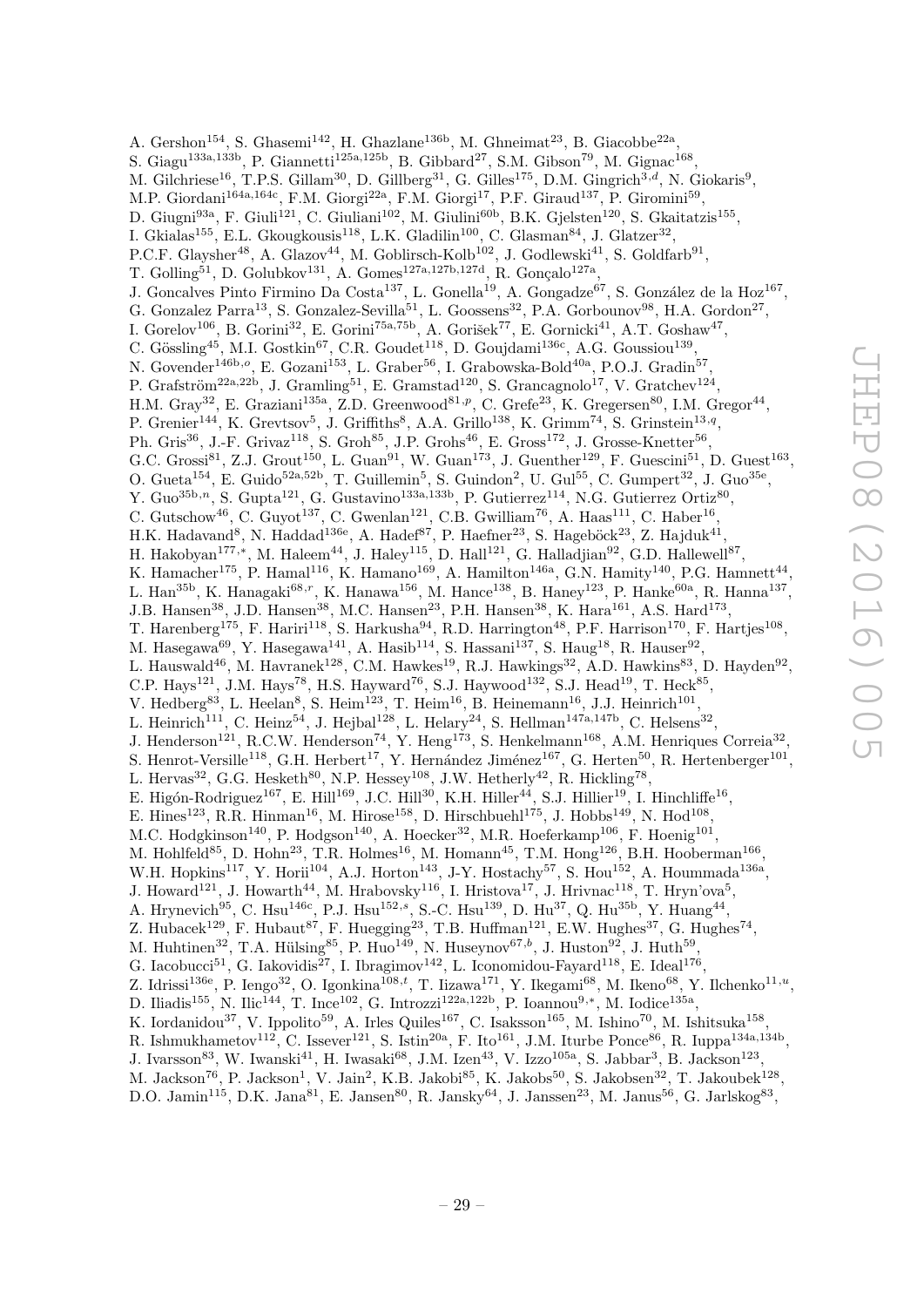N. Javadov $^{67,b}$ , T. Javůrek $^{50}$ , F. Jeanneau $^{137}$ , L. Jeanty $^{16}$ , J. Jejelava $^{53a,v}$ , G.-Y. Jeng $^{151}$ , D. Jennens<sup>90</sup>, P. Jenni<sup>50,w</sup>, J. Jentzsch<sup>45</sup>, C. Jeske<sup>170</sup>, S. Jézéquel<sup>5</sup>, H. Ji<sup>173</sup>, J. Jia<sup>149</sup>, H. Jiang<sup>66</sup>, Y. Jiang<sup>35b</sup>, S. Jiggins<sup>80</sup>, J. Jimenez Pena<sup>167</sup>, S. Jin<sup>35a</sup>, A. Jinaru<sup>28b</sup>, O. Jinnouchi<sup>158</sup>, P. Johansson<sup>140</sup>, K.A. Johns<sup>7</sup>, W.J. Johnson<sup>139</sup>, K. Jon-And<sup>147a,147b</sup>, G. Jones<sup>170</sup>, R.W.L. Jones<sup>74</sup>, S. Jones<sup>7</sup>, T.J. Jones<sup>76</sup>, J. Jongmanns<sup>60a</sup>, P.M. Jorge<sup>127a,127b</sup>, J. Jovicevic<sup>160a</sup>, X. Ju<sup>173</sup>, A. Juste Rozas<sup>13,q</sup>, M.K. Köhler<sup>172</sup>, A. Kaczmarska<sup>41</sup>, M. Kado<sup>118</sup>, H. Kagan<sup>112</sup>, M. Kagan<sup>144</sup>, S.J. Kahn<sup>87</sup>, E. Kajomovitz<sup>47</sup>, C.W. Kalderon<sup>121</sup>, A. Kaluza<sup>85</sup>, S. Kama<sup>42</sup>, A. Kamenshchikov<sup>131</sup>, N. Kanaya<sup>156</sup>, S. Kaneti<sup>30</sup>, L. Kanjir<sup>77</sup>, V.A. Kantserov<sup>99</sup>, J. Kanzaki<sup>68</sup>, B. Kaplan<sup>111</sup>, L.S. Kaplan<sup>173</sup>, A. Kapliy<sup>33</sup>, D. Kar<sup>146c</sup>, K. Karakostas<sup>10</sup>, A. Karamaoun<sup>3</sup>, N. Karastathis<sup>10</sup>, M.J. Kareem<sup>56</sup>, E. Karentzos<sup>10</sup>, M. Karnevskiy<sup>85</sup>, S.N. Karpov<sup>67</sup>, Z.M. Karpova<sup>67</sup>, K. Karthik<sup>111</sup>, V. Kartvelishvili<sup>74</sup>, A.N. Karyukhin<sup>131</sup>, K. Kasahara<sup>161</sup>, L. Kashif<sup>173</sup>, R.D. Kass<sup>112</sup>, A. Kastanas<sup>15</sup>, Y. Kataoka<sup>156</sup>, C. Kato<sup>156</sup>, A. Katre<sup>51</sup>, J. Katzy<sup>44</sup>, K. Kawagoe<sup>72</sup>, T. Kawamoto<sup>156</sup>, G. Kawamura<sup>56</sup>, S. Kazama<sup>156</sup>, V.F. Kazanin<sup>110,c</sup>, R. Keeler<sup>169</sup>, R. Kehoe<sup>42</sup>, J.S. Keller<sup>44</sup>, J.J. Kempster<sup>79</sup>, K Kentaro<sup>104</sup>, H. Keoshkerian<sup>86</sup>, O. Kepka<sup>128</sup>, B.P. Kerševan<sup>77</sup>, S. Kersten<sup>175</sup>, R.A. Keyes<sup>89</sup>, F. Khalil-zada<sup>12</sup>, H. Khandanyan<sup>147a,147b</sup>, A. Khanov<sup>115</sup>, A.G. Kharlamov<sup>110,c</sup>, T.J. Khoo<sup>30</sup>, V. Khovanskiy<sup>98</sup>, E. Khramov<sup>67</sup>, J. Khubua<sup>53b,x</sup>, S. Kido<sup>69</sup>, H.Y. Kim<sup>8</sup>, S.H. Kim<sup>161</sup>, Y.K. Kim<sup>33</sup>, N. Kimura<sup>155</sup>, O.M. Kind<sup>17</sup>, B.T. King<sup>76</sup>, M. King<sup>167</sup>, S.B. King<sup>168</sup>, J. Kirk<sup>132</sup>, A.E. Kiryunin<sup>102</sup>, T. Kishimoto<sup>69</sup>, D. Kisielewska<sup>40a</sup>, F. Kiss<sup>50</sup>, K. Kiuchi<sup>161</sup>, O. Kivernyk<sup>137</sup>, E. Kladiva<sup>145b</sup>, M.H. Klein<sup>37</sup>, M. Klein<sup>76</sup>, U. Klein<sup>76</sup>, K. Kleinknecht<sup>85</sup>, P. Klimek<sup>147a,147b</sup>, A. Klimentov<sup>27</sup>, R. Klingenberg<sup>45</sup>, J.A. Klinger<sup>140</sup>, T. Klioutchnikova<sup>32</sup>, E.-E. Kluge<sup>60a</sup>, P. Kluit<sup>108</sup>, S. Kluth<sup>102</sup>, J. Knapik<sup>41</sup>, E. Kneringer<sup>64</sup>, E.B.F.G. Knoops<sup>87</sup>, A. Knue<sup>55</sup>, A. Kobayashi<sup>156</sup>, D. Kobayashi<sup>158</sup>, T. Kobayashi<sup>156</sup>, M. Kobel<sup>46</sup>, M. Kocian<sup>144</sup>, P. Kodys<sup>130</sup>, T. Koffas<sup>31</sup>, E. Koffeman<sup>108</sup>, L.A. Kogan<sup>121</sup>, T. Koi<sup>144</sup>, H. Kolanoski<sup>17</sup>, M. Kolb<sup>60b</sup>, I. Koletsou<sup>5</sup>, A.A. Komar<sup>97,\*</sup>, Y. Komori<sup>156</sup>, T. Kondo<sup>68</sup>, N. Kondrashova<sup>44</sup>, K. Köneke<sup>50</sup>, A.C. König<sup>107</sup>, T. Kono<sup>68, y</sup>, R. Konoplich<sup>111, z</sup>, N. Konstantinidis<sup>80</sup>, R. Kopeliansky<sup>63</sup>, S. Koperny<sup>40a</sup>, L. Köpke<sup>85</sup>, A.K. Kopp<sup>50</sup>, K. Korcyl<sup>41</sup>, K. Kordas<sup>155</sup>, A. Korn<sup>80</sup>, A.A. Korol<sup>110,c</sup>, I. Korolkov<sup>13</sup>, E.V. Korolkova<sup>140</sup>, O. Kortner<sup>102</sup>, S. Kortner<sup>102</sup>, T. Kosek<sup>130</sup>, V.V. Kostyukhin<sup>23</sup>, A. Kotwal<sup>47</sup>, A. Kourkoumeli-Charalampidi<sup>155</sup>, C. Kourkoumelis<sup>9</sup>, V. Kouskoura<sup>27</sup>, A. Koutsman<sup>160a</sup>, A.B. Kowalewska<sup>41</sup>, R. Kowalewski<sup>169</sup>, T.Z. Kowalski<sup>40a</sup>, W. Kozanecki<sup>137</sup>, A.S. Kozhin<sup>131</sup>, V.A. Kramarenko<sup>100</sup>, G. Kramberger<sup>77</sup>, D. Krasnopevtsev $^{99}$ , M.W. Krasny $^{82}$ , A. Krasznahorkay $^{32}$ , J.K. Kraus $^{23}$ , A. Kravchenko $^{27}$ , M. Kretz<sup>60c</sup>, J. Kretzschmar<sup>76</sup>, K. Kreutzfeldt<sup>54</sup>, P. Krieger<sup>159</sup>, K. Krizka<sup>33</sup>, K. Kroeninger<sup>45</sup>, H. Kroha<sup>102</sup>, J. Kroll<sup>123</sup>, J. Kroseberg<sup>23</sup>, J. Krstic<sup>14</sup>, U. Kruchonak<sup>67</sup>, H. Krüger<sup>23</sup>, N. Krumnack<sup>66</sup>, A. Kruse<sup>173</sup>, M.C. Kruse<sup>47</sup>, M. Kruskal<sup>24</sup>, T. Kubota<sup>90</sup>, H. Kucuk<sup>80</sup>, S. Kuday<sup>4b</sup>, J.T. Kuechler<sup>175</sup>, S. Kuehn<sup>50</sup>, A. Kugel<sup>60c</sup>, F. Kuger<sup>174</sup>, A. Kuhl<sup>138</sup>, T. Kuhl<sup>44</sup>, V. Kukhtin<sup>67</sup>, R. Kukla<sup>137</sup>, Y. Kulchitsky<sup>94</sup>, S. Kuleshov<sup>34b</sup>, M. Kuna<sup>133a,133b</sup>, T. Kunigo<sup>70</sup>, A. Kupco<sup>128</sup>, H. Kurashige $^{69}$ , Y.A. Kurochkin $^{94}$ , V. Kus<sup>128</sup>, E.S. Kuwertz<sup>169</sup>, M. Kuze<sup>158</sup>, J. Kvita<sup>116</sup>, T. Kwan<sup>169</sup>, D. Kyriazopoulos<sup>140</sup>, A. La Rosa<sup>102</sup>, J.L. La Rosa Navarro<sup>26d</sup>, L. La Rotonda<sup>39a,39b</sup>, C. Lacasta<sup>167</sup>, F. Lacava<sup>133a,133b</sup>, J. Lacey<sup>31</sup>, H. Lacker<sup>17</sup>, D. Lacour<sup>82</sup>, V.R. Lacuesta<sup>167</sup>, E. Ladygin<sup>67</sup>, R. Lafaye<sup>5</sup>, B. Laforge<sup>82</sup>, T. Lagouri<sup>176</sup>, S. Lai<sup>56</sup>, S. Lammers<sup>63</sup>, W. Lampl<sup>7</sup>, E. Lançon<sup>137</sup>, U. Landgraf<sup>50</sup>, M.P.J. Landon<sup>78</sup>, V.S. Lang<sup>60a</sup>, J.C. Lange<sup>13</sup>, A.J. Lankford<sup>163</sup>, F. Lanni<sup>27</sup>, K. Lantzsch<sup>23</sup>, A. Lanza<sup>122a</sup>, S. Laplace<sup>82</sup>, C. Lapoire<sup>32</sup>, J.F. Laporte<sup>137</sup>, T. Lari<sup>93a</sup>, F. Lasagni Manghi<sup>22a,22b</sup>, M. Lassnig<sup>32</sup>, P. Laurelli<sup>49</sup>, W. Lavrijsen<sup>16</sup>, A.T. Law<sup>138</sup>, P. Laycock<sup>76</sup>, T. Lazovich<sup>59</sup>, M. Lazzaroni<sup>93a,93b</sup>, O. Le Dortz<sup>82</sup>, E. Le Guirriec<sup>87</sup>, E. Le Menedeu<sup>13</sup>, E.P. Le Quilleuc<sup>137</sup>, M. LeBlanc<sup>169</sup>, T. LeCompte<sup>6</sup>, F. Ledroit-Guillon<sup>57</sup>, C.A. Lee<sup>27</sup>, S.C. Lee<sup>152</sup>, L. Lee<sup>1</sup>, G. Lefebvre<sup>82</sup>, M. Lefebvre<sup>169</sup>, F. Legger<sup>101</sup>, C. Leggett<sup>16</sup>, A. Lehan<sup>76</sup>, G. Lehmann Miotto<sup>32</sup>, X. Lei<sup>7</sup>, W.A. Leight<sup>31</sup>, A. Leisos<sup>155,aa</sup>, A.G. Leister<sup>176</sup>, M.A.L. Leite<sup>26d</sup>, R. Leitner<sup>130</sup>, D. Lellouch<sup>172</sup>, B. Lemmer<sup>56</sup>, K.J.C. Leney<sup>80</sup>, T. Lenz<sup>23</sup>, B. Lenzi<sup>32</sup>, R. Leone<sup>7</sup>, S. Leone<sup>125a,125b</sup>, C. Leonidopoulos<sup>48</sup>, S. Leontsinis<sup>10</sup>, G. Lerner<sup>150</sup>, C. Leroy<sup>96</sup>, A.A.J. Lesage<sup>137</sup>, C.G. Lester<sup>30</sup>, M. Levchenko<sup>124</sup>, J. Levêque<sup>5</sup>, D. Levin<sup>91</sup>, L.J. Levinson<sup>172</sup>, M. Levy<sup>19</sup>,

- 
- A.M. Leyko<sup>23</sup>, M. Leyton<sup>43</sup>, B. Li<sup>35b,n</sup>, H. Li<sup>149</sup>, H.L. Li<sup>33</sup>, L. Li<sup>47</sup>, L. Li<sup>35e</sup>, Q. Li<sup>35a</sup>, S. Li<sup>47</sup>, X. Li<sup>86</sup>, Y. Li<sup>142</sup>, Z. Liang<sup>138</sup>, H. Liao<sup>36</sup>, B. Liberti<sup>134a</sup>, A. Liblong<sup>159</sup>, P. Lichard<sup>32</sup>, K. Lie<sup>166</sup>,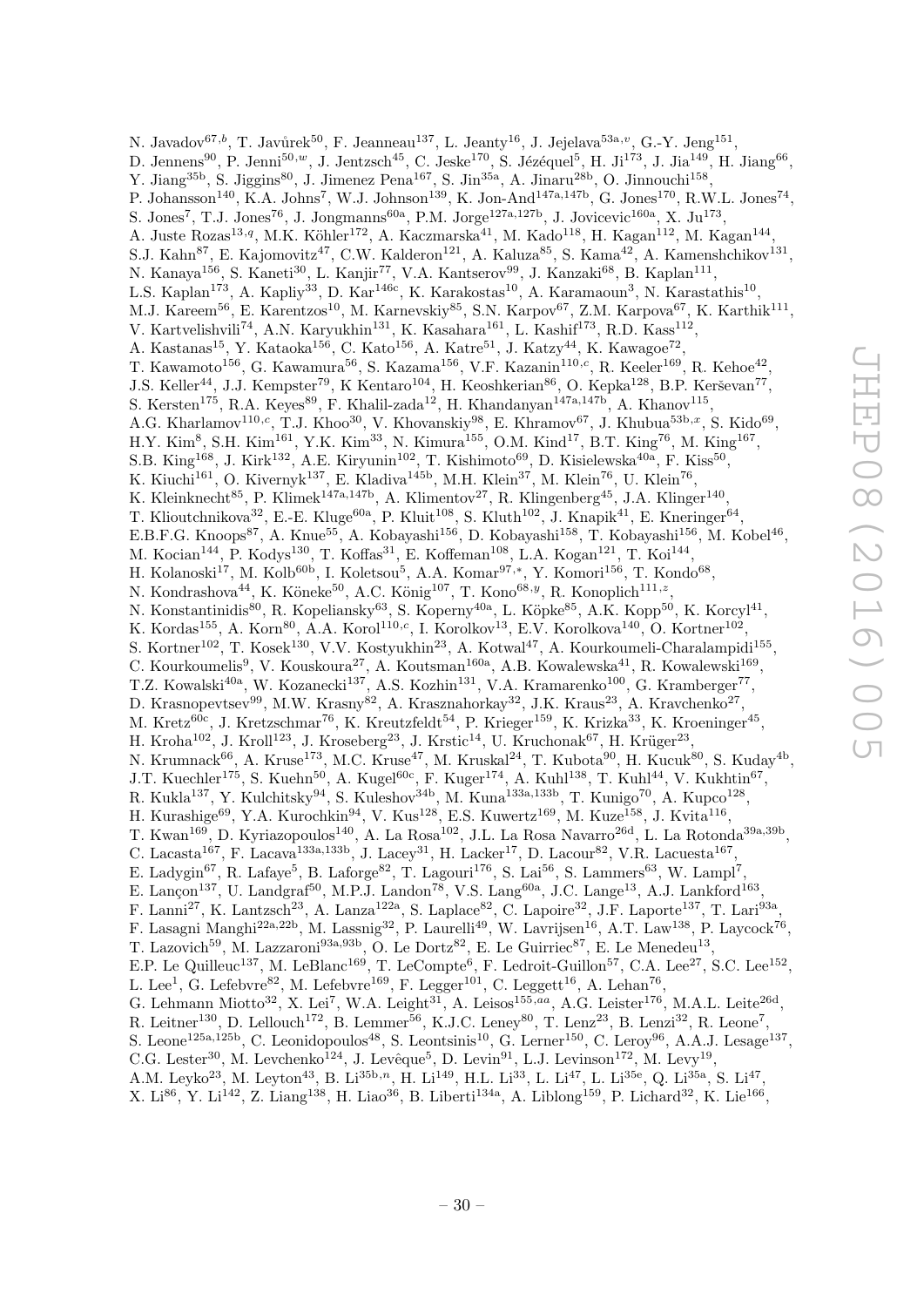J. Liebal<sup>23</sup>, W. Liebig<sup>15</sup>, C. Limbach<sup>23</sup>, A. Limosani<sup>151</sup>, S.C. Lin<sup>152,ab</sup>, T.H. Lin<sup>85</sup>, B.E. Lindquist<sup>149</sup>, E. Lipeles<sup>123</sup>, A. Lipniacka<sup>15</sup>, M. Lisovyi<sup>60b</sup>, T.M. Liss<sup>166</sup>, D. Lissauer<sup>27</sup>, A. Lister<sup>168</sup>, A.M. Litke<sup>138</sup>, B. Liu<sup>152,ac</sup>, D. Liu<sup>152</sup>, H. Liu<sup>91</sup>, H. Liu<sup>27</sup>, J. Liu<sup>87</sup>, J.B. Liu<sup>35b</sup>, K. Liu<sup>87</sup>, L. Liu<sup>166</sup>, M. Liu<sup>47</sup>, M. Liu<sup>35b</sup>, Y.L. Liu<sup>35b</sup>, Y. Liu<sup>35b</sup>, M. Livan<sup>122a,122b</sup>, A. Lleres<sup>57</sup>, J. Llorente Merino<sup>84</sup>, S.L. Lloyd<sup>78</sup>, F. Lo Sterzo<sup>152</sup>, E. Lobodzinska<sup>44</sup>, P. Loch<sup>7</sup>, W.S. Lockman<sup>138</sup>, F.K. Loebinger<sup>86</sup>, A.E. Loevschall-Jensen<sup>38</sup>, K.M. Loew<sup>25</sup>, A. Loginov<sup>176</sup>, T. Lohse<sup>17</sup>, K. Lohwasser<sup>44</sup>, M. Lokajicek<sup>128</sup>, B.A. Long<sup>24</sup>, J.D. Long<sup>166</sup>, R.E. Long<sup>74</sup>, L. Longo<sup>75a,75b</sup>, K.A. Looper<sup>112</sup>, L. Lopes<sup>127a</sup>, D. Lopez Mateos<sup>59</sup>, B. Lopez Paredes<sup>140</sup>, I. Lopez Paz<sup>13</sup>, A. Lopez Solis<sup>82</sup>, J. Lorenz<sup>101</sup>, N. Lorenzo Martinez<sup>63</sup>, M. Losada<sup>21</sup>, P.J. Lösel<sup>101</sup>, X. Lou<sup>35a</sup>, A. Lounis<sup>118</sup>, J. Love<sup>6</sup>, P.A. Love<sup>74</sup>, H. Lu<sup>62a</sup>, N. Lu<sup>91</sup>, H.J. Lubatti<sup>139</sup>, C. Luci<sup>133a,133b</sup>, A. Lucotte<sup>57</sup>, C. Luedtke<sup>50</sup>, F. Luehring<sup>63</sup>, W. Lukas<sup>64</sup>, L. Luminari<sup>133a</sup>, O. Lundberg<sup>147a,147b</sup>, B. Lund-Jensen<sup>148</sup>, D. Lynn<sup>27</sup>, R. Lysak<sup>128</sup>, E. Lytken<sup>83</sup>, V. Lyubushkin<sup>67</sup>, H. Ma<sup>27</sup>, L.L. Ma<sup>35d</sup>, Y. Ma<sup>35d</sup>, G. Maccarrone<sup>49</sup>, A. Macchiolo<sup>102</sup>, C.M. Macdonald<sup>140</sup>, B. Maček<sup>77</sup>, J. Machado Miguens<sup>123,127b</sup>, D. Madaffari<sup>87</sup>, R. Madar<sup>36</sup>, H.J. Maddocks<sup>165</sup>, W.F. Mader<sup>46</sup>, A. Madsen<sup>44</sup>, J. Maeda<sup>69</sup>, S. Maeland<sup>15</sup>, T. Maeno<sup>27</sup>, A. Maevskiy<sup>100</sup>, E. Magradze<sup>56</sup>, J. Mahlstedt<sup>108</sup>, C. Maiani<sup>118</sup>, C. Maidantchik<sup>26a</sup>, A.A. Maier<sup>102</sup>, T. Maier<sup>101</sup>, A. Maio<sup>127a,127b,127d</sup>, S. Majewski<sup>117</sup>, Y. Makida<sup>68</sup>, N. Makovec<sup>118</sup>, B. Malaescu<sup>82</sup>, Pa. Malecki<sup>41</sup>, V.P. Maleev<sup>124</sup>, F. Malek<sup>57</sup>, U. Mallik<sup>65</sup>, D. Malon<sup>6</sup>, C. Malone<sup>144</sup>, S. Maltezos<sup>10</sup>, S. Malyukov<sup>32</sup>, J. Mamuzic<sup>167</sup>, G. Mancini<sup>49</sup>, B. Mandelli<sup>32</sup>, L. Mandelli<sup>93a</sup>, I. Mandić<sup>77</sup>, J. Maneira<sup>127a,127b</sup>, L. Manhaes de Andrade Filho<sup>26b</sup>, J. Manjarres Ramos<sup>160b</sup>, A. Mann<sup>101</sup>, B. Mansoulie<sup>137</sup>, R. Mantifel<sup>89</sup>, M. Mantoani<sup>56</sup>, S. Manzoni<sup>93a,93b</sup>, L. Mapelli<sup>32</sup>, G. Marceca<sup>29</sup>, L. March<sup>51</sup>, G. Marchiori<sup>82</sup>, M. Marcisovsky<sup>128</sup>, M. Marjanovic<sup>14</sup>, D.E. Marley<sup>91</sup>, F. Marroquim<sup>26a</sup>, S.P. Marsden<sup>86</sup>, Z. Marshall<sup>16</sup>, L.F. Marti<sup>18</sup>, S. Marti-Garcia<sup>167</sup>, B. Martin<sup>92</sup>, T.A. Martin<sup>170</sup>, V.J. Martin<sup>48</sup>, B. Martin dit Latour<sup>15</sup>, M. Martinez<sup>13,q</sup>, S. Martin-Haugh<sup>132</sup>, V.S. Martoiu<sup>28b</sup>, A.C. Martyniuk<sup>80</sup>, M. Marx<sup>139</sup>, F. Marzano<sup>133a</sup>, A. Marzin<sup>32</sup>, L. Masetti<sup>85</sup>, T. Mashimo<sup>156</sup>, R. Mashinistov $97$ , J. Masik $^{86}$ , A.L. Maslennikov $^{110,c}$ , I. Massa $^{22a,22b}$ , L. Massa $^{22a,22b}$ , P. Mastrandrea<sup>5</sup>, A. Mastroberardino<sup>39a,39b</sup>, T. Masubuchi<sup>156</sup>, P. Mättig<sup>175</sup>, J. Mattmann<sup>85</sup>, J. Maurer<sup>28b</sup>, S.J. Maxfield<sup>76</sup>, D.A. Maximov<sup>110,c</sup>, R. Mazini<sup>152</sup>, S.M. Mazza<sup>93a,93b</sup>, N.C. Mc Fadden<sup>106</sup>, G. Mc Goldrick<sup>159</sup>, S.P. Mc Kee<sup>91</sup>, A. McCarn<sup>91</sup>, R.L. McCarthy<sup>149</sup>, T.G. McCarthy<sup>31</sup>, L.I. McClymont<sup>80</sup>, K.W. McFarlane<sup>58,\*</sup>, J.A. Mcfayden<sup>80</sup>, G. Mchedlidze<sup>56</sup>, S.J. McMahon<sup>132</sup>, R.A. McPherson<sup>169,*l*</sup>, M. Medinnis<sup>44</sup>, S. Meehan<sup>139</sup>, S. Mehlhase<sup>101</sup>, A. Mehta<sup>76</sup>, K. Meier<sup>60a</sup>, C. Meineck<sup>101</sup>, B. Meirose<sup>43</sup>, B.R. Mellado Garcia<sup>146c</sup>, F. Meloni<sup>18</sup>, A. Mengarelli<sup>22a,22b</sup>, S. Menke<sup>102</sup>, E. Meoni<sup>162</sup>, K.M. Mercurio<sup>59</sup>, S. Mergelmeyer<sup>17</sup>, P. Mermod<sup>51</sup>, L. Merola<sup>105a,105b</sup>, C. Meroni<sup>93a</sup>, F.S. Merritt<sup>33</sup>, A. Messina<sup>133a,133b</sup>, J. Metcalfe<sup>6</sup>, A.S. Mete<sup>163</sup>, C. Meyer<sup>85</sup>, C. Meyer<sup>123</sup>, J-P. Meyer<sup>137</sup>, J. Meyer<sup>108</sup>, H. Meyer Zu Theenhausen<sup>60a</sup>, R.P. Middleton<sup>132</sup>, S. Miglioranzi<sup>164a,164c</sup>, L. Mijović<sup>23</sup>, G. Mikenberg<sup>172</sup>, M. Mikestikova<sup>128</sup>, M. Mikuž $^{77}$ , M. Milesi $^{90}$ , A. Milic $^{32}$ , D.W. Miller $^{33}$ , C. Mills $^{48}$ , A. Milov $^{172}$ , D.A. Milstead<sup>147a,147b</sup>, A.A. Minaenko<sup>131</sup>, Y. Minami<sup>156</sup>, I.A. Minashvili<sup>67</sup>, A.I. Mincer<sup>111</sup>, B. Mindur<sup>40a</sup>, M. Mineev<sup>67</sup>, Y. Ming<sup>173</sup>, L.M. Mir<sup>13</sup>, K.P. Mistry<sup>123</sup>, T. Mitani<sup>171</sup>, J. Mitrevski<sup>101</sup>, V.A. Mitsou<sup>167</sup>, A. Miucci<sup>51</sup>, P.S. Miyagawa<sup>140</sup>, J.U. Mjörnmark<sup>83</sup>, T. Moa<sup>147a,147b</sup>, K. Mochizuki<sup>87</sup>, S. Mohapatra<sup>37</sup>, W. Mohr<sup>50</sup>, S. Molander<sup>147a,147b</sup>, R. Moles-Valls<sup>23</sup>, R. Monden<sup>70</sup>, M.C. Mondragon<sup>92</sup>, K. Mönig<sup>44</sup>, J. Monk<sup>38</sup>, E. Monnier<sup>87</sup>, A. Montalbano<sup>149</sup>, J. Montejo Berlingen<sup>32</sup>, F. Monticelli<sup>73</sup>, S. Monzani<sup>93a,93b</sup>, R.W. Moore<sup>3</sup>, N. Morange<sup>118</sup>, D. Moreno<sup>21</sup>, M. Moreno Llácer<sup>56</sup>, P. Morettini<sup>52a</sup>, D. Mori<sup>143</sup>, T. Mori<sup>156</sup>, M. Morii<sup>59</sup>, M. Morinaga<sup>156</sup>, V. Morisbak<sup>120</sup>, S. Moritz<sup>85</sup>, A.K. Morley<sup>151</sup>, G. Mornacchi<sup>32</sup>, J.D. Morris<sup>78</sup>, S.S. Mortensen<sup>38</sup>, L. Morvaj<sup>149</sup>, M. Mosidze<sup>53b</sup>, J. Moss<sup>144</sup>, K. Motohashi<sup>158</sup>, R. Mount<sup>144</sup>, E. Mountricha<sup>27</sup>, S.V. Mouraviev<sup>97,\*</sup>, E.J.W. Moyse<sup>88</sup>, S. Muanza<sup>87</sup>, R.D. Mudd<sup>19</sup>, F. Mueller<sup>102</sup>, J. Mueller<sup>126</sup>, R.S.P. Mueller<sup>101</sup>, T. Mueller<sup>30</sup>, D. Muenstermann<sup>74</sup>, P. Mullen<sup>55</sup>, G.A. Mullier<sup>18</sup>, F.J. Munoz Sanchez<sup>86</sup>, J.A. Murillo Quijada<sup>19</sup>, W.J. Murray<sup>170,132</sup>, H. Musheghyan<sup>56</sup>, M. Muškinja<sup>77</sup>, A.G. Myagkov<sup>131,ad</sup>, M. Myska<sup>129</sup>, B.P. Nachman<sup>144</sup>, O. Nackenhorst<sup>51</sup>, J. Nadal<sup>56</sup>, K. Nagai<sup>121</sup>, R. Nagai<sup>68, y</sup>, K. Nagano<sup>68</sup>, Y. Nagasaka<sup>61</sup>,

K. Nagata<sup>161</sup>, M. Nagel<sup>102</sup>, E. Nagy<sup>87</sup>, A.M. Nairz<sup>32</sup>, Y. Nakahama<sup>32</sup>, K. Nakamura<sup>68</sup>,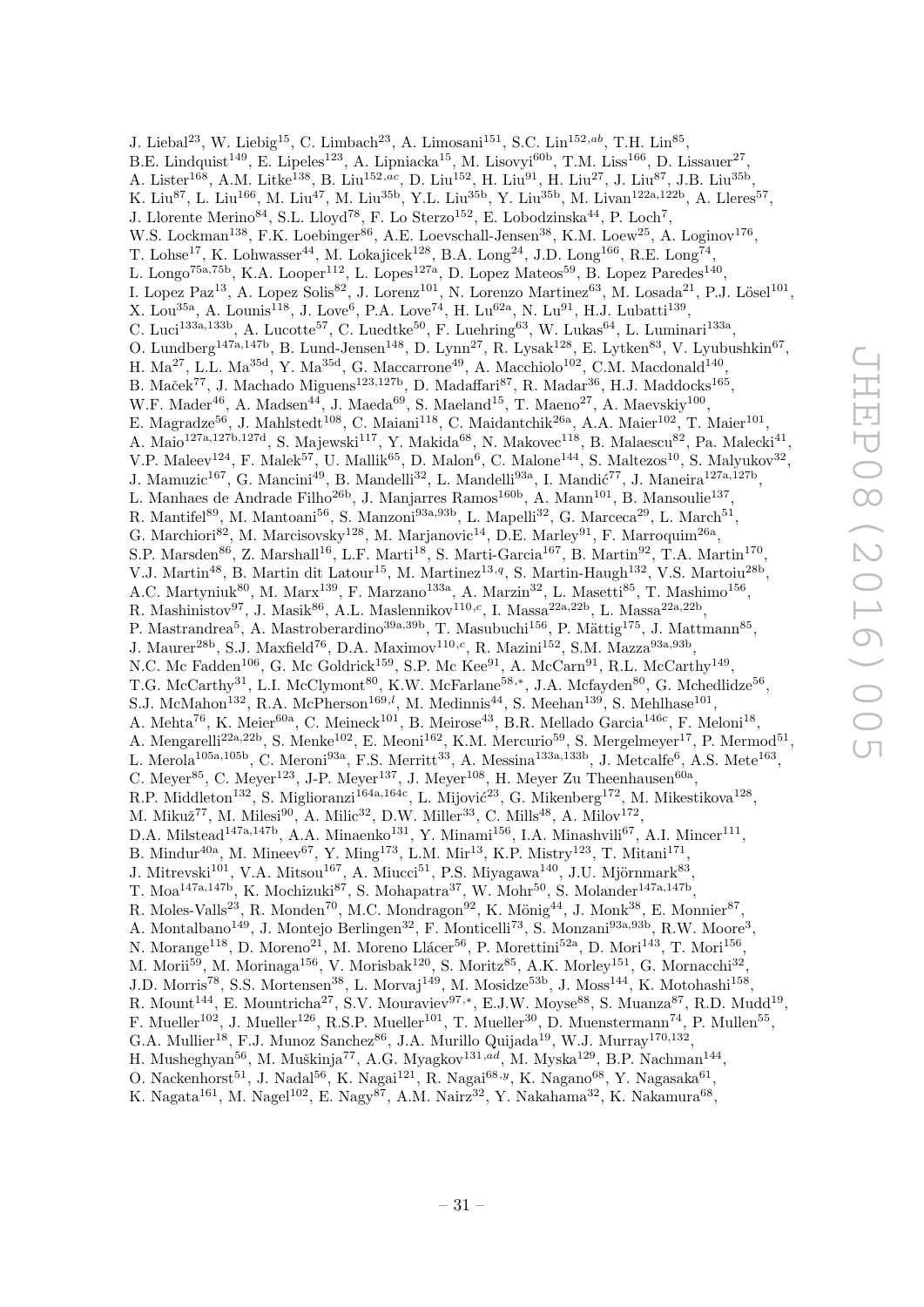T. Nakamura<sup>156</sup>, I. Nakano<sup>113</sup>, H. Namasivayam<sup>43</sup>, R.F. Naranjo Garcia<sup>44</sup>, R. Narayan<sup>11</sup>, D.I. Narrias Villar $^{60a}$ , I. Naryshkin $^{124}$ , T. Naumann $^{44}$ , G. Navarro $^{21}$ , R. Nayyar<sup>7</sup>, H.A. Neal $^{91}$ , P.Yu. Nechaeva<sup>97</sup>, T.J. Neep<sup>86</sup>, P.D. Nef<sup>144</sup>, A. Negri<sup>122a,122b</sup>, M. Negrini<sup>22a</sup>, S. Nektarijevic<sup>107</sup>, C. Nellist<sup>118</sup>, A. Nelson<sup>163</sup>, S. Nemecek<sup>128</sup>, P. Nemethy<sup>111</sup>, A.A. Nepomuceno<sup>26a</sup>, M. Nessi<sup>32,ae</sup>, M.S. Neubauer<sup>166</sup>, M. Neumann<sup>175</sup>, R.M. Neves<sup>111</sup>, P. Nevski<sup>27</sup>, P.R. Newman<sup>19</sup>, D.H. Nguyen<sup>6</sup>, R.B. Nickerson<sup>121</sup>, R. Nicolaidou<sup>137</sup>, B. Nicquevert<sup>32</sup>, J. Nielsen<sup>138</sup>, A. Nikiforov<sup>17</sup>, V. Nikolaenko<sup>131,ad</sup>, I. Nikolic-Audit<sup>82</sup>, K. Nikolopoulos<sup>19</sup>, J.K. Nilsen<sup>120</sup>, P. Nilsson<sup>27</sup>, Y. Ninomiya<sup>156</sup>, A. Nisati<sup>133a</sup>, R. Nisius<sup>102</sup>, T. Nobe<sup>156</sup>, L. Nodulman<sup>6</sup>, M. Nomachi<sup>119</sup>, I. Nomidis<sup>31</sup>, T. Nooney<sup>78</sup>, S. Norberg<sup>114</sup>, M. Nordberg<sup>32</sup>, N. Norjoharuddeen<sup>121</sup>, O. Novgorodova $^{46}$ , S. Nowak<sup>102</sup>, M. Nozaki $^{68}$ , L. Nozka $^{116}$ , K. Ntekas $^{10}$ , E. Nurse $^{80}$ , F. Nuti $^{90}$ , F. O'grady<sup>7</sup>, D.C. O'Neil<sup>143</sup>, A.A. O'Rourke<sup>44</sup>, V. O'Shea<sup>55</sup>, F.G. Oakham<sup>31,d</sup>, H. Oberlack<sup>102</sup>, T. Obermann<sup>23</sup>, J. Ocariz<sup>82</sup>, A. Ochi<sup>69</sup>, I. Ochoa<sup>37</sup>, J.P. Ochoa-Ricoux<sup>34a</sup>, S. Oda<sup>72</sup>, S. Odaka<sup>68</sup>, H. Ogren<sup>63</sup>, A. Oh<sup>86</sup>, S.H. Oh<sup>47</sup>, C.C. Ohm<sup>16</sup>, H. Ohman<sup>165</sup>, H. Oide<sup>32</sup>, H. Okawa<sup>161</sup>, Y. Okumura<sup>33</sup>, T. Okuyama<sup>68</sup>, A. Olariu<sup>28b</sup>, L.F. Oleiro Seabra<sup>127a</sup>, S.A. Olivares Pino<sup>48</sup>, D. Oliveira Damazio<sup>27</sup>, A. Olszewski<sup>41</sup>, J. Olszowska<sup>41</sup>, A. Onofre<sup>127a,127e</sup>, K. Onogi<sup>104</sup>, P.U.E. Onyisi<sup>11,*u*</sup>, C.J. Oram<sup>160a</sup>, M.J. Oreglia<sup>33</sup>, Y. Oren<sup>154</sup>, D. Orestano<sup>135a,135b</sup>, N. Orlando<sup>62b</sup>, R.S. Orr<sup>159</sup>, B. Osculati<sup>52a,52b</sup>, R. Ospanov<sup>86</sup>, G. Otero y Garzon<sup>29</sup>, H. Otono<sup>72</sup>, M. Ouchrif<sup>136d</sup>, F. Ould-Saada<sup>120</sup>, A. Ouraou<sup>137</sup>, K.P. Oussoren<sup>108</sup>, Q. Ouyang<sup>35a</sup>, M. Owen<sup>55</sup>, R.E. Owen<sup>19</sup>, V.E. Ozcan<sup>20a</sup>, N. Ozturk<sup>8</sup>, K. Pachal<sup>143</sup>, A. Pacheco Pages<sup>13</sup>, C. Padilla Aranda<sup>13</sup>, M. Pagáčová<sup>50</sup>, S. Pagan Griso<sup>16</sup>, F. Paige<sup>27</sup>, P. Pais<sup>88</sup>, K. Pajchel<sup>120</sup>, G. Palacino<sup>160b</sup>, S. Palestini<sup>32</sup>, M. Palka<sup>40b</sup>, D. Pallin<sup>36</sup>, A. Palma<sup>127a,127b</sup>, E.St. Panagiotopoulou<sup>10</sup>, C.E. Pandini<sup>82</sup>, J.G. Panduro Vazquez<sup>79</sup>, P. Pani<sup>147a,147b</sup>, S. Panitkin<sup>27</sup>, D. Pantea<sup>28b</sup>, L. Paolozzi<sup>51</sup>, Th.D. Papadopoulou<sup>10</sup>, K. Papageorgiou<sup>155</sup>, A. Paramonov<sup>6</sup>, D. Paredes Hernandez<sup>176</sup>, A.J. Parker<sup>74</sup>, M.A. Parker<sup>30</sup>, K.A. Parker<sup>140</sup>, F. Parodi<sup>52a,52b</sup>, J.A. Parsons<sup>37</sup>, U. Parzefall<sup>50</sup>, V.R. Pascuzzi<sup>159</sup>, E. Pasqualucci<sup>133a</sup>, S. Passaggio<sup>52a</sup>, F. Pastore<sup>135a,135b,\*</sup>, Fr. Pastore<sup>79</sup>, G. Pásztor<sup>31,af</sup>, S. Pataraia<sup>175</sup>, N.D. Patel<sup>151</sup>, J.R. Pater<sup>86</sup>, T. Pauly<sup>32</sup>, J. Pearce<sup>169</sup>, B. Pearson<sup>114</sup>, L.E. Pedersen<sup>38</sup>, M. Pedersen<sup>120</sup>, S. Pedraza Lopez<sup>167</sup>, R. Pedro<sup>127a,127b</sup>, S.V. Peleganchuk<sup>110,c</sup>, D. Pelikan<sup>165</sup>, O. Penc<sup>128</sup>, C. Peng<sup>35a</sup>, H. Peng<sup>35b</sup>, J. Penwell<sup>63</sup>, B.S. Peralva<sup>26b</sup>, M.M. Perego<sup>137</sup>, D.V. Perepelitsa<sup>27</sup>, E. Perez Codina<sup>160a</sup>, L. Perini<sup>93a,93b</sup>, H. Pernegger<sup>32</sup>, S. Perrella<sup>105a,105b</sup>, R. Peschke<sup>44</sup>, V.D. Peshekhonov<sup>67</sup>, K. Peters<sup>44</sup>, R.F.Y. Peters<sup>86</sup>, B.A. Petersen<sup>32</sup>, T.C. Petersen<sup>38</sup>, E. Petit<sup>57</sup>, A. Petridis<sup>1</sup>, C. Petridou<sup>155</sup>, P. Petroff<sup>118</sup>, E. Petrolo<sup>133a</sup>, M. Petrov<sup>121</sup>, F. Petrucci<sup>135a,135b</sup>, N.E. Pettersson<sup>158</sup>, A. Peyaud<sup>137</sup>, R. Pezoa<sup>34b</sup>, P.W. Phillips<sup>132</sup>, G. Piacquadio<sup>144</sup>, E. Pianori<sup>170</sup>, A. Picazio<sup>88</sup>, E. Piccaro<sup>78</sup>, M. Piccinini<sup>22a,22b</sup>, M.A. Pickering<sup>121</sup>, R. Piegaia<sup>29</sup>, J.E. Pilcher<sup>33</sup>, A.D. Pilkington<sup>86</sup>, A.W.J. Pin<sup>86</sup>, J. Pina<sup>127a,127b,127d</sup>, M. Pinamonti<sup>164a,164c,ag</sup>, J.L. Pinfold<sup>3</sup>, A. Pingel<sup>38</sup>, S. Pires<sup>82</sup>, H. Pirumov<sup>44</sup>, M. Pitt<sup>172</sup>, L. Plazak<sup>145a</sup>, M.-A. Pleier<sup>27</sup>, V. Pleskot<sup>85</sup>, E. Plotnikova<sup>67</sup>, P. Plucinski<sup>147a,147b</sup>, D. Pluth<sup>66</sup>, R. Poettgen<sup>147a,147b</sup>, L. Poggioli<sup>118</sup>, D. Pohl<sup>23</sup>, G. Polesello<sup>122a</sup>, A. Poley<sup>44</sup>, A. Policicchio<sup>39a,39b</sup>, R. Polifka<sup>159</sup>, A. Polini<sup>22a</sup>, C.S. Pollard<sup>55</sup>, V. Polychronakos<sup>27</sup>, K. Pommès<sup>32</sup>, L. Pontecorvo<sup>133a</sup>, B.G. Pope<sup>92</sup>, G.A. Popeneciu<sup>28c</sup>, D.S. Popovic<sup>14</sup>, A. Poppleton<sup>32</sup>, S. Pospisil<sup>129</sup>, K. Potamianos<sup>16</sup>, I.N. Potrap<sup>67</sup>, C.J. Potter<sup>30</sup>, C.T. Potter<sup>117</sup>, G. Poulard<sup>32</sup>, J. Poveda<sup>32</sup>, V. Pozdnyakov<sup>67</sup>, M.E. Pozo Astigarraga<sup>32</sup>, P. Pralavorio<sup>87</sup>, A. Pranko<sup>16</sup>, S. Prell<sup>66</sup>, D. Price<sup>86</sup>, L.E. Price<sup>6</sup>, M. Primavera<sup>75a</sup>, S. Prince<sup>89</sup>, M. Proissl<sup>48</sup>, K. Prokofiev<sup>62c</sup>, F. Prokoshin<sup>34b</sup>, S. Protopopescu<sup>27</sup>, J. Proudfoot<sup>6</sup>, M. Przybycien<sup>40a</sup>, D. Puddu<sup>135a,135b</sup>, D. Puldon<sup>149</sup>, M. Purohit<sup>27,ah</sup>, P. Puzo<sup>118</sup>, J. Qian<sup>91</sup>, G. Qin<sup>55</sup>, Y. Qin<sup>86</sup>, A. Quadt<sup>56</sup>, W.B. Quayle<sup>164a,164b</sup>, M. Queitsch-Maitland<sup>86</sup>, D. Quilty<sup>55</sup>, S. Raddum<sup>120</sup>, V. Radeka<sup>27</sup>, V. Radescu<sup>60b</sup>, S.K. Radhakrishnan<sup>149</sup>, P. Radloff<sup>117</sup>, P. Rados<sup>90</sup>, F. Ragusa<sup>93a,93b</sup>, G. Rahal<sup>178</sup>, J.A. Raine<sup>86</sup>, S. Rajagopalan<sup>27</sup>, M. Rammensee<sup>32</sup>, C. Rangel-Smith<sup>165</sup>, M.G. Ratti<sup>93a,93b</sup>, F. Rauscher<sup>101</sup>, S. Rave<sup>85</sup>, T. Ravenscroft<sup>55</sup>, M. Raymond<sup>32</sup>, A.L. Read<sup>120</sup>, N.P. Readioff<sup>76</sup>, D.M. Rebuzzi<sup>122a,122b</sup>, A. Redelbach<sup>174</sup>,

- G. Redlinger<sup>27</sup>, R. Reece<sup>138</sup>, K. Reeves<sup>43</sup>, L. Rehnisch<sup>17</sup>, J. Reichert<sup>123</sup>, H. Reisin<sup>29</sup>,
- C. Rembser<sup>32</sup>, H. Ren<sup>35a</sup>, M. Rescigno<sup>133a</sup>, S. Resconi<sup>93a</sup>, O.L. Rezanova<sup>110,c</sup>, P. Reznicek<sup>130</sup>,
- R. Rezvani<sup>96</sup>, R. Richter<sup>102</sup>, S. Richter<sup>80</sup>, E. Richter-Was<sup>40b</sup>, O. Ricken<sup>23</sup>, M. Ridel<sup>82</sup>, P. Rieck<sup>17</sup>,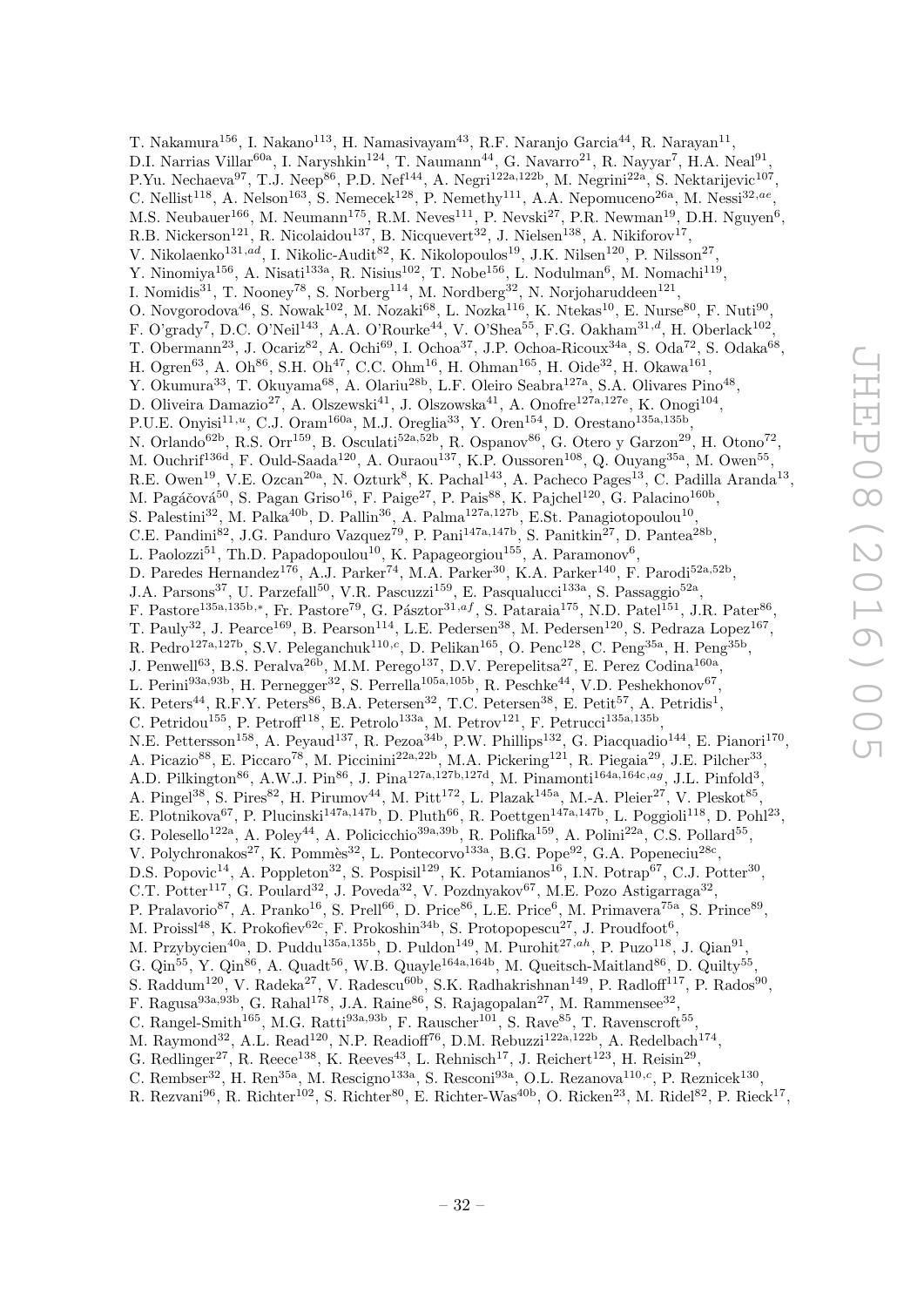C.J. Riegel<sup>175</sup>, J. Rieger<sup>56</sup>, O. Rifki<sup>114</sup>, M. Rijssenbeek<sup>149</sup>, A. Rimoldi<sup>122a,122b</sup>, L. Rinaldi<sup>22a</sup>, B. Risti $\zeta^{51}$ , E. Ritsch<sup>32</sup>, I. Riu<sup>13</sup>, F. Rizatdinova<sup>115</sup>, E. Rizvi<sup>78</sup>, C. Rizzi<sup>13</sup>, S.H. Robertson<sup>89,*l*</sup>, A. Robichaud-Veronneau<sup>89</sup>, D. Robinson<sup>30</sup>, J.E.M. Robinson<sup>44</sup>, A. Robson<sup>55</sup>, C. Roda<sup>125a,125b</sup>, Y. Rodina<sup>87</sup>, A. Rodriguez Perez<sup>13</sup>, D. Rodriguez Rodriguez<sup>167</sup>, S. Roe<sup>32</sup>, C.S. Rogan<sup>59</sup>, O. Røhne<sup>120</sup>, A. Romaniouk<sup>99</sup>, M. Romano<sup>22a, 22b</sup>, S.M. Romano Saez<sup>36</sup>, E. Romero Adam<sup>167</sup>, N. Rompotis<sup>139</sup>, M. Ronzani<sup>50</sup>, L. Roos<sup>82</sup>, E. Ros<sup>167</sup>, S. Rosati<sup>133a</sup>, K. Rosbach<sup>50</sup>, P. Rose<sup>138</sup>, O. Rosenthal<sup>142</sup>, V. Rossetti<sup>147a,147b</sup>, E. Rossi<sup>105a,105b</sup>, L.P. Rossi<sup>52a</sup>, J.H.N. Rosten<sup>30</sup>, R. Rosten<sup>139</sup>, M. Rotaru<sup>28b</sup>, I. Roth<sup>172</sup>, J. Rothberg<sup>139</sup>, D. Rousseau<sup>118</sup>, C.R. Royon<sup>137</sup>, A. Rozanov $^{87}$ , Y. Rozen $^{153}$ , X. Ruan $^{146c}$ , F. Rubbo<sup>144</sup>, I. Rubinskiy $^{44}$ , V.I. Rud $^{100}$ , M.S. Rudolph<sup>159</sup>, F. Rühr<sup>50</sup>, A. Ruiz-Martinez<sup>32</sup>, Z. Rurikova<sup>50</sup>, N.A. Rusakovich<sup>67</sup>, A. Ruschke<sup>101</sup>, H.L. Russell<sup>139</sup>, J.P. Rutherfoord<sup>7</sup>, N. Ruthmann<sup>32</sup>, Y.F. Ryabov<sup>124</sup>, M. Rybar<sup>166</sup>, G. Rybkin<sup>118</sup>, S. Ryu<sup>6</sup>, A. Ryzhov<sup>131</sup>, A.F. Saavedra<sup>151</sup>, G. Sabato<sup>108</sup>, S. Sacerdoti<sup>29</sup>, H.F-W. Sadrozinski<sup>138</sup>, R. Sadykov<sup>67</sup>, F. Safai Tehrani<sup>133a</sup>, P. Saha<sup>109</sup>, M. Sahinsoy<sup>60a</sup>, M. Saimpert<sup>137</sup>, T. Saito<sup>156</sup>, H. Sakamoto<sup>156</sup>, Y. Sakurai<sup>171</sup>, G. Salamanna<sup>135a,135b</sup>, A. Salamon<sup>134a,134b</sup>, J.E. Salazar Loyola<sup>34b</sup>, D. Salek<sup>108</sup>, P.H. Sales De Bruin<sup>139</sup>, D. Salihagic<sup>102</sup>, A. Salnikov<sup>144</sup>, J. Salt<sup>167</sup>, D. Salvatore<sup>39a,39b</sup>, F. Salvatore<sup>150</sup>, A. Salvucci<sup>62a</sup>, A. Salzburger<sup>32</sup>, D. Sammel<sup>50</sup>, D. Sampsonidis<sup>155</sup>, A. Sanchez<sup>105a,105b</sup>, J. Sánchez<sup>167</sup>, V. Sanchez Martinez<sup>167</sup>, H. Sandaker<sup>120</sup>, R.L. Sandbach<sup>78</sup>, H.G. Sander<sup>85</sup>, M.P. Sanders<sup>101</sup>, M. Sandhoff<sup>175</sup>, C. Sandoval<sup>21</sup>, R. Sandstroem<sup>102</sup>, D.P.C. Sankey<sup>132</sup>, M. Sannino<sup>52a,52b</sup>, A. Sansoni<sup>49</sup>, C. Santoni<sup>36</sup>, R. Santonico<sup>134a,134b</sup>, H. Santos<sup>127a</sup>, I. Santoyo Castillo<sup>150</sup>, K. Sapp<sup>126</sup>, A. Sapronov<sup>67</sup>, J.G. Saraiva<sup>127a,127d</sup>, B. Sarrazin<sup>23</sup>, O. Sasaki<sup>68</sup>, Y. Sasaki<sup>156</sup>, K. Sato<sup>161</sup>, G. Sauvage<sup>5,\*</sup>, E. Sauvan<sup>5</sup>, G. Savage<sup>79</sup>, P. Savard<sup>159,d</sup>, C. Sawyer<sup>132</sup>, L. Sawyer<sup>81,p</sup>, J. Saxon<sup>33</sup>, C. Sbarra<sup>22a</sup>, A. Sbrizzi<sup>22a,22b</sup>, T. Scanlon<sup>80</sup>, D.A. Scannicchio<sup>163</sup>, M. Scarcella<sup>151</sup>, V. Scarfone<sup>39a,39b</sup>, J. Schaarschmidt<sup>172</sup>, P. Schacht<sup>102</sup>, D. Schaefer<sup>32</sup>, R. Schaefer<sup>44</sup>, J. Schaeffer<sup>85</sup>, S. Schaepe<sup>23</sup>, S. Schaetzel<sup>60b</sup>, U. Schäfer<sup>85</sup>, A.C. Schaffer<sup>118</sup>, D. Schaile<sup>101</sup>, R.D. Schamberger<sup>149</sup>, V. Scharf<sup>60a</sup>, V.A. Schegelsky<sup>124</sup>, D. Scheirich<sup>130</sup>, M. Schernau<sup>163</sup>, C. Schiavi<sup>52a,52b</sup>, C. Schillo<sup>50</sup>, M. Schioppa<sup>39a,39b</sup>, S. Schlenker<sup>32</sup>, K. Schmieden<sup>32</sup>, C. Schmitt<sup>85</sup>, S. Schmitt<sup>44</sup>, S. Schmitz<sup>85</sup>, B. Schneider<sup>160a</sup>, Y.J. Schnellbach<sup>76</sup>, U. Schnoor<sup>50</sup>, L. Schoeffel<sup>137</sup>, A. Schoening<sup>60b</sup>, B.D. Schoenrock<sup>92</sup>, E. Schopf<sup>23</sup>, A.L.S. Schorlemmer<sup>45</sup>, M. Schott<sup>85</sup>, J. Schovancova<sup>8</sup>, S. Schramm<sup>51</sup>, M. Schreyer<sup>174</sup>, N. Schuh<sup>85</sup>, M.J. Schultens<sup>23</sup>, H.-C. Schultz-Coulon<sup>60a</sup>, H. Schulz<sup>17</sup>, M. Schumacher<sup>50</sup>, B.A. Schumm<sup>138</sup>, Ph. Schune<sup>137</sup>, C. Schwanenberger<sup>86</sup>, A. Schwartzman<sup>144</sup>, T.A. Schwarz<sup>91</sup>, Ph. Schwegler<sup>102</sup>, H. Schweiger<sup>86</sup>, Ph. Schwemling<sup>137</sup>, R. Schwienhorst<sup>92</sup>, J. Schwindling<sup>137</sup>, T. Schwindt<sup>23</sup>, G. Sciolla<sup>25</sup>, F. Scuri<sup>125a,125b</sup>, F. Scutti<sup>90</sup>, J. Searcy<sup>91</sup>, P. Seema<sup>23</sup>, S.C. Seidel<sup>106</sup>, A. Seiden<sup>138</sup>, F. Seifert<sup>129</sup>, J.M. Seixas<sup>26a</sup>, G. Sekhniaidze<sup>105a</sup>, K. Sekhon<sup>91</sup>, S.J. Sekula<sup>42</sup>, D.M. Seliverstov<sup>124,\*</sup>, N. Semprini-Cesari<sup>22a,22b</sup>, C. Serfon<sup>120</sup>, L. Serin<sup>118</sup>, L. Serkin<sup>164a,164b</sup>, M. Sessa<sup>135a,135b</sup>, R. Seuster<sup>160a</sup>, H. Severini<sup>114</sup>, T. Sfiligoj<sup>77</sup>, F. Sforza<sup>32</sup>, A. Sfyrla<sup>51</sup>, E. Shabalina<sup>56</sup>, N.W. Shaikh<sup>147a,147b</sup>, L.Y. Shan<sup>35a</sup>, R. Shang<sup>166</sup>, J.T. Shank<sup>24</sup>, M. Shapiro<sup>16</sup>, P.B. Shatalov<sup>98</sup>, K. Shaw<sup>164a,164b</sup>, S.M. Shaw<sup>86</sup>, A. Shcherbakova<sup>147a,147b</sup>, C.Y. Shehu<sup>150</sup>, P. Sherwood<sup>80</sup>, L. Shi<sup>152,ai</sup>, S. Shimizu<sup>69</sup>, C.O. Shimmin<sup>163</sup>, M. Shimojima<sup>103</sup>, M. Shiyakova<sup>67,aj</sup>, A. Shmeleva<sup>97</sup>, D. Shoaleh Saadi<sup>96</sup>, M.J. Shochet<sup>33</sup>, S. Shojaii<sup>93a,93b</sup>, S. Shrestha<sup>112</sup>, E. Shulga<sup>99</sup>, M.A. Shupe<sup>7</sup>, P. Sicho<sup>128</sup>, P.E. Sidebo<sup>148</sup>, O. Sidiropoulou<sup>174</sup>, D. Sidorov<sup>115</sup>, A. Sidoti<sup>22a,22b</sup>, F. Siegert<sup>46</sup>, Dj. Sijacki<sup>14</sup>, J. Silva<sup>127a,127d</sup>, S.B. Silverstein<sup>147a</sup>, V. Simak<sup>129</sup>, O. Simard<sup>5</sup>, Lj. Simic<sup>14</sup>, S. Simion<sup>118</sup>, E. Simioni<sup>85</sup>, B. Simmons<sup>80</sup>, D. Simon<sup>36</sup>, M. Simon<sup>85</sup>, P. Sinervo<sup>159</sup>, N.B. Sinev<sup>117</sup>, M. Sioli $^{22a,22b}$ , G. Siragusa $^{174}$ , S.Yu. Sivoklokov $^{100}$ , J. Sjölin $^{147a,147b}$ , T.B. Sjursen $^{15}$ , M.B. Skinner<sup>74</sup>, H.P. Skottowe<sup>59</sup>, P. Skubic<sup>114</sup>, M. Slater<sup>19</sup>, T. Slavicek<sup>129</sup>, M. Slawinska<sup>108</sup>, K. Sliwa<sup>162</sup>, R. Slovak<sup>130</sup>, V. Smakhtin<sup>172</sup>, B.H. Smart<sup>5</sup>, L. Smestad<sup>15</sup>, S.Yu. Smirnov<sup>99</sup>, Y. Smirnov<sup>99</sup>, L.N. Smirnova<sup>100,ak</sup>, O. Smirnova<sup>83</sup>, M.N.K. Smith<sup>37</sup>, R.W. Smith<sup>37</sup>, M. Smizanska<sup>74</sup>, K. Smolek<sup>129</sup>, A.A. Snesarev<sup>97</sup>, G. Snidero<sup>78</sup>, S. Snyder<sup>27</sup>, R. Sobie<sup>169,*l*</sup>, F. Socher<sup>46</sup>, A. Soffer<sup>154</sup>, D.A. Soh<sup>152,ai</sup>, G. Sokhrannyi<sup>77</sup>, C.A. Solans Sanchez<sup>32</sup>, M. Solar<sup>129</sup>, E.Yu. Soldatov<sup>99</sup>, U. Soldevila<sup>167</sup>, A.A. Solodkov<sup>131</sup>, A. Soloshenko<sup>67</sup>, O.V. Solovyanov<sup>131</sup>,

V. Solovyev<sup>124</sup>, P. Sommer<sup>50</sup>, H. Son<sup>162</sup>, H.Y. Song<sup>35b,al</sup>, A. Sood<sup>16</sup>, A. Sopczak<sup>129</sup>, V. Sopko<sup>129</sup>,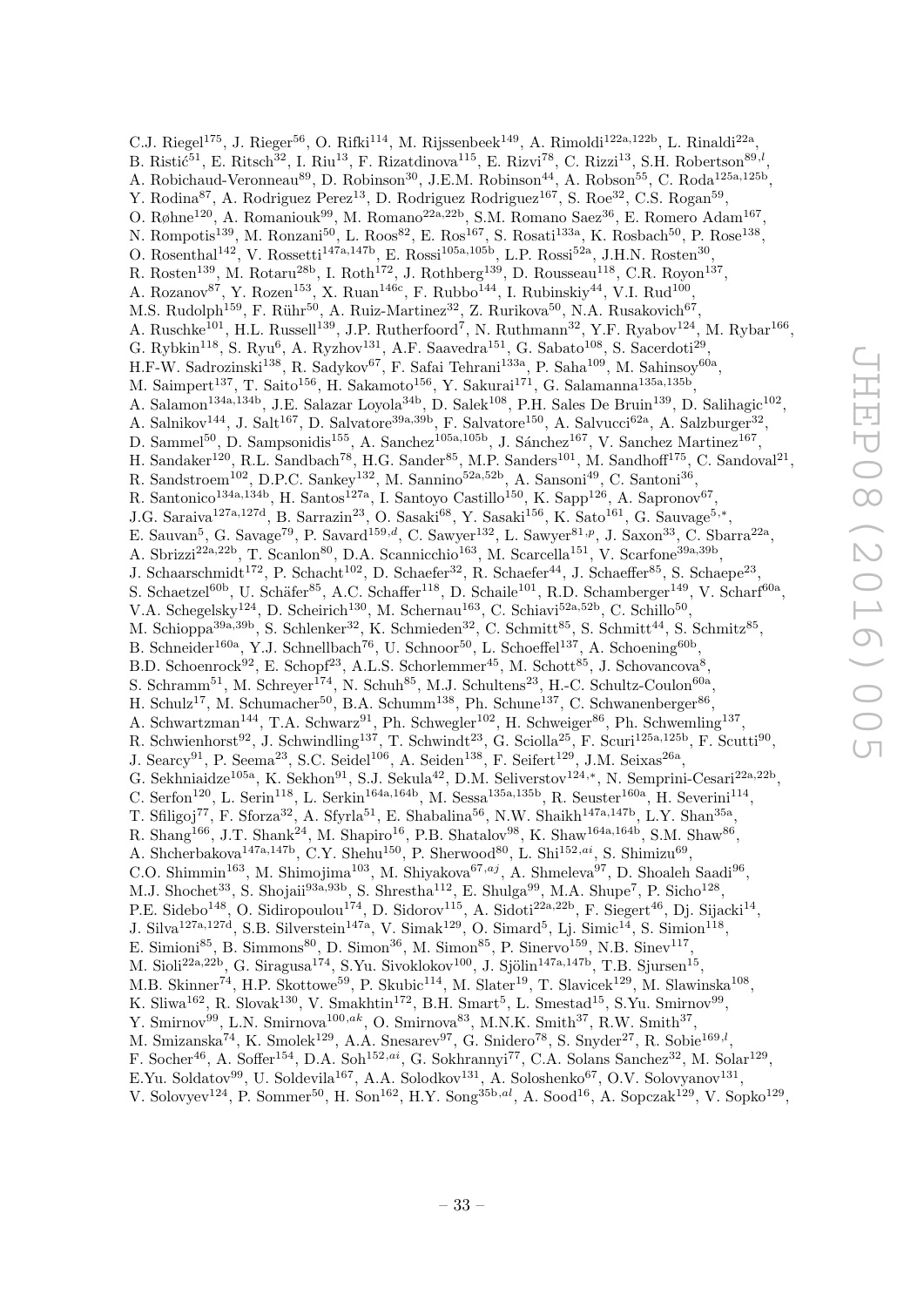V. Sorin<sup>13</sup>, D. Sosa<sup>60b</sup>, C.L. Sotiropoulou<sup>125a,125b</sup>, R. Soualah<sup>164a,164c</sup>, A.M. Soukharev<sup>110,c</sup>, D. South<sup>44</sup>, B.C. Sowden<sup>79</sup>, S. Spagnolo<sup>75a,75b</sup>, M. Spalla<sup>125a,125b</sup>, M. Spangenberg<sup>170</sup>, F. Spanò<sup>79</sup>, D. Sperlich<sup>17</sup>, F. Spettel<sup>102</sup>, R. Spighi<sup>22a</sup>, G. Spigo<sup>32</sup>, L.A. Spiller<sup>90</sup>, M. Spousta<sup>130</sup>, R.D. St. Denis<sup>55,\*</sup>, A. Stabile<sup>93a</sup>, J. Stahlman<sup>123</sup>, R. Stamen<sup>60a</sup>, S. Stamm<sup>17</sup>, E. Stanecka<sup>41</sup>, R.W. Stanek<sup>6</sup>, C. Stanescu<sup>135a</sup>, M. Stanescu-Bellu<sup>44</sup>, M.M. Stanitzki<sup>44</sup>, S. Stapnes<sup>120</sup>, E.A. Starchenko<sup>131</sup>, G.H. Stark<sup>33</sup>, J. Stark<sup>57</sup>, P. Staroba<sup>128</sup>, P. Starovoitov<sup>60a</sup>, S. Stärz<sup>32</sup>, R. Staszewski<sup>41</sup>, P. Steinberg<sup>27</sup>, B. Stelzer<sup>143</sup>, H.J. Stelzer<sup>32</sup>, O. Stelzer-Chilton<sup>160a</sup>, H. Stenzel<sup>54</sup>, G.A. Stewart<sup>55</sup>, J.A. Stillings<sup>23</sup>, M.C. Stockton<sup>89</sup>, M. Stoebe<sup>89</sup>, G. Stoicea<sup>28b</sup>, P. Stolte<sup>56</sup>, S. Stonjek<sup>102</sup>, A.R. Stradling<sup>8</sup>, A. Straessner<sup>46</sup>, M.E. Stramaglia<sup>18</sup>, J. Strandberg<sup>148</sup>, S. Strandberg<sup>147a,147b</sup>, A. Strandlie<sup>120</sup>, M. Strauss<sup>114</sup>, P. Strizenec<sup>145b</sup>, R. Ströhmer<sup>174</sup>, D.M. Strom<sup>117</sup>, R. Stroynowski<sup>42</sup>, A. Strubig<sup>107</sup>, S.A. Stucci<sup>18</sup>, B. Stugu<sup>15</sup>, N.A. Styles<sup>44</sup>, D. Su<sup>144</sup>, J. Su<sup>126</sup>, R. Subramaniam<sup>81</sup>, S. Suchek<sup>60a</sup>, Y. Sugaya<sup>119</sup>, M. Suk<sup>129</sup>, V.V. Sulin<sup>97</sup>, S. Sultansoy<sup>4c</sup>, T. Sumida<sup>70</sup>, S. Sun<sup>59</sup>, X. Sun<sup>35a</sup>, J.E. Sundermann<sup>50</sup>, K. Suruliz<sup>150</sup>, G. Susinno<sup>39a,39b</sup>, M.R. Sutton<sup>150</sup>, S. Suzuki<sup>68</sup>, M. Svatos<sup>128</sup>, M. Swiatlowski<sup>33</sup>, I. Sykora<sup>145a</sup>, T. Sykora<sup>130</sup>, D. Ta<sup>50</sup>, C. Taccini<sup>135a,135b</sup>, K. Tackmann<sup>44</sup>, J. Taenzer<sup>159</sup>, A. Taffard<sup>163</sup>, R. Tafirout<sup>160a</sup>, N. Taiblum<sup>154</sup>, H. Takai<sup>27</sup>, R. Takashima<sup>71</sup>, H. Takeda<sup>69</sup>, T. Takeshita<sup>141</sup>, Y. Takubo<sup>68</sup>, M. Talby<sup>87</sup>, A.A. Talyshev<sup>110,c</sup>, J.Y.C. Tam<sup>174</sup>, K.G. Tan<sup>90</sup>, J. Tanaka<sup>156</sup>, R. Tanaka $^{118}$ , S. Tanaka $^{68}$ , B.B. Tannenwald $^{112}$ , S. Tapia Araya $^{34b}$ , S. Tapprogge $^{85}$ , S. Tarem $^{153}$ , G.F. Tartarelli<sup>93a</sup>, P. Tas<sup>130</sup>, M. Tasevsky<sup>128</sup>, T. Tashiro<sup>70</sup>, E. Tassi<sup>39a,39b</sup>, A. Tavares Delgado<sup>127a,127b</sup>, Y. Tayalati<sup>136d</sup>, A.C. Taylor<sup>106</sup>, G.N. Taylor<sup>90</sup>, P.T.E. Taylor<sup>90</sup>, W. Taylor<sup>160b</sup>, F.A. Teischinger<sup>32</sup>, P. Teixeira-Dias<sup>79</sup>, K.K. Temming<sup>50</sup>, D. Temple<sup>143</sup>, H. Ten Kate<sup>32</sup>, P.K. Teng<sup>152</sup>, J.J. Teoh<sup>119</sup>, F. Tepel<sup>175</sup>, S. Terada<sup>68</sup>, K. Terashi<sup>156</sup>, J. Terron<sup>84</sup>, S. Terzo<sup>102</sup>, M. Testa<sup>49</sup>, R.J. Teuscher<sup>159,*l*</sup>, T. Theveneaux-Pelzer<sup>87</sup>, J.P. Thomas<sup>19</sup>, J. Thomas-Wilsker<sup>79</sup>, E.N. Thompson<sup>37</sup>, P.D. Thompson<sup>19</sup>, R.J. Thompson<sup>86</sup>, A.S. Thompson<sup>55</sup>, L.A. Thomsen<sup>176</sup>, E. Thomson<sup>123</sup>, M. Thomson<sup>30</sup>, M.J. Tibbetts<sup>16</sup>, R.E. Ticse Torres<sup>87</sup>, V.O. Tikhomirov<sup>97,am</sup>, Yu.A. Tikhonov<sup>110,c</sup>, S. Timoshenko<sup>99</sup>, P. Tipton<sup>176</sup>, S. Tisserant<sup>87</sup>, K. Todome<sup>158</sup>, T. Todorov<sup>5,\*</sup>, S. Todorova-Nova<sup>130</sup>, J. Tojo<sup>72</sup>, S. Tokár<sup>145a</sup>, K. Tokushuku<sup>68</sup>, E. Tolley<sup>59</sup>, L. Tomlinson<sup>86</sup>, M. Tomoto<sup>104</sup>, L. Tompkins<sup>144,an</sup>, K. Toms<sup>106</sup>, B. Tong<sup>59</sup>, E. Torrence<sup>117</sup>, H. Torres<sup>143</sup>, E. Torró Pastor<sup>139</sup>, J. Toth<sup>87,ao</sup>, F. Touchard<sup>87</sup>, D.R. Tovey<sup>140</sup>, T. Trefzger<sup>174</sup>, A. Tricoli<sup>32</sup>, I.M. Trigger<sup>160a</sup>, S. Trincaz-Duvoid<sup>82</sup>, M.F. Tripiana<sup>13</sup>, W. Trischuk<sup>159</sup>, B. Trocmé<sup>57</sup>, A. Trofymov<sup>44</sup>, C. Troncon<sup>93a</sup>, M. Trottier-McDonald<sup>16</sup>, M. Trovatelli<sup>169</sup>, L. Truong<sup>164a,164b</sup>, M. Trzebinski<sup>41</sup>, A. Trzupek<sup>41</sup>, J.C-L. Tseng<sup>121</sup>, P.V. Tsiareshka $^{94}$ , G. Tsipolitis<sup>10</sup>, N. Tsirintanis<sup>9</sup>, S. Tsiskaridze<sup>13</sup>, V. Tsiskaridze<sup>50</sup>, E.G. Tskhadadze<sup>53a</sup>, K.M. Tsui<sup>62a</sup>, I.I. Tsukerman<sup>98</sup>, V. Tsulaia<sup>16</sup>, S. Tsuno<sup>68</sup>, D. Tsybychev<sup>149</sup>, A. Tudorache<sup>28b</sup>, V. Tudorache<sup>28b</sup>, A.N. Tuna<sup>59</sup>, S.A. Tupputi<sup>22a,22b</sup>, S. Turchikhin<sup>100,ak</sup>, D. Turecek<sup>129</sup>, D. Turgeman<sup>172</sup>, R. Turra<sup>93a,93b</sup>, A.J. Turvey<sup>42</sup>, P.M. Tuts<sup>37</sup>, M. Tyndel<sup>132</sup>, G. Ucchielli<sup>22a,22b</sup>, I. Ueda<sup>156</sup>, R. Ueno<sup>31</sup>, M. Ughetto<sup>147a,147b</sup>, F. Ukegawa<sup>161</sup>, G. Unal<sup>32</sup>, A. Undrus<sup>27</sup>, G. Unel<sup>163</sup>, F.C. Ungaro<sup>90</sup>, Y. Unno<sup>68</sup>, C. Unverdorben<sup>101</sup>, J. Urban<sup>145b</sup>, P. Urquijo<sup>90</sup>, P. Urrejola<sup>85</sup>, G. Usai<sup>8</sup>, A. Usanova<sup>64</sup>, L. Vacavant<sup>87</sup>, V. Vacek<sup>129</sup>, B. Vachon<sup>89</sup>, C. Valderanis<sup>101</sup>, E. Valdes Santurio<sup>147a,147b</sup>, N. Valencic<sup>108</sup>, S. Valentinetti<sup>22a,22b</sup>, A. Valero<sup>167</sup>, L. Valery<sup>13</sup>, S. Valkar<sup>130</sup>, S. Vallecorsa<sup>51</sup>, J.A. Valls Ferrer<sup>167</sup>, W. Van Den Wollenberg<sup>108</sup>, P.C. Van Der Deijl<sup>108</sup>, R. van der Geer<sup>108</sup>, H. van der Graaf<sup>108</sup>, N. van Eldik<sup>153</sup>, P. van Gemmeren<sup>6</sup>, J. Van Nieuwkoop<sup>143</sup>, I. van Vulpen<sup>108</sup>, M.C. van Woerden<sup>32</sup>, M. Vanadia<sup>133a,133b</sup>, W. Vandelli<sup>32</sup>, R. Vanguri<sup>123</sup>, A. Vaniachine<sup>6</sup>, P. Vankov<sup>108</sup>, G. Vardanyan<sup>177</sup>, R. Vari<sup>133a</sup>, E.W. Varnes<sup>7</sup>, T. Varol<sup>42</sup>, D. Varouchas<sup>82</sup>, A. Vartapetian<sup>8</sup>, K.E. Varvell<sup>151</sup>, J.G. Vasquez<sup>176</sup>, F. Vazeille<sup>36</sup>, T. Vazquez Schroeder<sup>89</sup>, J. Veatch<sup>56</sup>, L.M. Veloce<sup>159</sup>, F. Veloso<sup>127a,127c</sup>, S. Veneziano<sup>133a</sup>, A. Ventura<sup>75a,75b</sup>, M. Venturi<sup>169</sup>, N. Venturi<sup>159</sup>, A. Venturini<sup>25</sup>, V. Vercesi<sup>122a</sup>, M. Verducci<sup>133a,133b</sup>, W. Verkerke<sup>108</sup>, J.C. Vermeulen<sup>108</sup>, A. Vest<sup>46,ap</sup>, M.C. Vetterli<sup>143,d</sup>, O. Viazlo<sup>83</sup>, I. Vichou<sup>166</sup>, T. Vickey<sup>140</sup>, O.E. Vickey Boeriu<sup>140</sup>, G.H.A. Viehhauser<sup>121</sup>, S. Viel<sup>16</sup>, L. Vigani<sup>121</sup>, R. Vigne<sup>64</sup>, M. Villa<sup>22a,22b</sup>, M. Villaplana Perez<sup>93a,93b</sup>, E. Vilucchi<sup>49</sup>, M.G. Vincter<sup>31</sup>, V.B. Vinogradov<sup>67</sup>, C. Vittori<sup>22a,22b</sup>,

I. Vivarelli<sup>150</sup>, S. Vlachos<sup>10</sup>, M. Vlasak<sup>129</sup>, M. Vogel<sup>175</sup>, P. Vokac<sup>129</sup>, G. Volpi<sup>125a,125b</sup>, M. Volpi<sup>90</sup>,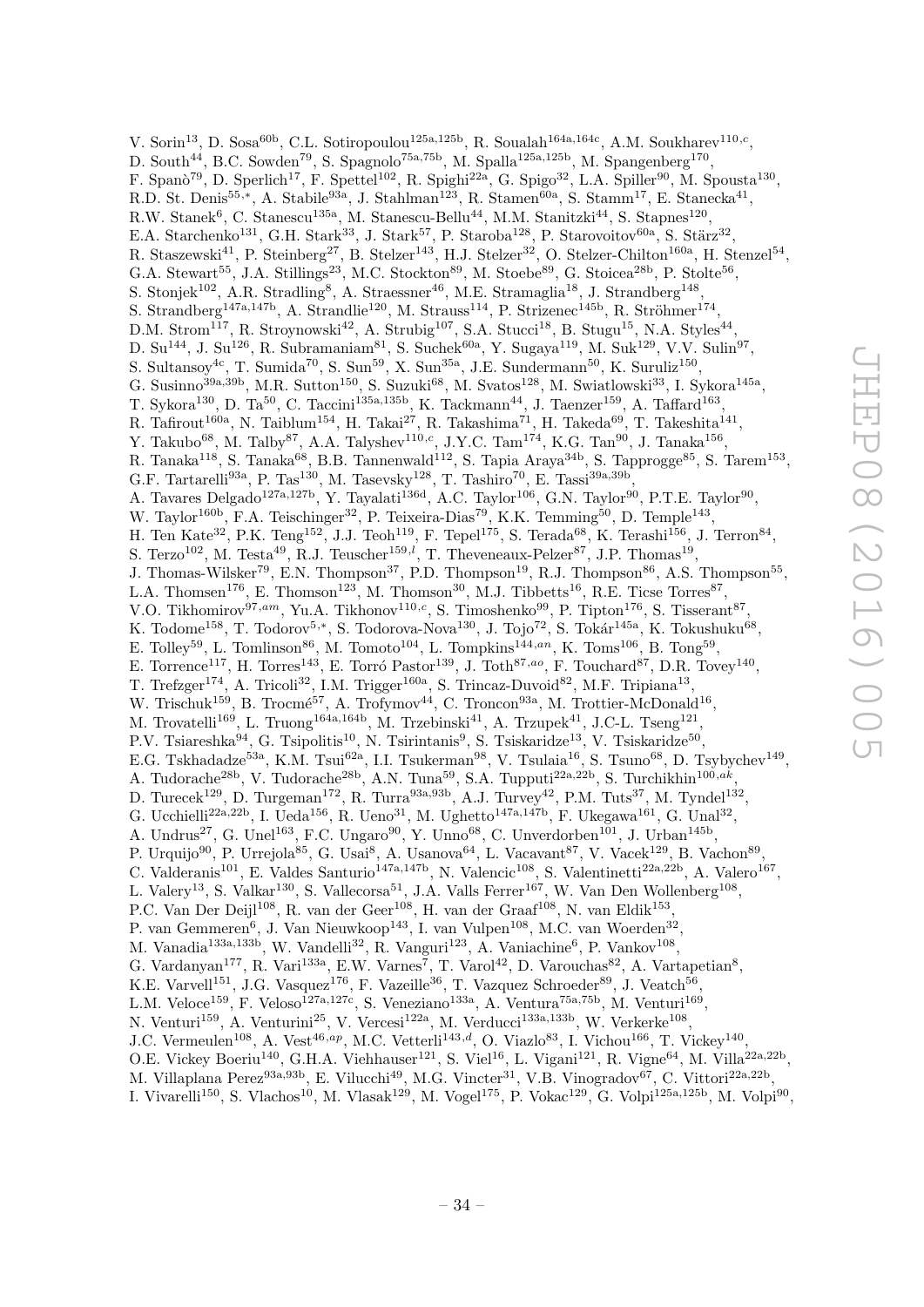H. von der Schmitt<sup>102</sup>, E. von Toerne<sup>23</sup>, V. Vorobel<sup>130</sup>, K. Vorobev<sup>99</sup>, M. Vos<sup>167</sup>, R. Voss<sup>32</sup>, J.H. Vossebeld<sup>76</sup>, N. Vranjes<sup>14</sup>, M. Vranjes Milosavljevic<sup>14</sup>, V. Vrba<sup>128</sup>, M. Vreeswijk<sup>108</sup>, R. Vuillermet<sup>32</sup>, I. Vukotic<sup>33</sup>, Z. Vykydal<sup>129</sup>, P. Wagner<sup>23</sup>, W. Wagner<sup>175</sup>, H. Wahlberg<sup>73</sup>, S. Wahrmund<sup>46</sup>, J. Wakabayashi<sup>104</sup>, J. Walder<sup>74</sup>, R. Walker<sup>101</sup>, W. Walkowiak<sup>142</sup>, V. Wallangen<sup>147a,147b</sup>, C. Wang<sup>152</sup>, C. Wang<sup>35d,87</sup>, F. Wang<sup>173</sup>, H. Wang<sup>16</sup>, H. Wang<sup>42</sup>,  $J.$   $Wang^{44}$ ,  $J.$   $Wang^{151}$ ,  $K.$   $Wang^{89}$ ,  $R.$   $Wang^{6}$ ,  $S.M.$   $Wang^{152}$ ,  $T.$   $Wang^{23}$ ,  $T.$   $Wang^{37}$ , X. Wang<sup>176</sup>, C. Wanotayaroj<sup>117</sup>, A. Warburton<sup>89</sup>, C.P. Ward<sup>30</sup>, D.R. Wardrope<sup>80</sup>, A. Washbrook<sup>48</sup>, P.M. Watkins<sup>19</sup>, A.T. Watson<sup>19</sup>, I.J. Watson<sup>151</sup>, M.F. Watson<sup>19</sup>, G. Watts<sup>139</sup>, S. Watts<sup>86</sup>, B.M. Waugh<sup>80</sup>, S. Webb<sup>85</sup>, M.S. Weber<sup>18</sup>, S.W. Weber<sup>174</sup>, J.S. Webster<sup>6</sup>, A.R. Weidberg<sup>121</sup>, B. Weinert<sup>63</sup>, J. Weingarten<sup>56</sup>, C. Weiser<sup>50</sup>, H. Weits<sup>108</sup>, P.S. Wells<sup>32</sup>, T. Wenaus<sup>27</sup>, T. Wengler<sup>32</sup>, S. Wenig<sup>32</sup>, N. Wermes<sup>23</sup>, M. Werner<sup>50</sup>, P. Werner<sup>32</sup>, M. Wessels<sup>60a</sup>, J. Wetter<sup>162</sup>, K. Whalen<sup>117</sup>, N.L. Whallon<sup>139</sup>, A.M. Wharton<sup>74</sup>, A. White<sup>8</sup>, M.J. White<sup>1</sup>, R. White<sup>34b</sup>, S. White<sup>125a,125b</sup>, D. Whiteson<sup>163</sup>, F.J. Wickens<sup>132</sup>, W. Wiedenmann<sup>173</sup>, M. Wielers<sup>132</sup>, P. Wienemann<sup>23</sup>, C. Wiglesworth<sup>38</sup>, L.A.M. Wiik-Fuchs<sup>23</sup>, A. Wildauer<sup>102</sup>, F. Wilk $^{86}$ , H.G. Wilkens<sup>32</sup>, H.H. Williams<sup>123</sup>, S. Williams<sup>108</sup>, C. Willis<sup>92</sup>, S. Willocq<sup>88</sup>, J.A. Wilson<sup>19</sup>, I. Wingerter-Seez<sup>5</sup>, F. Winklmeier<sup>117</sup>, O.J. Winston<sup>150</sup>, B.T. Winter<sup>23</sup>, M. Wittgen<sup>144</sup>, J. Wittkowski<sup>101</sup>, S.J. Wollstadt<sup>85</sup>, M.W. Wolter<sup>41</sup>, H. Wolters<sup>127a,127c</sup>, B.K. Wosiek<sup>41</sup>, J. Wotschack<sup>32</sup>, M.J. Woudstra<sup>86</sup>, K.W. Wozniak<sup>41</sup>, M. Wu<sup>57</sup>, M. Wu<sup>33</sup>, S.L. Wu<sup>173</sup>, X. Wu<sup>51</sup>, Y. Wu<sup>91</sup>, T.R. Wyatt<sup>86</sup>, B.M. Wynne<sup>48</sup>, S. Xella<sup>38</sup>, D. Xu<sup>35a</sup>, L. Xu<sup>27</sup>, B. Yabsley<sup>151</sup>, S. Yacoob<sup>146a</sup>, R. Yakabe<sup>69</sup>, D. Yamaguchi<sup>158</sup>, Y. Yamaguchi<sup>119</sup>, A. Yamamoto<sup>68</sup>, S. Yamamoto<sup>156</sup>, T. Yamanaka<sup>156</sup>, K. Yamauchi<sup>104</sup>, Y. Yamazaki<sup>69</sup>, Z. Yan<sup>24</sup>, H. Yang<sup>35e</sup>, H. Yang<sup>173</sup>, Y. Yang<sup>152</sup>, Z. Yang<sup>15</sup>, W-M. Yao<sup>16</sup>, Y.C. Yap<sup>82</sup>, Y. Yasu<sup>68</sup>, E. Yatsenko<sup>5</sup>, K.H. Yau Wong<sup>23</sup>, J. Ye<sup>42</sup>, S. Ye<sup>27</sup>, I. Yeletskikh<sup>67</sup>, A.L. Yen<sup>59</sup>, E. Yildirim<sup>44</sup>, K. Yorita<sup>171</sup>, R. Yoshida<sup>6</sup>, K. Yoshihara<sup>123</sup>, C. Young<sup>144</sup>, C.J.S. Young<sup>32</sup>, S. Youssef<sup>24</sup>, D.R. Yu<sup>16</sup>, J. Yu<sup>8</sup>, J.M. Yu<sup>91</sup>, J. Yu<sup>66</sup>, L. Yuan<sup>69</sup>, S.P.Y. Yuen<sup>23</sup>, I. Yusuff<sup>30,aq</sup>, B. Zabinski<sup>41</sup>, R. Zaidan<sup>35d</sup>, A.M. Zaitsev<sup>131,ad</sup>, N. Zakharchuk<sup>44</sup>, J. Zalieckas<sup>15</sup>, A. Zaman<sup>149</sup>, S. Zambito<sup>59</sup>, L. Zanello<sup>133a,133b</sup>, D. Zanzi<sup>90</sup>, C. Zeitnitz<sup>175</sup>, M. Zeman<sup>129</sup>, A. Zemla<sup>40a</sup>, J.C. Zeng<sup>166</sup>, Q. Zeng<sup>144</sup>, K. Zengel<sup>25</sup>, O. Zenin<sup>131</sup>, T. Ženiš<sup>145a</sup>, D. Zerwas<sup>118</sup>, D. Zhang<sup>91</sup>, F. Zhang<sup>173</sup>, G. Zhang<sup>35b,al</sup>, H. Zhang<sup>35c</sup>, J. Zhang<sup>6</sup>, L. Zhang<sup>50</sup>, R. Zhang<sup>23</sup>, R. Zhang<sup>35b,ar</sup>, X. Zhang<sup>35d</sup>, Z. Zhang<sup>118</sup>, X. Zhao<sup>42</sup>, Y. Zhao<sup>35d</sup>, Z. Zhao<sup>35b</sup>, A. Zhemchugov<sup>67</sup>, J. Zhong<sup>121</sup>, B. Zhou<sup>91</sup>, C. Zhou<sup>47</sup>, L. Zhou<sup>37</sup>, L. Zhou<sup>42</sup>, M. Zhou<sup>149</sup>, N. Zhou<sup>35f</sup>, C.G. Zhu<sup>35d</sup>, H. Zhu<sup>35a</sup>, J. Zhu<sup>91</sup>, Y. Zhu<sup>35b</sup>, X. Zhuang<sup>35a</sup>, K. Zhukov<sup>97</sup>, A. Zibell<sup>174</sup>, D. Zieminska<sup>63</sup>, N.I. Zimine<sup>67</sup>, C. Zimmermann $^{85}$ , S. Zimmermann $^{50}$ , Z. Zinonos $^{56}$ , M. Zinser $^{85}$ , M. Ziolkowski $^{142}$ , L. Živković $^{14}$ ,

- G. Zobernig<sup>173</sup>, A. Zoccoli<sup>22a, 22b</sup>, M. zur Nedden<sup>17</sup>, G. Zurzolo<sup>105a, 105b</sup>, L. Zwalinski<sup>32</sup>
	- <sup>1</sup> Department of Physics, University of Adelaide, Adelaide, Australia
	- <sup>2</sup> Physics Department, SUNY Albany, Albany NY, United States of America
	- <sup>3</sup> Department of Physics, University of Alberta, Edmonton AB, Canada
	- <sup>4</sup><sup>(a)</sup> Department of Physics, Ankara University, Ankara;<sup>(b)</sup> Istanbul Aydin University, Istanbul; ( c ) Division of Physics, TOBB University of Economics and Technology, Ankara, Turkey
	- $5$  LAPP, CNRS/IN2P3 and Université Savoie Mont Blanc, Annecy-le-Vieux, France
	- <sup>6</sup> High Energy Physics Division, Argonne National Laboratory, Argonne IL, United States of America
	- <sup>7</sup> Department of Physics, University of Arizona, Tucson AZ, United States of America
	- <sup>8</sup> Department of Physics, The University of Texas at Arlington, Arlington TX, United States of America
	- <sup>9</sup> Physics Department, University of Athens, Athens, Greece
	- <sup>10</sup> Physics Department, National Technical University of Athens, Zografou, Greece
	- <sup>11</sup> Department of Physics, The University of Texas at Austin, Austin TX, United States of America
	- <sup>12</sup> Institute of Physics, Azerbaijan Academy of Sciences, Baku, Azerbaijan
	- <sup>13</sup> Institut de Física d'Altes Energies (IFAE), The Barcelona Institute of Science and Technology, Barcelona, Spain, Spain
	- <sup>14</sup> Institute of Physics, University of Belgrade, Belgrade, Serbia
	- <sup>15</sup> Department for Physics and Technology, University of Bergen, Bergen, Norway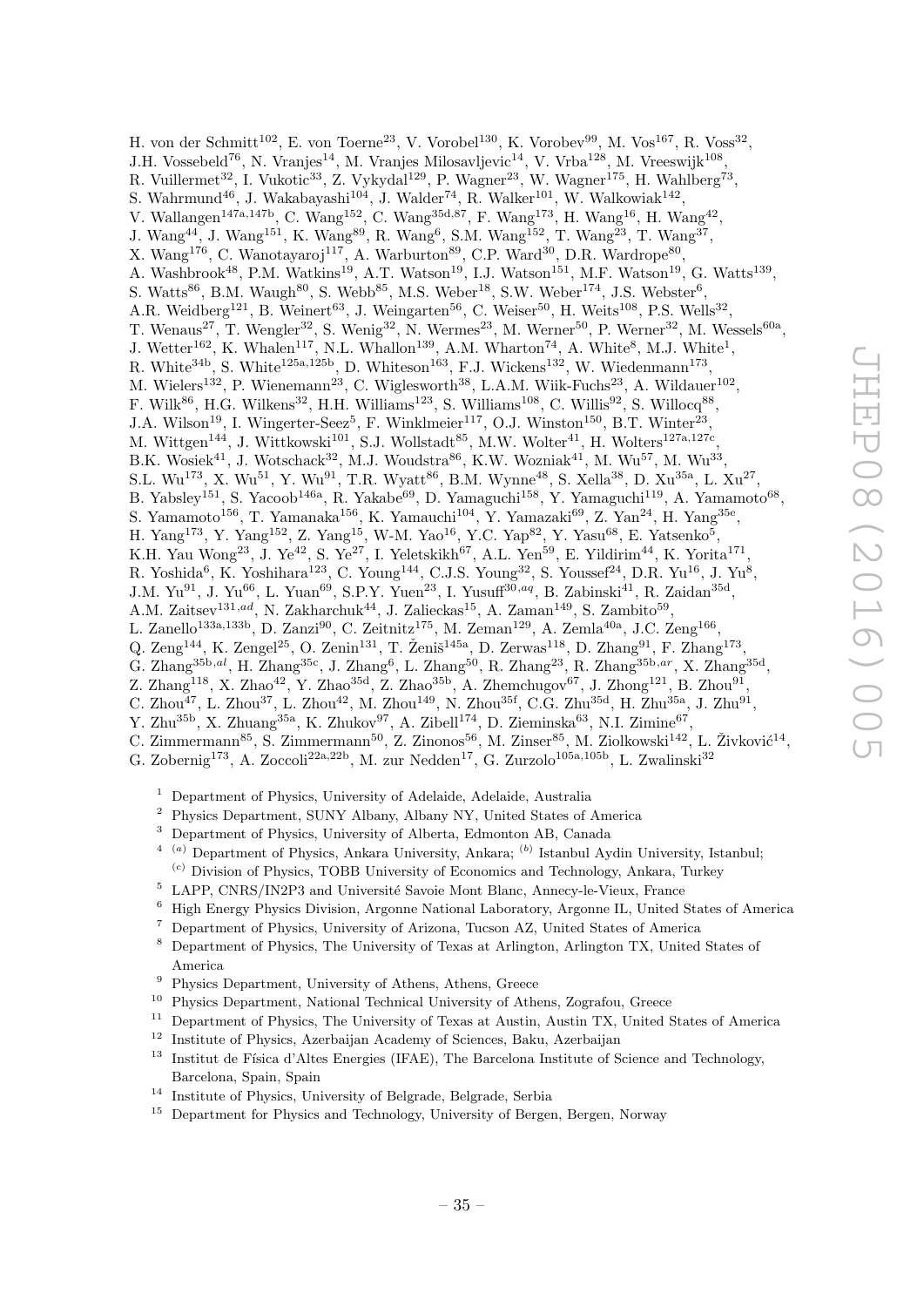- <sup>16</sup> Physics Division, Lawrence Berkeley National Laboratory and University of California, Berkeley CA, United States of America
- <sup>17</sup> Department of Physics, Humboldt University, Berlin, Germany
- <sup>18</sup> Albert Einstein Center for Fundamental Physics and Laboratory for High Energy Physics, University of Bern, Bern, Switzerland
- <sup>19</sup> School of Physics and Astronomy, University of Birmingham, Birmingham, United Kingdom
- <sup>20 (a)</sup> Department of Physics, Bogazici University, Istanbul; <sup>(b)</sup> Department of Physics Engineering, Gaziantep University, Gaziantep; <sup>(d)</sup> Istanbul Bilgi University, Faculty of Engineering and Natural Sciences, Istanbul,Turkey; <sup>(e)</sup> Bahcesehir University, Faculty of Engineering and Natural Sciences, Istanbul, Turkey, Turkey
- <sup>21</sup> Centro de Investigaciones, Universidad Antonio Narino, Bogota, Colombia
- <sup>22 (a</sup>) INFN Sezione di Bologna; <sup>(b</sup>) Dipartimento di Fisica e Astronomia, Università di Bologna, Bologna, Italy
- <sup>23</sup> Physikalisches Institut, University of Bonn, Bonn, Germany<br><sup>24</sup> Department of Physics, Boston University, Boston MA, University
- <sup>24</sup> Department of Physics, Boston University, Boston MA, United States of America<sup>25</sup> Department of Physics, Brandois University, Waltham MA, United States of Amer
- <sup>25</sup> Department of Physics, Brandeis University, Waltham MA, United States of America
- <sup>26 (a)</sup> Universidade Federal do Rio De Janeiro COPPE/EE/IF, Rio de Janeiro; <sup>(b)</sup> Electrical Circuits Department, Federal University of Juiz de Fora (UFJF), Juiz de Fora; <sup>(c)</sup> Federal University of Sao Joao del Rei (UFSJ), Sao Joao del Rei; <sup>(d)</sup> Instituto de Fisica, Universidade de Sao Paulo, Sao Paulo, Brazil
- <sup>27</sup> Physics Department, Brookhaven National Laboratory, Upton NY, United States of America
- <sup>28 (a)</sup> Transilvania University of Brasov, Brasov, Romania; <sup>(b)</sup> National Institute of Physics and Nuclear Engineering, Bucharest; <sup>(c)</sup> National Institute for Research and Development of Isotopic and Molecular Technologies, Physics Department, Cluj Napoca; <sup>(d)</sup> University Politehnica Bucharest, Bucharest; <sup>(e)</sup> West University in Timisoara, Timisoara, Romania
- <sup>29</sup> Departamento de Física, Universidad de Buenos Aires, Buenos Aires, Argentina
- $30$  Cavendish Laboratory, University of Cambridge, Cambridge, United Kingdom<br> $31$  Department of Physics, Carlotan University, Ottowe ON, Canada
- <sup>31</sup> Department of Physics, Carleton University, Ottawa ON, Canada<br><sup>32</sup> CEDN, Canada Suiteerland
- CERN, Geneva, Switzerland
- <sup>33</sup> Enrico Fermi Institute, University of Chicago, Chicago IL, United States of America
- <sup>34 (a)</sup> Departamento de Física, Pontificia Universidad Católica de Chile, Santiago; <sup>(b)</sup> Departamento de Física, Universidad Técnica Federico Santa María, Valparaíso, Chile
- <sup>35</sup><sup>(a)</sup> Institute of High Energy Physics, Chinese Academy of Sciences, Beijing; <sup>(b)</sup> Department of Modern Physics, University of Science and Technology of China, Anhui; <sup>(c)</sup> Department of Physics, Nanjing University, Jiangsu; <sup>(d)</sup> School of Physics, Shandong University, Shandong; <sup>(e)</sup> Department of Physics and Astronomy, Shanghai Key Laboratory for Particle Physics and Cosmology, Shanghai Jiao Tong University, Shanghai; (also affiliated with PKU-CHEP); <sup>(f)</sup> Physics Department, Tsinghua University, Beijing 100084, China
- <sup>36</sup> Laboratoire de Physique Corpusculaire, Clermont Université and Université Blaise Pascal and CNRS/IN2P3, Clermont-Ferrand, France
- <sup>37</sup> Nevis Laboratory, Columbia University, Irvington NY, United States of America<br><sup>38</sup> Niels Behr Institute, University of Conceptorent Koberhaum, Denmark
- <sup>38</sup> Niels Bohr Institute, University of Copenhagen, Kobenhavn, Denmark
- 39 ( <sup>a)</sup> INFN Gruppo Collegato di Cosenza, Laboratori Nazionali di Frascati; <sup>(b)</sup> Dipartimento di Fisica, Università della Calabria, Rende, Italy
- <sup>40</sup> <sup>(a)</sup> AGH University of Science and Technology, Faculty of Physics and Applied Computer Science, Krakow; <sup>(b)</sup> Marian Smoluchowski Institute of Physics, Jagiellonian University, Krakow, Poland
- <sup>41</sup> Institute of Nuclear Physics Polish Academy of Sciences, Krakow, Poland
- <sup>42</sup> Physics Department, Southern Methodist University, Dallas TX, United States of America
- <sup>43</sup> Physics Department, University of Texas at Dallas, Richardson TX, United States of America
- <sup>44</sup> DESY, Hamburg and Zeuthen, Germany
- <sup>45</sup> Institut für Experimentelle Physik IV, Technische Universität Dortmund, Dortmund, Germany
- <sup>46</sup> Institut für Kern- und Teilchenphysik, Technische Universität Dresden, Dresden, Germany
- <sup>47</sup> Department of Physics, Duke University, Durham NC, United States of America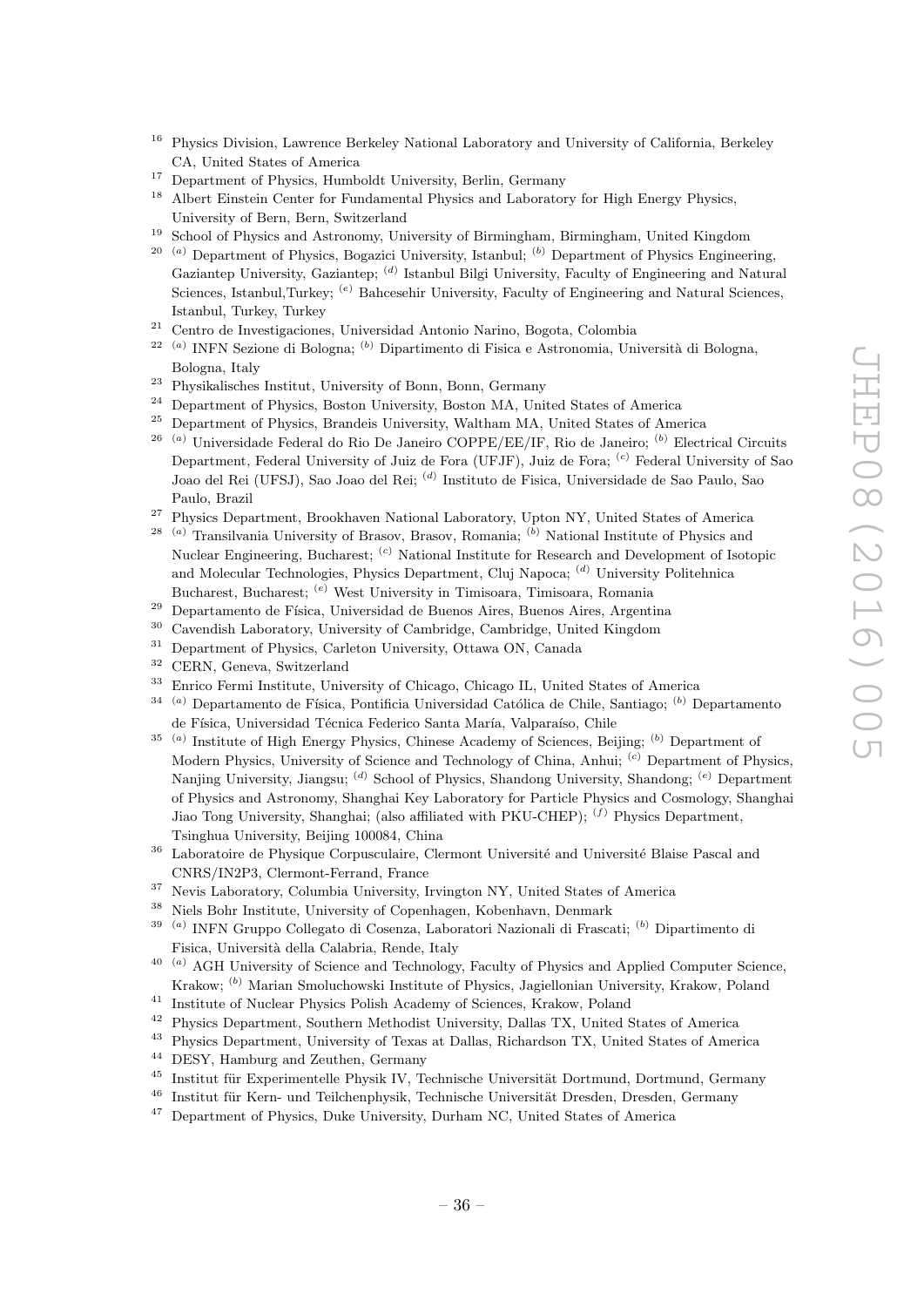- <sup>48</sup> SUPA School of Physics and Astronomy, University of Edinburgh, Edinburgh, United Kingdom
- <sup>49</sup> INFN Laboratori Nazionali di Frascati, Frascati, Italy
- <sup>50</sup> Fakultät für Mathematik und Physik, Albert-Ludwigs-Universität, Freiburg, Germany
- $51$  Section de Physique, Université de Genève, Geneva, Switzerland
- <sup>52 (a)</sup> INFN Sezione di Genova; <sup>(b)</sup> Dipartimento di Fisica, Università di Genova, Genova, Italy
- <sup>53 (a)</sup> E. Andronikashvili Institute of Physics, Iv. Javakhishvili Tbilisi State University, Tbilisi; ( b ) High Energy Physics Institute, Tbilisi State University, Tbilisi, Georgia
- <sup>54</sup> II Physikalisches Institut, Justus-Liebig-Universität Giessen, Giessen, Germany
- <sup>55</sup> SUPA School of Physics and Astronomy, University of Glasgow, Glasgow, United Kingdom
- $56$  II Physikalisches Institut, Georg-August-Universität, Göttingen, Germany
- 57 Laboratoire de Physique Subatomique et de Cosmologie, Université Grenoble-Alpes, CNRS/IN2P3, Grenoble, France
- <sup>58</sup> Department of Physics, Hampton University, Hampton VA, United States of America
- <sup>59</sup> Laboratory for Particle Physics and Cosmology, Harvard University, Cambridge MA, United States of America
- 60 ( <sup>a)</sup> Kirchhoff-Institut für Physik, Ruprecht-Karls-Universität Heidelberg, Heidelberg; <sup>(b)</sup> Physikalisches Institut, Ruprecht-Karls-Universität Heidelberg, Heidelberg; <sup>(c)</sup> ZITI Institut für technische Informatik, Ruprecht-Karls-Universität Heidelberg, Mannheim, Germany
- $61$  Faculty of Applied Information Science, Hiroshima Institute of Technology, Hiroshima, Japan
- $62$ <sup>(a)</sup> Department of Physics, The Chinese University of Hong Kong, Shatin, N.T., Hong Kong;
- <sup>(b)</sup> Department of Physics, The University of Hong Kong, Hong Kong; <sup>(c)</sup> Department of Physics, The Hong Kong University of Science and Technology, Clear Water Bay, Kowloon, Hong Kong, China
- $^{63}$  Department of Physics, Indiana University, Bloomington IN, United States of America<br> $^{64}$  Institut für Astro, und Teilebenphysik, Leonald Franzens Universität, Insekruald, Austr
- Institut für Astro- und Teilchenphysik, Leopold-Franzens-Universität, Innsbruck, Austria
- <sup>65</sup> University of Iowa, Iowa City IA, United States of America
- $^{66}$  Department of Physics and Astronomy, Iowa State University, Ames IA, United States of America<br> $^{67}$  Joint Institute for Nuelear Besearch, JINP Dubpe, Dubpe, Pussie
- $^{67}$  Joint Institute for Nuclear Research, JINR Dubna, Dubna, Russia<br> $^{68}$  KEK, High Energy Asselenting Research Openingtion, Taulusha
- <sup>68</sup> KEK, High Energy Accelerator Research Organization, Tsukuba, Japan
- $^{69}$  Graduate School of Science, Kobe University, Kobe, Japan  $^{70}$  Eaculty of Science, Kyoto University, Kyoto, Japan
- $^{70}$  Faculty of Science, Kyoto University, Kyoto, Japan  $^{71}$  Kyoto University of Education, Kyoto, Japan
- <sup>71</sup> Kyoto University of Education, Kyoto, Japan<br><sup>72</sup> Dopertment of Physics, Kyushu University, Fi
- <sup>72</sup> Department of Physics, Kyushu University, Fukuoka, Japan
- <sup>73</sup> Instituto de Física La Plata, Universidad Nacional de La Plata and CONICET, La Plata, Argentina
- <sup>74</sup> Physics Department, Lancaster University, Lancaster, United Kingdom
- <sup>75 (a)</sup> INFN Sezione di Lecce; <sup>(b)</sup> Dipartimento di Matematica e Fisica, Università del Salento, Lecce, Italy
- <sup>76</sup> Oliver Lodge Laboratory, University of Liverpool, Liverpool, United Kingdom
- <sup>77</sup> Department of Physics, Jožef Stefan Institute and University of Ljubliana, Ljubliana, Slovenia
- <sup>78</sup> School of Physics and Astronomy, Queen Mary University of London, London, United Kingdom<br><sup>79</sup> Department of Physics, Boyal Holloway University of London, Surrey, United Kingdom
- <sup>79</sup> Department of Physics, Royal Holloway University of London, Surrey, United Kingdom<br><sup>80</sup> Department of Physics and Astronomy, University College London, London, United King
- <sup>80</sup> Department of Physics and Astronomy, University College London, London, United Kingdom<br><sup>81</sup> Louisians Tash University Puston LA, United States of America
- $81$  Louisiana Tech University, Ruston LA, United States of America<br> $82$  Laboratoire de Physique Nucléaire et de Hautes Epergies HPMC
- Laboratoire de Physique Nucléaire et de Hautes Energies, UPMC and Université Paris-Diderot and CNRS/IN2P3, Paris, France
- <sup>83</sup> Fysiska institutionen, Lunds universitet, Lund, Sweden
- <sup>84</sup> Departamento de Fisica Teorica C-15, Universidad Autonoma de Madrid, Madrid, Spain
- <sup>85</sup> Institut für Physik, Universität Mainz, Mainz, Germany
- <sup>86</sup> School of Physics and Astronomy, University of Manchester, Manchester, United Kingdom
- <sup>87</sup> CPPM, Aix-Marseille Université and CNRS/IN2P3, Marseille, France
- <sup>88</sup> Department of Physics, University of Massachusetts, Amherst MA, United States of America
- <sup>89</sup> Department of Physics, McGill University, Montreal QC, Canada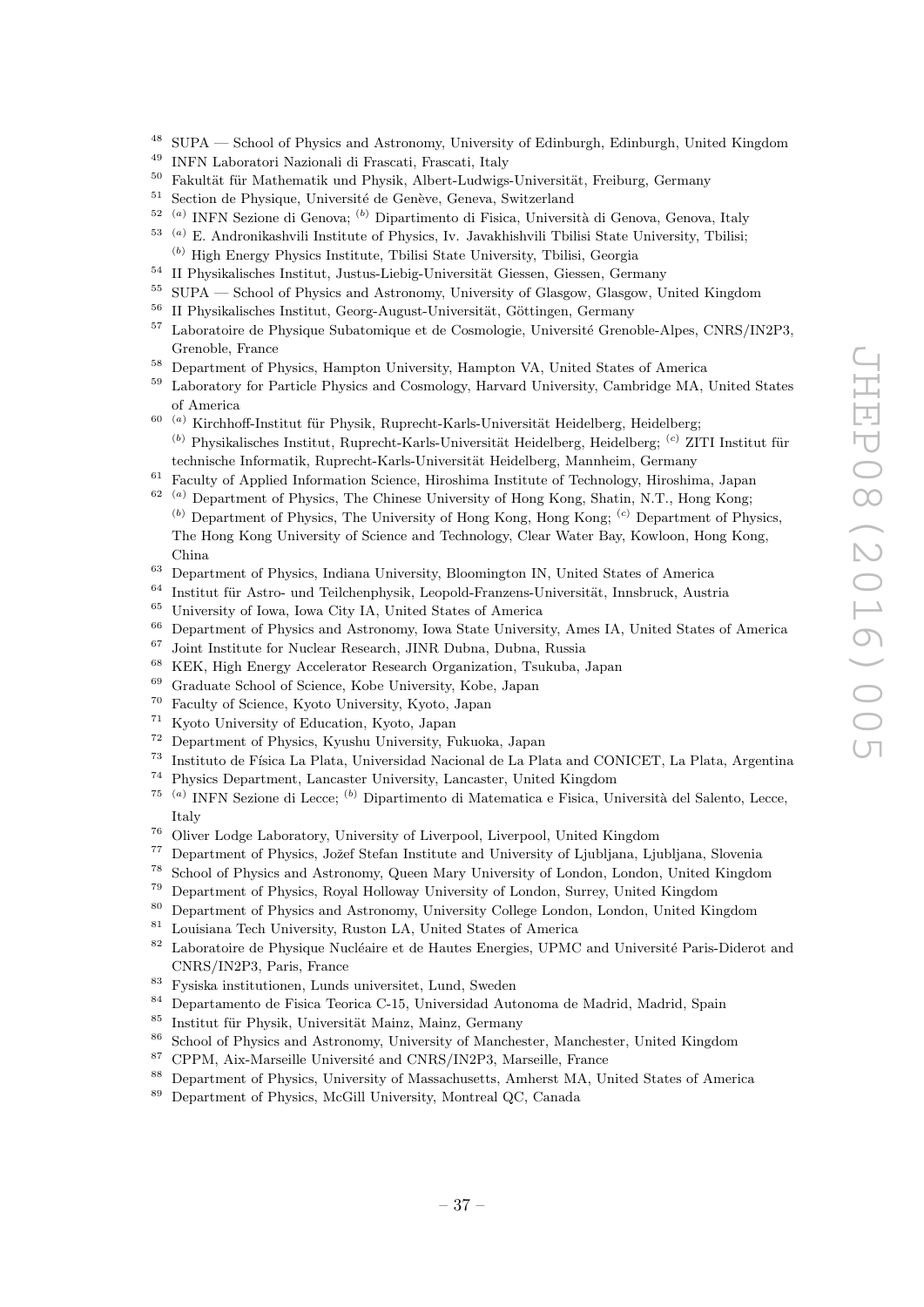- <sup>90</sup> School of Physics, University of Melbourne, Victoria, Australia<br><sup>91</sup> Department of Physics, The University of Michigan, Ann Arbo
- <sup>91</sup> Department of Physics, The University of Michigan, Ann Arbor MI, United States of America<br><sup>92</sup> Department of Physics and Astronomy Michigan State University East Lansing MI, United St
- <sup>92</sup> Department of Physics and Astronomy, Michigan State University, East Lansing MI, United States of America
- <sup>93 (a)</sup> INFN Sezione di Milano; <sup>(b)</sup> Dipartimento di Fisica, Università di Milano, Milano, Italy
- <sup>94</sup> B.I. Stepanov Institute of Physics, National Academy of Sciences of Belarus, Minsk, Republic of Belarus
- <sup>95</sup> National Scientific and Educational Centre for Particle and High Energy Physics, Minsk, Republic of Belarus
- <sup>96</sup> Group of Particle Physics, University of Montreal, Montreal QC, Canada
- <sup>97</sup> P.N. Lebedev Physical Institute of the Russian Academy of Sciences, Moscow, Russia
- <sup>98</sup> Institute for Theoretical and Experimental Physics (ITEP), Moscow, Russia
- <sup>99</sup> National Research Nuclear University MEPhI, Moscow, Russia
- <sup>100</sup> D.V. Skobeltsyn Institute of Nuclear Physics, M.V. Lomonosov Moscow State University, Moscow, Russia
- $101$  Fakultät für Physik, Ludwig-Maximilians-Universität München, München, Germany
- <sup>102</sup> Max-Planck-Institut für Physik (Werner-Heisenberg-Institut), München, Germany
- <sup>103</sup> Nagasaki Institute of Applied Science, Nagasaki, Japan<br><sup>104</sup> Curricute School of Science and Kahasashi Machama In
- <sup>104</sup> Graduate School of Science and Kobayashi-Maskawa Institute, Nagoya University, Nagoya, Japan
- $105\,$ <sup>a)</sup> INFN Sezione di Napoli; <sup>(b)</sup> Dipartimento di Fisica, Università di Napoli, Napoli, Italy
- <sup>106</sup> Department of Physics and Astronomy, University of New Mexico, Albuquerque NM, United States of America
- <sup>107</sup> Institute for Mathematics, Astrophysics and Particle Physics, Radboud University Nijmegen/Nikhef, Nijmegen, Netherlands
- <sup>108</sup> Nikhef National Institute for Subatomic Physics and University of Amsterdam, Amsterdam, Netherlands
- <sup>109</sup> Department of Physics, Northern Illinois University, DeKalb IL, United States of America<br><sup>110</sup> Budker Institute of Nuclear Physics, SB RAS, Novesibirsk, Bussia
- <sup>110</sup> Budker Institute of Nuclear Physics, SB RAS, Novosibirsk, Russia<br><sup>111</sup> Department of Physics, New York University, New York NY, Unit
- <sup>111</sup> Department of Physics, New York University, New York NY, United States of America
- <sup>112</sup> Ohio State University, Columbus OH, United States of America<br><sup>113</sup> Faculty of Science, Okayama University, Okayama, Japan
- <sup>113</sup> Faculty of Science, Okayama University, Okayama, Japan<br><sup>114</sup> Homor L. Dodge Department of Physics and Astronomy
- <sup>114</sup> Homer L. Dodge Department of Physics and Astronomy, University of Oklahoma, Norman OK, United States of America
- <sup>115</sup> Department of Physics, Oklahoma State University, Stillwater OK, United States of America
- <sup>116</sup> Palacký University, RCPTM, Olomouc, Czech Republic
- <sup>117</sup> Center for High Energy Physics, University of Oregon, Eugene OR, United States of America
- $^{118}\,$  LAL, Univ. Paris-Sud, CNRS/IN2P3, Université Paris-Saclay, Orsay, France
- <sup>119</sup> Graduate School of Science, Osaka University, Osaka, Japan
- <sup>120</sup> Department of Physics, University of Oslo, Oslo, Norway
- <sup>121</sup> Department of Physics, Oxford University, Oxford, United Kingdom
- $122\,$ <sup>a)</sup> INFN Sezione di Pavia; <sup>(b)</sup> Dipartimento di Fisica, Università di Pavia, Pavia, Italy
- <sup>123</sup> Department of Physics, University of Pennsylvania, Philadelphia PA, United States of America<br><sup>124</sup> National Bessensk Contre "Kurshator Institute", P.B.Konstantinov Petersburg Nuelsen Physics
- <sup>124</sup> National Research Centre "Kurchatov Institute" B.P.Konstantinov Petersburg Nuclear Physics Institute, St. Petersburg, Russia
- <sup>125 (a)</sup> INFN Sezione di Pisa; <sup>(b)</sup> Dipartimento di Fisica E. Fermi, Università di Pisa, Pisa, Italy
- <sup>126</sup> Department of Physics and Astronomy, University of Pittsburgh, Pittsburgh PA, United States of America
- <sup>127 (a)</sup> Laboratório de Instrumentação e Física Experimental de Partículas LIP, Lisboa;  $<sup>(b)</sup>$  Faculdade de Ciências, Universidade de Lisboa, Lisboa;  $<sup>(c)</sup>$  Department of Physics, University of</sup></sup> Coimbra, Coimbra; <sup>(d)</sup> Centro de Física Nuclear da Universidade de Lisboa, Lisboa;
	- <sup>(e)</sup> Departamento de Fisica, Universidade do Minho, Braga;  $(f)$  Departamento de Fisica Teorica y
	- del Cosmos and CAFPE, Universidad de Granada, Granada (Spain); <sup>(g)</sup> Dep Fisica and CEFITEC of Faculdade de Ciencias e Tecnologia, Universidade Nova de Lisboa, Caparica, Portugal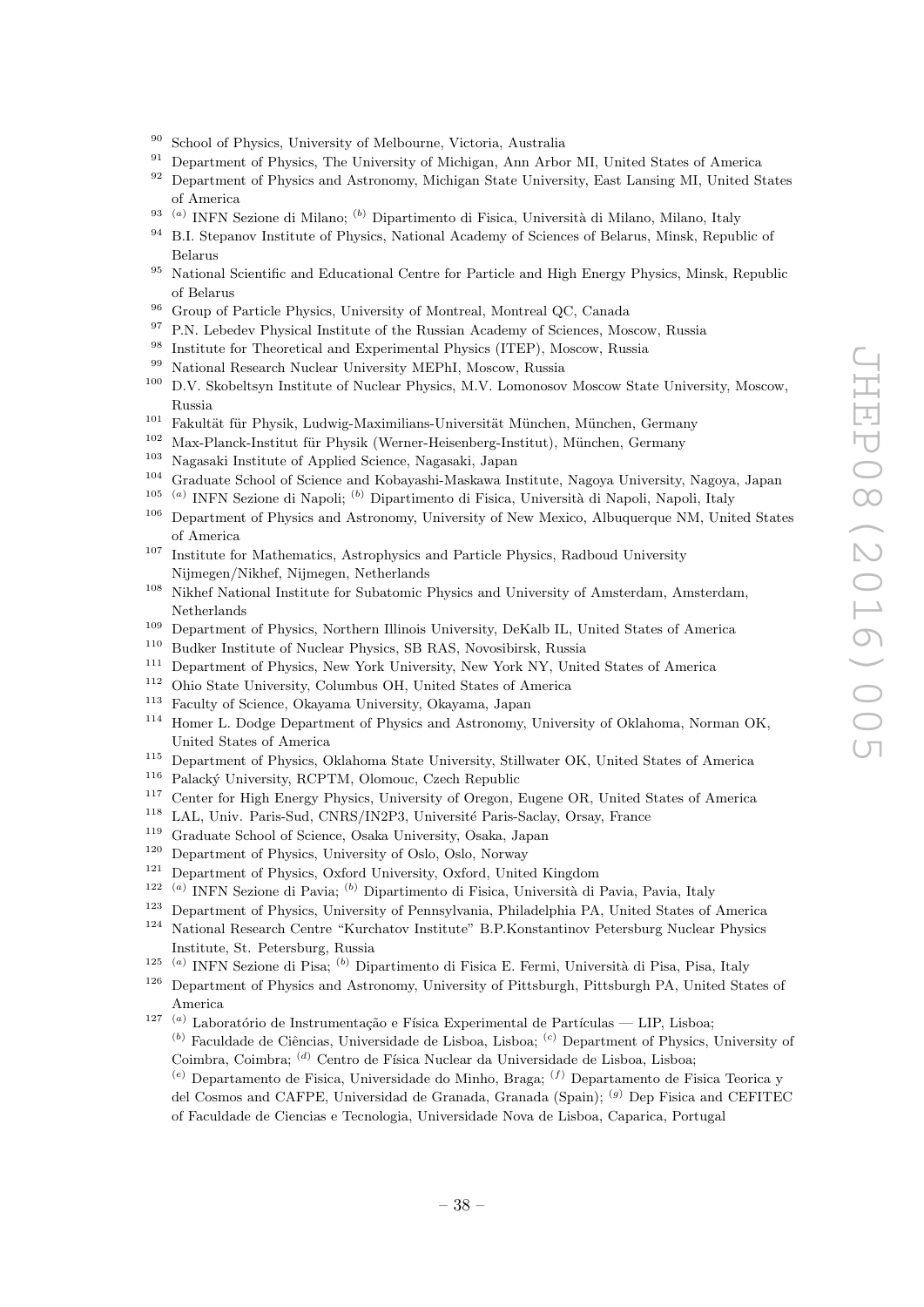- <sup>128</sup> Institute of Physics, Academy of Sciences of the Czech Republic, Praha, Czech Republic<br><sup>129</sup> Creek Technical University in Prague, Praha, Czech Republic,
- Czech Technical University in Prague, Praha, Czech Republic
- <sup>130</sup> Faculty of Mathematics and Physics, Charles University in Prague, Praha, Czech Republic
- <sup>131</sup> State Research Center Institute for High Energy Physics (Protvino), NRC KI, Russia<br><sup>132</sup> Portials Physics Department, Butberford Appleton, Laboratory, Didact, United Kingdo
- <sup>132</sup> Particle Physics Department, Rutherford Appleton Laboratory, Didcot, United Kingdom
- <sup>133 (a)</sup> INFN Sezione di Roma; <sup>(b)</sup> Dipartimento di Fisica, Sapienza Università di Roma, Roma, Italy
- <sup>134 (a)</sup> INFN Sezione di Roma Tor Vergata; <sup>(b)</sup> Dipartimento di Fisica, Università di Roma Tor Vergata, Roma, Italy
- <sup>135 (a)</sup> INFN Sezione di Roma Tre; <sup>(b)</sup> Dipartimento di Matematica e Fisica, Università Roma Tre, Roma, Italy
- <sup>136 (a)</sup> Faculté des Sciences Ain Chock, Réseau Universitaire de Physique des Hautes Energies Université Hassan II, Casablanca; <sup>(b)</sup> Centre National de l'Energie des Sciences Techniques Nucleaires, Rabat; <sup>(c)</sup> Faculté des Sciences Semlalia, Université Cadi Ayyad, LPHEA-Marrakech; (d) Faculté des Sciences, Université Mohamed Premier and LPTPM, Oujda;  $^{(e)}$  Faculté des sciences, Université Mohammed V, Rabat, Morocco
- <sup>137</sup> DSM/IRFU (Institut de Recherches sur les Lois Fondamentales de l'Univers), CEA Saclay (Commissariat `a l'Energie Atomique et aux Energies Alternatives), Gif-sur-Yvette, France
- <sup>138</sup> Santa Cruz Institute for Particle Physics, University of California Santa Cruz, Santa Cruz CA, United States of America
- <sup>139</sup> Department of Physics, University of Washington, Seattle WA, United States of America
- <sup>140</sup> Department of Physics and Astronomy, University of Sheffield, Sheffield, United Kingdom
- <sup>141</sup> Department of Physics, Shinshu University, Nagano, Japan
- $142$  Fachbereich Physik, Universität Siegen, Siegen, Germany
- <sup>143</sup> Department of Physics, Simon Fraser University, Burnaby BC, Canada<br><sup>144</sup> SLAC National Accelerator Laboratory Stanford CA. United States of
- <sup>144</sup> SLAC National Accelerator Laboratory, Stanford CA, United States of America
- <sup>145 (a)</sup> Faculty of Mathematics, Physics & Informatics, Comenius University, Bratislava; <sup>(b)</sup> Department of Subnuclear Physics, Institute of Experimental Physics of the Slovak Academy of Sciences, Kosice, Slovak Republic
- <sup>146</sup> (a) Department of Physics, University of Cape Town, Cape Town; <sup>(b)</sup> Department of Physics, University of Johannesburg, Johannesburg; <sup>(c)</sup> School of Physics, University of the Witwatersrand, Johannesburg, South Africa
- <sup>147 (a)</sup> Department of Physics, Stockholm University; <sup>(b)</sup> The Oskar Klein Centre, Stockholm, Sweden
- <sup>148</sup> Physics Department, Royal Institute of Technology, Stockholm, Sweden<br><sup>149</sup> Departments of Physics & Astronomy and Chemistry Stony Brook Uni
- <sup>149</sup> Departments of Physics & Astronomy and Chemistry, Stony Brook University, Stony Brook NY, United States of America
- <sup>150</sup> Department of Physics and Astronomy, University of Sussex, Brighton, United Kingdom
- <sup>151</sup> School of Physics, University of Sydney, Sydney, Australia
- <sup>152</sup> Institute of Physics, Academia Sinica, Taipei, Taiwan
- <sup>153</sup> Department of Physics, Technion: Israel Institute of Technology, Haifa, Israel
- <sup>154</sup> Raymond and Beverly Sackler School of Physics and Astronomy, Tel Aviv University, Tel Aviv, Israel
- <sup>155</sup> Department of Physics, Aristotle University of Thessaloniki, Thessaloniki, Greece<br><sup>156</sup> International Canter for Elementary Partials Physics and Department of Physics
- <sup>156</sup> International Center for Elementary Particle Physics and Department of Physics, The University of Tokyo, Tokyo, Japan
- <sup>157</sup> Graduate School of Science and Technology, Tokyo Metropolitan University, Tokyo, Japan<br><sup>158</sup> Department of Physics, Tokyo Institute of Technology, Tokyo, Japan
- <sup>158</sup> Department of Physics, Tokyo Institute of Technology, Tokyo, Japan
- <sup>159</sup> Department of Physics, University of Toronto, Toronto ON, Canada
- <sup>160 (a)</sup> TRIUMF, Vancouver BC; <sup>(b)</sup> Department of Physics and Astronomy, York University, Toronto ON, Canada
- <sup>161</sup> Faculty of Pure and Applied Sciences, and Center for Integrated Research in Fundamental Science and Engineering, University of Tsukuba, Tsukuba, Japan
- <sup>162</sup> Department of Physics and Astronomy, Tufts University, Medford MA, United States of America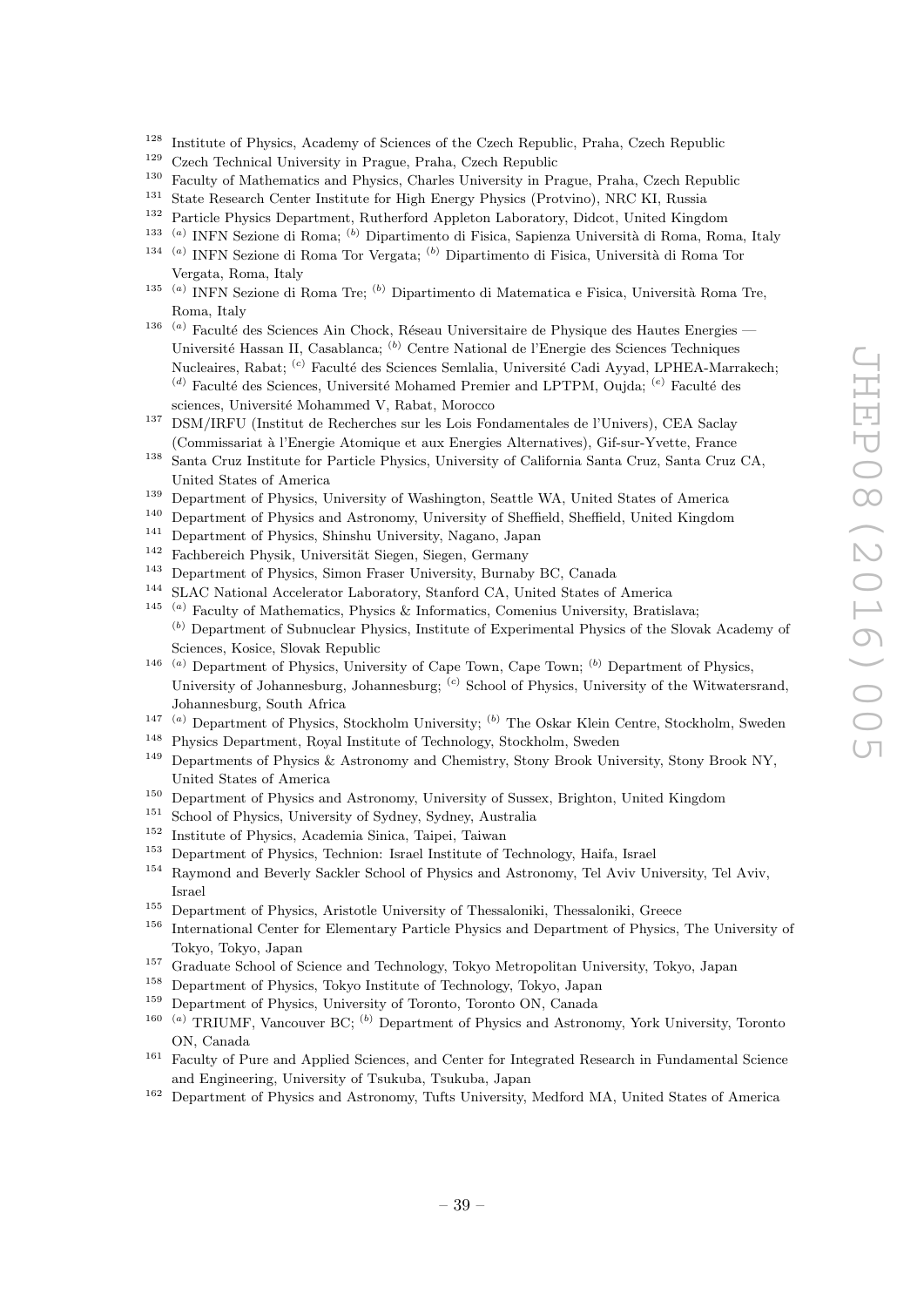- <sup>163</sup> Department of Physics and Astronomy, University of California Irvine, Irvine CA, United States of America
- <sup>164 (a)</sup> INFN Gruppo Collegato di Udine, Sezione di Trieste, Udine; <sup>(b)</sup> ICTP, Trieste; <sup>(c)</sup> Dipartimento di Chimica, Fisica e Ambiente, Universit`a di Udine, Udine, Italy
- <sup>165</sup> Department of Physics and Astronomy, University of Uppsala, Uppsala, Sweden<br><sup>166</sup> Department of Physics University of Illinois United States of Ameri
- <sup>166</sup> Department of Physics, University of Illinois, Urbana IL, United States of America
- <sup>167</sup> Instituto de Fisica Corpuscular (IFIC) and Departamento de Fisica Atomica, Molecular y Nuclear and Departamento de Ingeniería Electrónica and Instituto de Microelectrónica de Barcelona (IMB-CNM), University of Valencia and CSIC, Valencia, Spain
- <sup>168</sup> Department of Physics, University of British Columbia, Vancouver BC, Canada
- <sup>169</sup> Department of Physics and Astronomy, University of Victoria, Victoria BC, Canada<br><sup>170</sup> Department of Physics University of Warwick, Coventry, United Kingdom
- <sup>170</sup> Department of Physics, University of Warwick, Coventry, United Kingdom
- <sup>171</sup> Waseda University, Tokyo, Japan
- <sup>172</sup> Department of Particle Physics, The Weizmann Institute of Science, Rehovot, Israel<br><sup>173</sup> Department of Physics, University of Wisconsin, Medican WL United States of Ameri
- <sup>173</sup> Department of Physics, University of Wisconsin, Madison WI, United States of America
- <sup>174</sup> Fakultät für Physik und Astronomie, Julius-Maximilians-Universität, Würzburg, Germany<br><sup>175</sup> Fakultät für Mathematik und Naturwissenschaften. Fachgruppe Physik. Bergische Univers
- Fakultät für Mathematik und Naturwissenschaften, Fachgruppe Physik, Bergische Universität Wuppertal, Wuppertal, Germany
- <sup>176</sup> Department of Physics, Yale University, New Haven CT, United States of America<br><sup>177</sup> Versus Physics Institute Versus Armenia
- <sup>177</sup> Yerevan Physics Institute, Yerevan, Armenia<br><sup>178</sup> Centre de Calcul de l'Institut National de Ph
- Centre de Calcul de l'Institut National de Physique Nucléaire et de Physique des Particules (IN2P3), Villeurbanne, France
- <sup>a</sup> Also at Department of Physics, King's College London, London, United Kingdom
- $<sup>b</sup>$  Also at Institute of Physics, Azerbaijan Academy of Sciences, Baku, Azerbaijan</sup>
- <sup>c</sup> Also at Novosibirsk State University, Novosibirsk, Russia
- <sup>d</sup> Also at TRIUMF, Vancouver BC, Canada
- <sup>e</sup> Also at Department of Physics & Astronomy, University of Louisville, Louisville, KY, United States of America
- $f$  Also at Department of Physics, California State University, Fresno CA, United States of America
- $\sigma$  Also at Department of Physics, University of Fribourg, Fribourg, Switzerland
- $h$  Also at Departament de Fisica de la Universitat Autonoma de Barcelona, Barcelona, Spain
- <sup>i</sup> Also at Departamento de Fisica e Astronomia, Faculdade de Ciencias, Universidade do Porto, Portugal
- <sup>j</sup> Also at Tomsk State University, Tomsk, Russia
- <sup>k</sup> Also at Universita di Napoli Parthenope, Napoli, Italy
- <sup>l</sup> Also at Institute of Particle Physics (IPP), Canada
- $<sup>m</sup>$  Also at Department of Physics, St. Petersburg State Polytechnical University, St. Petersburg,</sup> Russia
- <sup>n</sup> Also at Department of Physics, The University of Michigan, Ann Arbor MI, United States of America
- <sup>o</sup> Also at Centre for High Performance Computing, CSIR Campus, Rosebank, Cape Town, South Africa
- $P$  Also at Louisiana Tech University, Ruston LA, United States of America
- <sup>q</sup> Also at Institucio Catalana de Recerca i Estudis Avancats, ICREA, Barcelona, Spain
- <sup>r</sup> Also at Graduate School of Science, Osaka University, Osaka, Japan
- Also at Department of Physics, National Tsing Hua University, Taiwan
- <sup>t</sup> Also at Institute for Mathematics, Astrophysics and Particle Physics, Radboud University Nijmegen/Nikhef, Nijmegen, Netherlands
- <sup>u</sup> Also at Department of Physics, The University of Texas at Austin, Austin TX, United States of America
- <sup>v</sup> Also at Institute of Theoretical Physics, Ilia State University, Tbilisi, Georgia